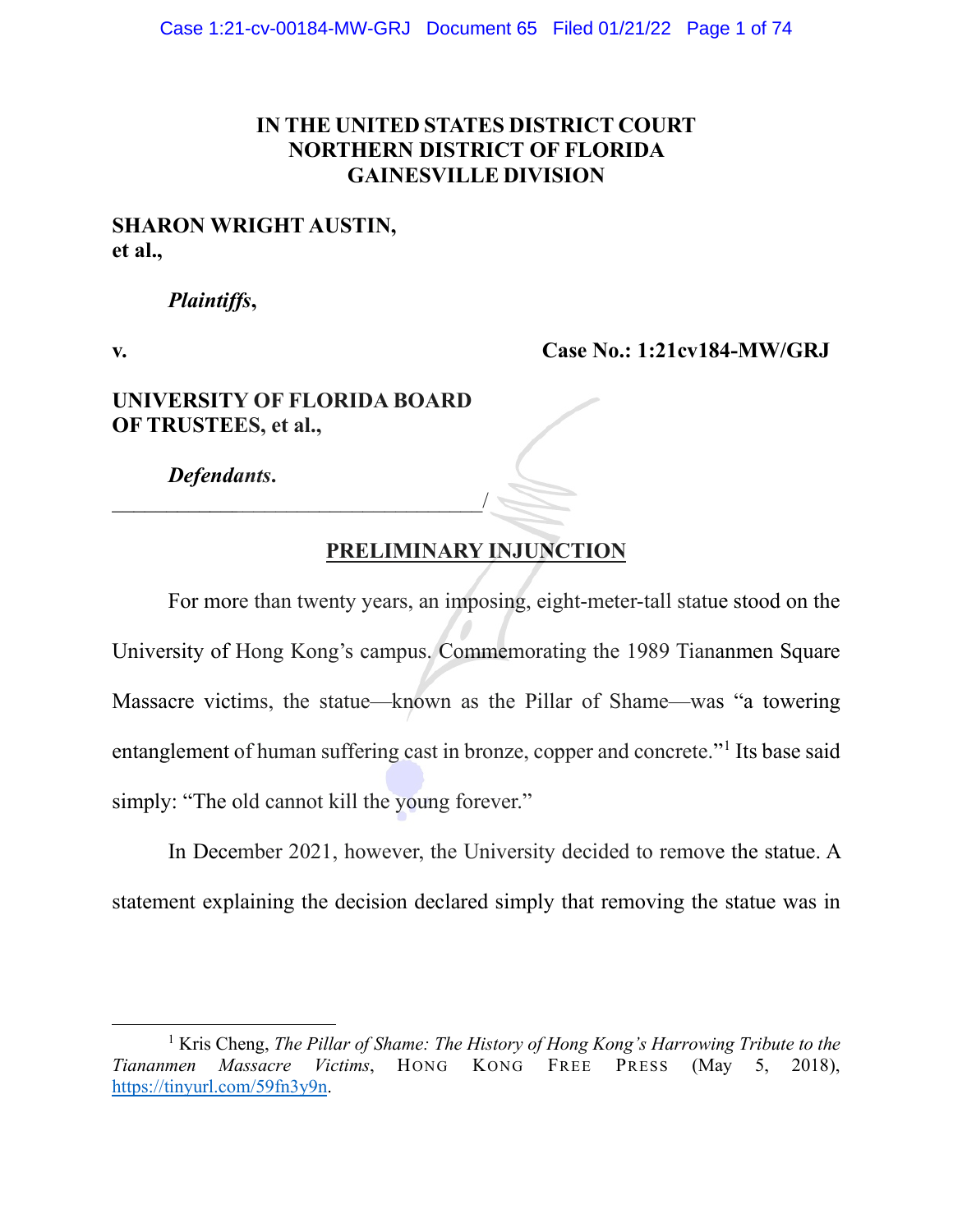## Case 1:21-cv-00184-MW-GRJ Document 65 Filed 01/21/22 Page 2 of 74

"the best interest of the University."[2](#page-1-0) In many ways, the Pillar's demise was emblematic of the demise of academic freedom in Hong Kong.

Hong Kong has long had an excellent university system—the University of Hong Kong, for example, is ranked 76th globally. By comparison, the University of Florida is ranked 99th. In 2010, Hong Kong's universities also received an "A" ranking in academic freedom.<sup>[3](#page-1-1)</sup> But now, they have a "D" rating.

"One reason for this is self-censorship."[4](#page-1-2) Much of the pressure on students and professors comes not from Beijing, but from university administrators. For example, one professor who has spent over twenty years at a Hong Kong university remarked that "it is a very, very peculiar and interesting thing, because it is not as if the body that is eroding academic freedom is outside the university. It is not a foreign body."[5](#page-1-3) "Many reports tell of outspoken academics being denied tenure, refused promotions or [being] unable to get their contracts renewed."[6](#page-1-4) Despite the obvious nature of this repression, one professor complained, "[t]hey never say its political.["7](#page-1-5)

<span id="page-1-0"></span><sup>2</sup> Edmond Ng & Jessie Pang, *Hong Kong University Dismantles, Removes Tiananmen Statue*, REUTERS (Dec. 23, 2021), [https://tinyurl.com/2dzabvr6.](https://tinyurl.com/2dzabvr6)

<span id="page-1-3"></span><span id="page-1-2"></span><span id="page-1-1"></span><sup>3</sup> *Academics in Hong Kong Suffer Curbs on Their Freedoms*, ECONOMIST (Jul. 24, 2021), [https://tinyurl.com/2p8atnxy.](https://tinyurl.com/2p8atnxy)

<sup>4</sup> ECONOMIST, *supra* note 3*.* 

<sup>5</sup> Ng & Pang, *supra* note 2.

<span id="page-1-4"></span><sup>6</sup> ECONOMIST, *supra* note 3*.* 

<span id="page-1-5"></span><sup>7</sup> *Id.*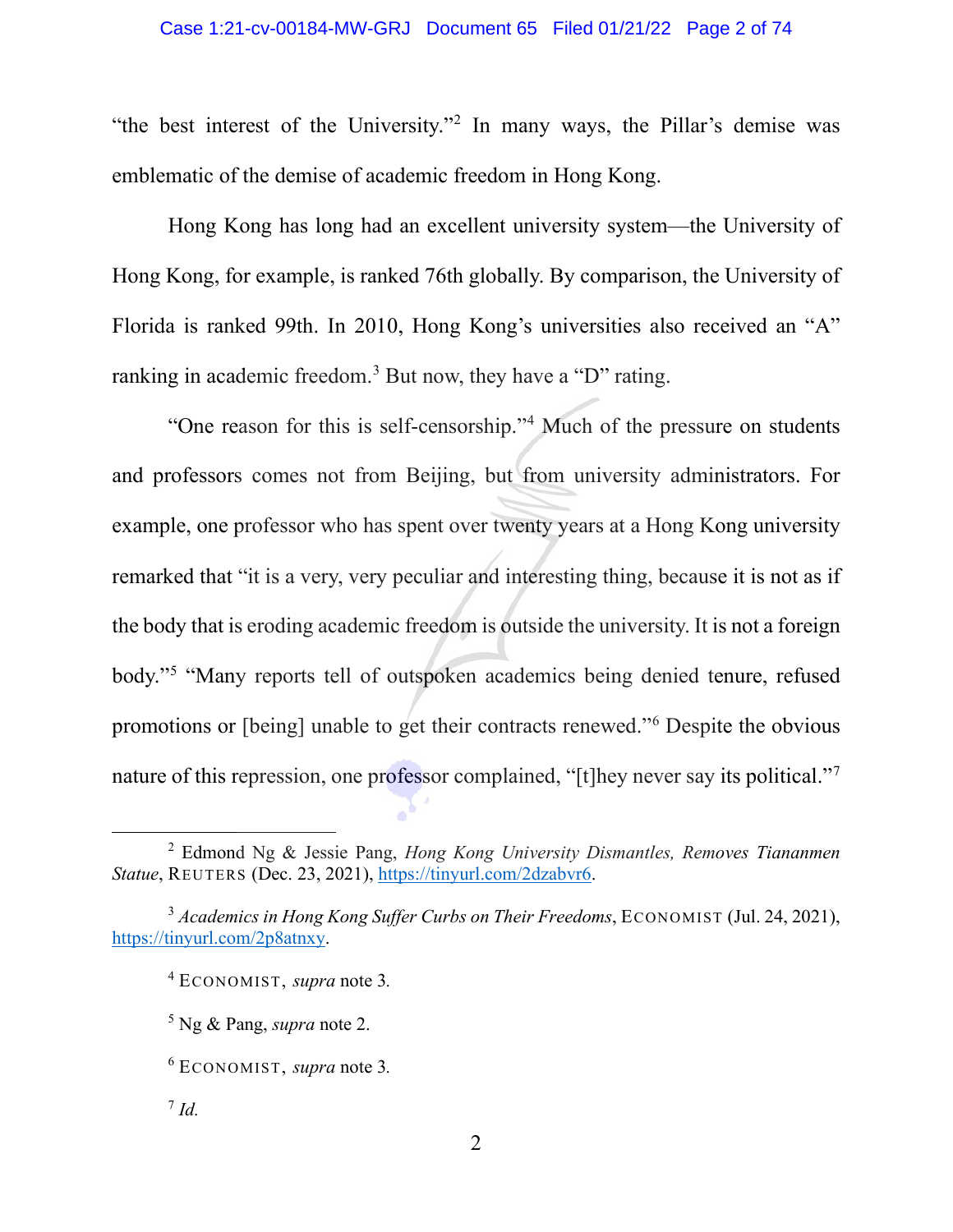The presidents of Hong Kong's top universities also signed a letter supporting Beijing's repressive new national security law, which requires "higher education institutions to incorporate national security education into their curriculum."[8](#page-2-0) Such courses "outline the national security law's 66 articles, detailing how they might be breached, while stressing the need for greater patriotism and national Chinese identity."[9](#page-2-1) And many faculty members, "recounting how they had dedicated their professional lives to [their] university[,] . . . now feel abandoned."[10](#page-2-2) Remarking that "[i]t is upsetting to be part of an institution proactively participating in stifling dissent," one unnamed professor explained that "she and many colleagues are looking for jobs in other countries."<sup>[11](#page-2-3)</sup>

Some might say, "that's China, it could never happen here." But Plaintiffs contend it already has.[12](#page-2-4) In an apparent act of *vorauseilender Gehorsam*, [13](#page-2-5) they say, UF has bowed to perceived pressure from Florida's political leaders and has

<span id="page-2-1"></span><span id="page-2-0"></span><sup>8</sup> Jessie Pang & Sara Cheng, *Exclusive-New Hong Kong University Classes Set Out Dangers of Breaking Security Law*, REUTERS (Nov. 5, 2021), [https://tinyurl.com/227pu732.](https://tinyurl.com/227pu732)

<sup>9</sup> Peng & Cheng, *supra* note 8.

<sup>10</sup> Ng & Pang, *supra* note 2.

<sup>11</sup> ECONOMIST, *supra* note 3*.* 

<span id="page-2-4"></span><span id="page-2-3"></span><span id="page-2-2"></span> $12$  If those in UF's administration find this comparison upsetting, the solution is simple. Stop acting like your contemporaries in Hong Kong.

<span id="page-2-5"></span><sup>13</sup> Meaning "pre-emptive subservience" or "anticipatory obedience." *Vorauseilender Gehorsam*, TURENG <https://tinyurl.com/4c29a4zs>(last visited Jan. 18, 2022).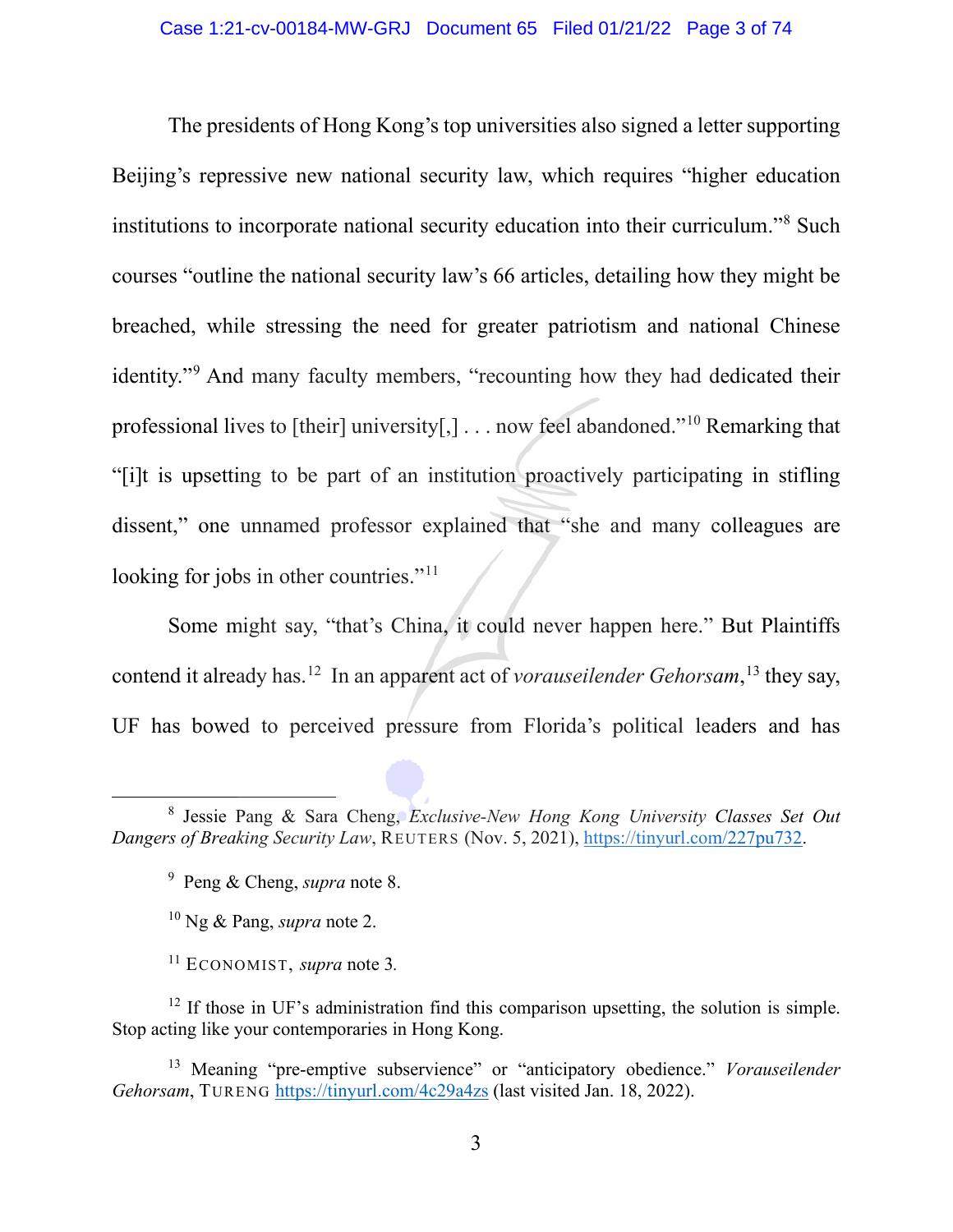sanctioned the unconstitutional suppression of ideas out of favor with Florida's ruling party.<sup>[14](#page-3-0)</sup> Declaring such activities a conflict of interest, UF has repeatedly blocked professors from providing expert testimony against the State in cases implicating hot-button political issues. Then, facing a storm of criticism, UF "revised" its conflicts policy. Plaintiffs now bring a First Amendment claim, contending that the "revised" policy suffers from the same constitutional infirmity; namely, it does not disclaim UF's "interest" in aligning faculty speech with the ruling party's political preferences. For similar reasons, Plaintiffs argue that UF's policy addressing when law professors may sign *amicus* briefs is also unconstitutional. Plaintiffs move for a preliminary injunction barring UF from applying its policy to future requests to serve as expert witnesses and sign on to *amicus* briefs, arguing that the policy continues to violate the First Amendment rights of all faculty.

This Court held a telephonic hearing on Plaintiffs' motion on January 7 and 14, 2022. For the reasons set out below, Plaintiffs' motion, ECF No. 30, is **GRANTED in part**.

I

"In understanding what is going on around us, context matters." *Fort Lauderdale Food Not Bombs v. City of Fort Lauderdale*, 901 F.3d 1235, 1237 (11th

<span id="page-3-0"></span><sup>&</sup>lt;sup>14</sup> The Court notes here that this case is about UF, *not* Florida's government. There is no evidence before this Court that any representative of Florida's government has directed UF to take any of the actions it has taken in this case.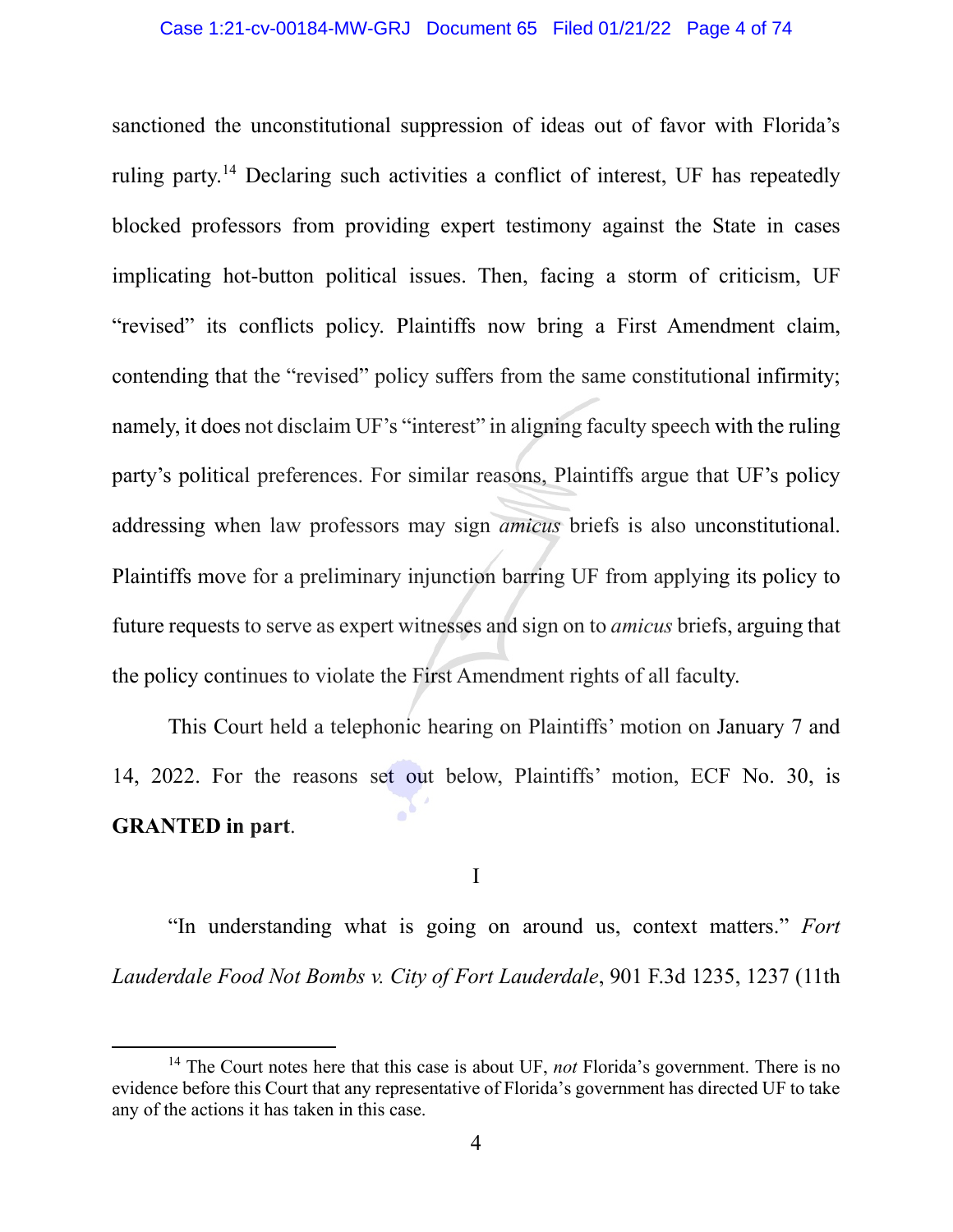### Case 1:21-cv-00184-MW-GRJ Document 65 Filed 01/21/22 Page 5 of 74

Cir. 2018). This case is no exception. Because it is impossible to understand the issues this case presents without knowing the context in which those issues arose, this Court first places this case in its broader context.<sup>15</sup>

For one, at the first hearing, Defendants' counsel made the dubious assertion that he had no idea that this case implicated the Supreme Court's test from *Pickering* and its progeny. For the uninitiated, that is roughly equivalent to an attorney in an abortion case feigning surprise in response to a question about *Roe v. Wade* and its progeny. Even so, this Court permitted Defendants to file additional briefing and continued the hearing. Defendants' supplemental brief, however, added nothing. Rather, Defendants simply described *Pickering* and asserted it did not apply here because some courts view *Pickering* as applicable only to *post hoc* restrictions on public employees' speech. Defendants chose not to answer the question raised by their own briefing namely, what standard applies in *this* case and *how* does it apply.

It was in this context that this Court held its second hearing. Rather than discuss *Pickering*—the point of the hearing—Defendants' counsel announced right off the bat that "newly discovered facts" had been uncovered that would upend this whole case; namely, that some Plaintiffs began acting as experts before receiving UF approval. But these facts were hardly newfound. To say these facts were already in the public record understates the matter. The facts Defendants raised were on the record in the case that is central to this dispute. Just ten minutes of review would have uncovered them. Indeed, Defendants did not even have to dig—these were surface-level facts on the face of the record that could be located through a cursory search of the same filing system that Defendants' counsel uses to file documents with this Court. That is why this Court admonished Defendants' counsel at the hearing on January 14th. But even then, this Court allowed Defendants to supplement the record, and allowed Defendants as much time as they needed to make their arguments about *Pickering*'s application to this case. Because this Court had already allowed them to do so, however, this Court did limit Defendants' presentation by prohibiting them from continuing to argue that it should permit them to supplement the record. Instead, this Court encouraged Defendants to address the merits of Plaintiffs' claims. Defendants accepted this invitation as it related to the *amicus* brief issue. But they did not try to argue why their policy as it relates to the expert witness issue survives constitutional review.

The mischief associated with Defendants' conduct is twofold. The first is an issue of candor. It is simply not credible to claim that Defendants did not know *Pickering* was at issue or that Defendants could not have discovered the timing of Plaintiffs' participation as experts. Rather than feign ignorance, counsel need only ask to file additional briefing or supplement the record.

<span id="page-4-0"></span><sup>&</sup>lt;sup>15</sup> It is also worth pausing to discuss this case's procedural history. As a matter of course, this Court strives to decide issues on the merits. *See Perez v. Wells Fargo N.A.*, 774 F.3d 1329, 1332 (11th Cir. 2014) ("[W]e have a strong preference for deciding cases on the merits . . . whenever reasonably possible."). In accordance with that preference, this Court has afforded Defendants every chance to make their case.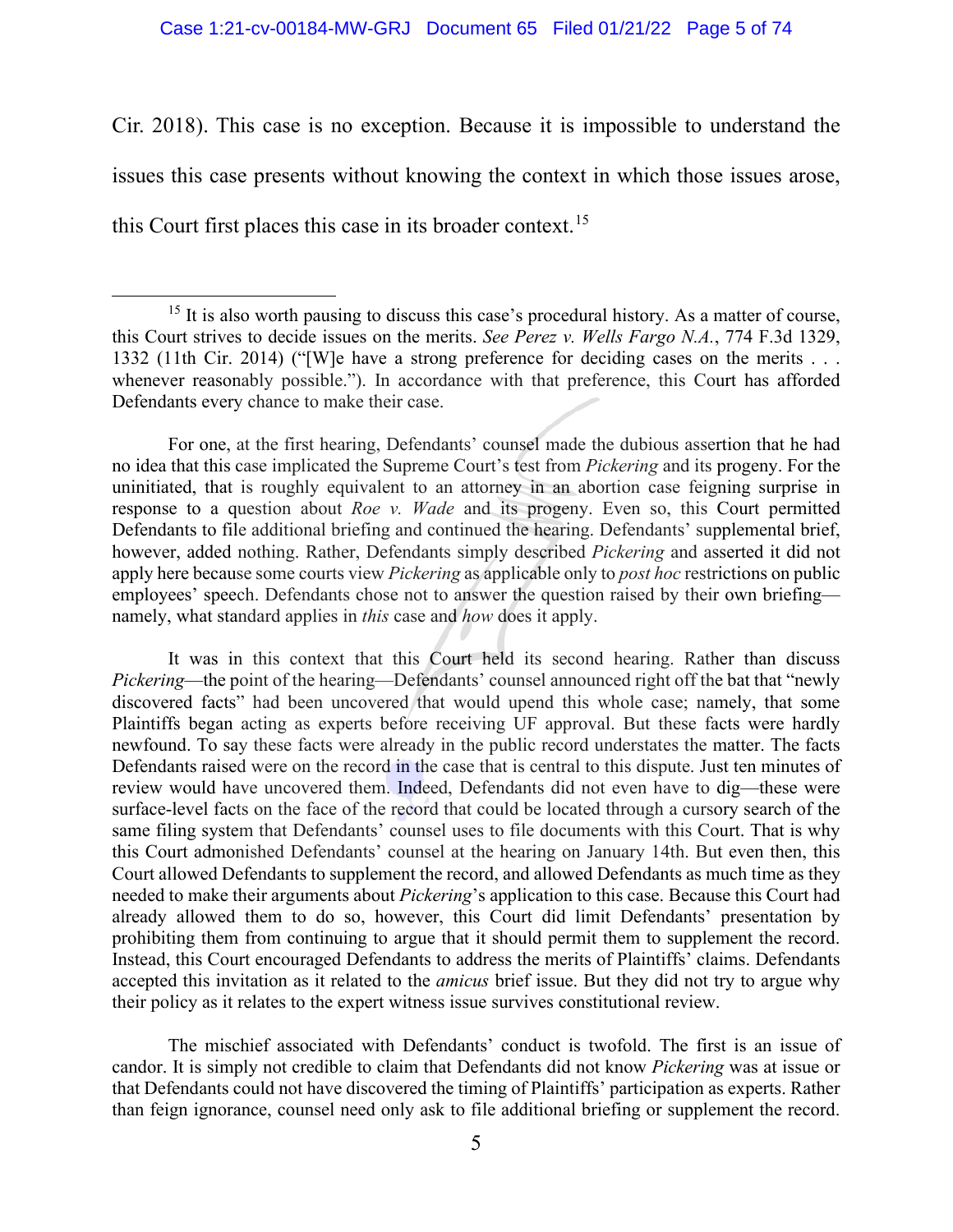# A

Located in Gainesville, Florida, and boasting around 57,841 students, the University of Florida is Florida's oldest university.[16](#page-5-0) Most also consider UF Florida's "flagship" university. The U.S. News and World Report ranks UF the 28th best university in the nation and the 5th best public university. Perhaps best known for the invention of Gatorade, UF has also produced Nobel prize winners, astronauts, politicians, generals, artists, Olympians, and a good number of federal judges.

Indeed, this Court allowed Defendants to do both. The second issue is practical. This Court could never rule on Plaintiffs' motion if, at every hearing, Defendants seek additional time to raise issues that could and should have been briefed before the hearing. To be sure, facts that are genuinely new or undiscoverable after exercising reasonable diligence or new case law may merit additional filings, but Defendants' issues were neither.

Finally, Defendants' presentation at the January 14th hearing centered on accusing Plaintiffs Austin, Smith, and McDonald of lying to and misleading this Court on the timing of their expert witness work in relation to their UFOLIO requests to do such work. This Court finds Defense counsel's argument disingenuous. Defendants' accusation is not borne out by the facts because the timeline of events is self-evident from the record. Plaintiffs Austin, Smith, and McDonald began their expert witness work before UF denied their requests, as reflected by their reports and declarations, which either predate (in Austin's case), postdate (in Smith's case), or are contemporaneous with (in McDonald's case) the dates of their UFOLIO denial notices. This Court was aware of these dates based on its own review of the record. This Court also considered the evidence Defendants filed to supplement the record after the January 14th hearing with specific attention paid to the dates on the reports, declarations, and depositions, and the contents of the depositions. Considering the facts, and not just the accusations before it, this Court finds that no Plaintiff has lied to or misled the Court about their conduct here or the facts giving rise to their claims.

<span id="page-5-0"></span><sup>16</sup> Though FSU also claims that title. *See* Barry Klein, *FSU's Age Change: History or Oneupmanship?*, TAMPA BAY TIMES (Sep. 27, 2005), [https://tinyurl.com/bdenhsvh.](https://tinyurl.com/bdenhsvh)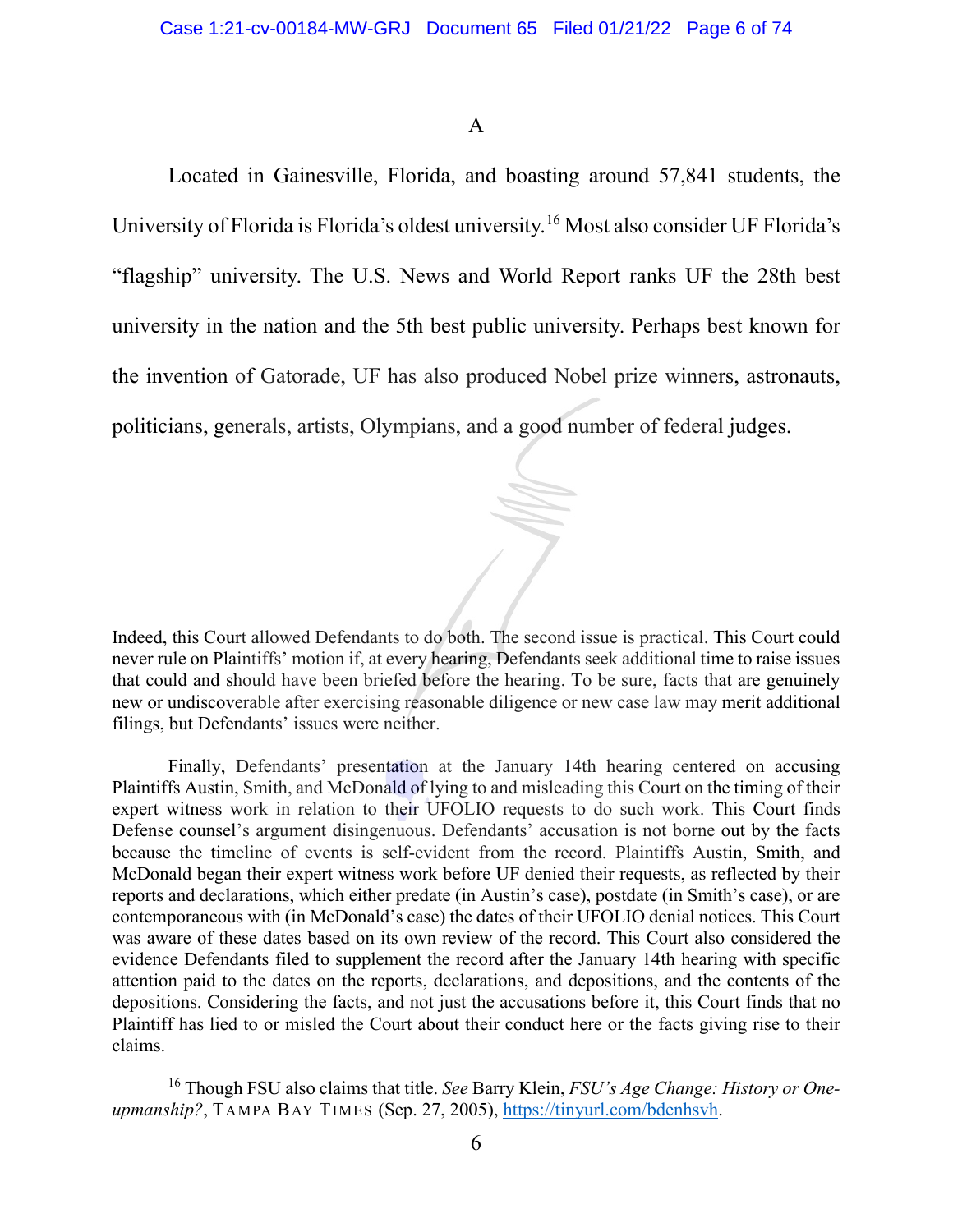B

Plaintiffs are six UF professors. Plaintiffs Austin, McDonald, and Smith are political science professors, Plaintiff Goldhagen is a professor of pediatrics, and Plaintiffs Nunn and Reid are law professors.

Plaintiffs have long served as expert witnesses in lawsuits relating to their fields of expertise. *See, e.g.*, ECF No. 30-1 ¶ 4 (statement by Plaintiff Nunn that UF has encouraged faculty "to engage with the public on important issues through . . . litigation"); ECF No. 30-2 ¶ 3 (identical statement from Plaintiff Reid); ECF No. 30-3 ¶ 2 (statement by Plaintiff Goldhagen that he "served as an expert witness in litigation relating to lead poisoning of children"); *see also Ga. Coalition for People's Agenda, Inc. v. Kemp*, 347 F. Supp. 3d 1251, 1263 (N.D. Ga. 2018) (citing declaration by Plaintiff McDonald); *Brown v. Detzner*, 895 F. Supp. 2d 1236, 1251 (M.D. Fla. 2012) (citing declaration by Plaintiff Smith); *League of Women Voters of Fla. v. Browning*, 575 F. Supp. 2d 1298, 1308 (S.D. Fla. 2008) (citing declaration by Plaintiff McDonald). In fact, UF has historically encouraged such activity. *See* ECF No. 30-6 ¶ 4 (statement by Plaintiff Smith that "in my annual performance reviews, the University has praised my research and advocacy on voting rights").

Defendants are UF's administrators. The Board of Trustees is UF's public body corporate, Defendant Fuchs is UF's president, Defendant Glover is UF's provost, and Defendant Rosenbury is the dean of UF's law school.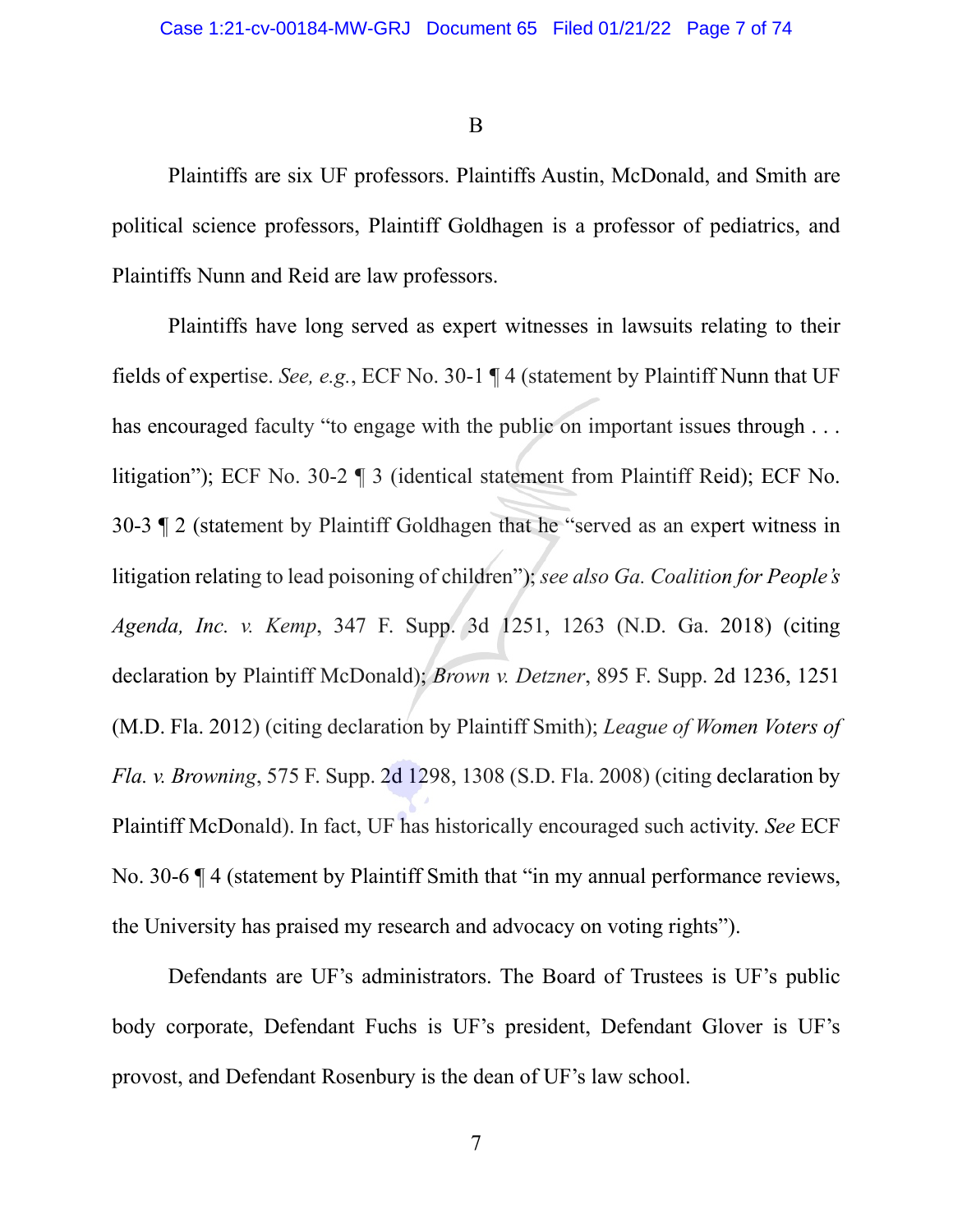C

"UF's quest to become a top-10 public research institution officially began in 2013."<sup>[17](#page-7-0)</sup> That year, the Florida Legislature created the preeminent state research universities program. § 1001.7065, Fla. Stat. (2013). Under the program, a state research university that met 11 of 12 statutory benchmarks qualified as a "preeminent state research university." *Id.* § 1001.7065(3). The law further required each preeminent university to "submit to the Board of Governors a 5-year benchmark plan with target ranking on key performance metrics for national excellence." *Id.* § 1001.7065(6). If a university later met its benchmark plan, it received "an amount specified in the General Appropriations Act"—\$15 million dollars. *Id.*

At the preeminence program's inception, UF met all 12 benchmarks. And in late 2013, then-UF president Bernie Machen announced UF's five-year plan, an initiative called "UF Rising."<sup>[18](#page-7-1)</sup> Under the plan, UF sought to hire up to 100 new faculty and create 107 endowed faculty chairs and professorships. In 2013, UF was ranked the 14th best public university in the country. By 2018, it ranked 8th.

<span id="page-7-0"></span><sup>17</sup> Steve Orlando, *UF Rises to No. 8 in U.S. News List of Best Public Universities*, U. FLA. NEWS (Sept. 10, 2018), [https://tinyurl.com/2p8ks3tw.](https://tinyurl.com/2p8ks3tw)

<span id="page-7-1"></span><sup>18</sup> *UF's Plan for Preeminence Gets Final Go-ahead from State*, U. FLA. NEWS (Nov. 21, 2013), [https://tinyurl.com/26ub9s63;](https://tinyurl.com/26ub9s63) *see also UF Rising*, UNIV. OF FLA. (Nov. 21, 2013), [https://tinyurl.com/mtzehxz8.](https://tinyurl.com/mtzehxz8)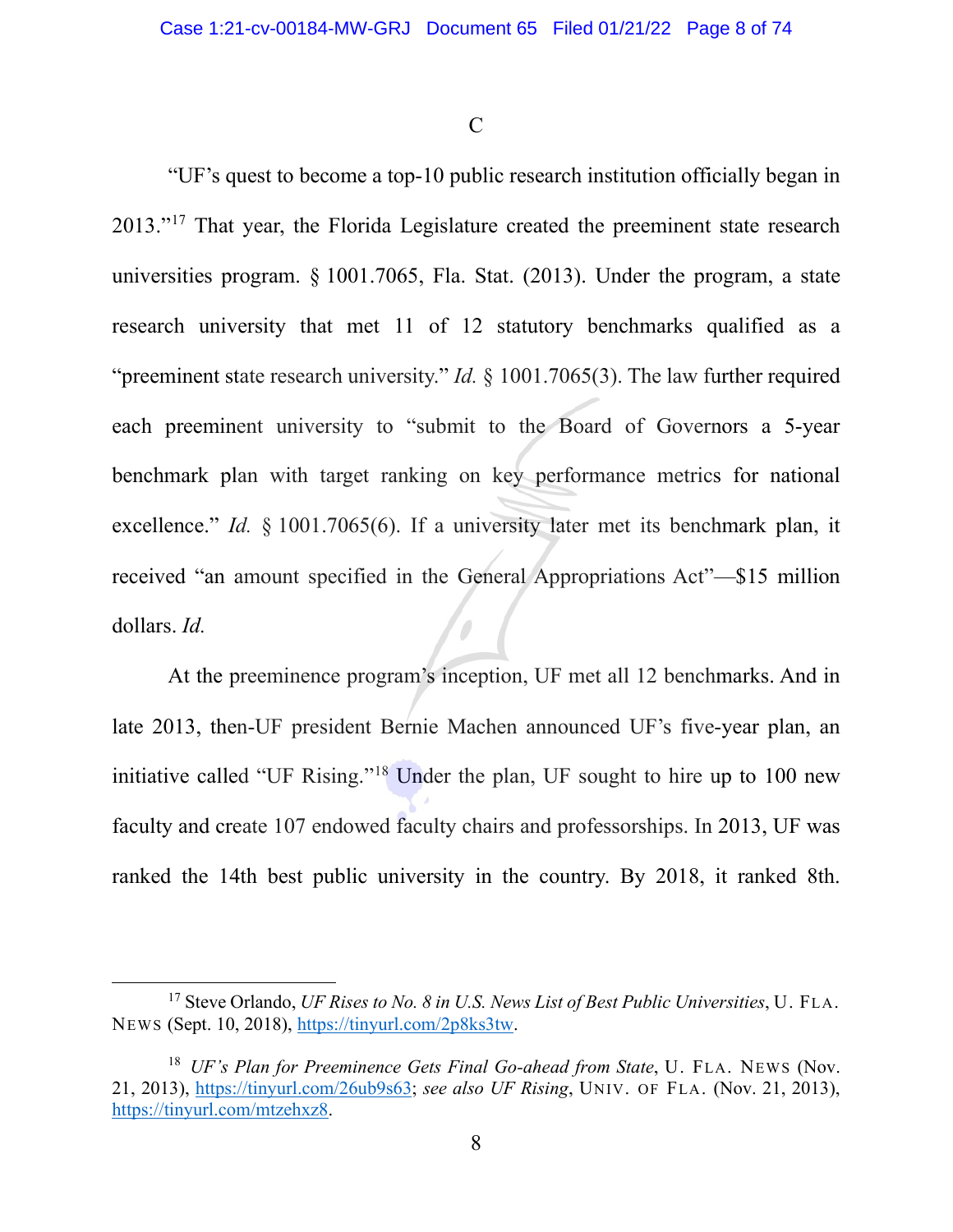Similarly, between 2013 and 2017, UF jumped from 50th to 30th among all universities in the United States—a stunning success by any measure.

UF officials know that UF's relationship with Florida's government has been key to that success. As the Chairman of UF's Board of Trustees recently said, "[w]e had fought so hard over the years to get funding so our faculty could have raises, so our students could have good housing, so our employees' families could have day care." ECF No. 45-4 at 15. "Think of everything we've been able to accomplish during the past five years" he continued, listing achievements, "[t]hese things were all made possible through the support of our state leaders." *Id.* at 15–16.

UF officials also know that conflict with Florida's government can jeopardize UF's success. In a September 2021 address to the Faculty Senate, President Fuchs warned that criticism of the State of Florida's COVID-19 response would "fracture the relationship between the university and the state government . . . ultimately leading to a diminished or inability to impact future policies or decisions affecting the university." Kent Fuchs, President, Univ. of Fla., President's Report to University of Florida Faculty Senate (Sept. 23, 2021), at 2, [https://tinyurl.com/3enua4kj.](https://tinyurl.com/3enua4kj)

In 2020, the Florida Legislature again took interest in the state university system, passing legislation requiring every state university to implement policies that, "[a]t a minimum, . . . require employees engaged in the design, conduct, or reporting of research to disclose and receive a determination that outside activity or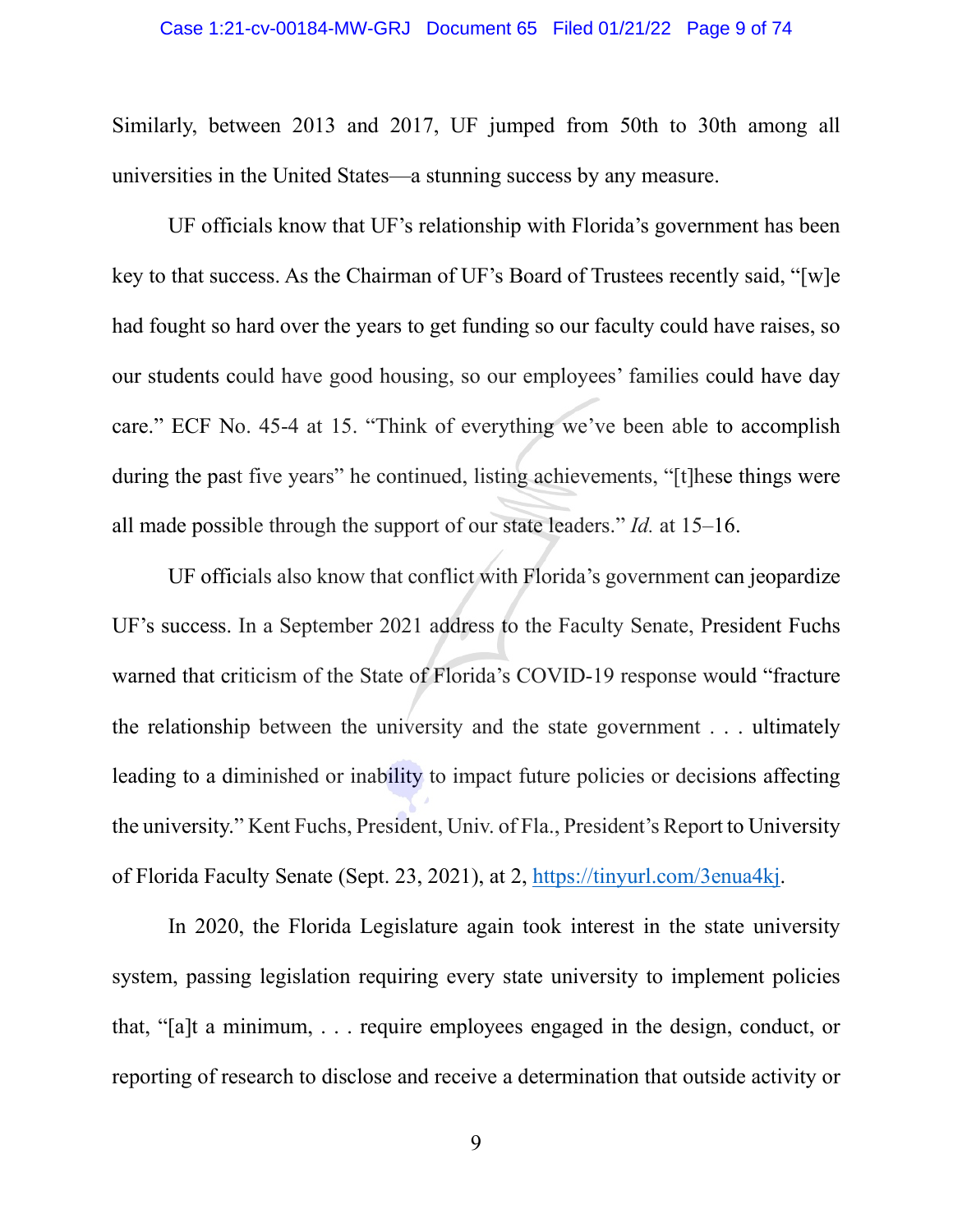### Case 1:21-cv-00184-MW-GRJ Document 65 Filed 01/21/22 Page 10 of 74

financial interest does not affect the integrity of the state university." § 1012.977(1), Fla. Stat. In response, UF adopted a "Conflicts of Commitment and Conflicts of Interest" policy to ensure that professors' activities do "not conflict, or appear to conflict, with their professional obligations to" UF. ECF No. 31-2 at 3.

The policy governs two types of conflicts. A conflict of commitment "occurs when a University Employee engages in an Outside Activity, either paid or unpaid, that could interfere with their professional obligations to the University." *Id.* Put another way, an activity presents a conflict of commitment when it takes too much time away from a professor's university duties. On the other hand, a conflict of interest "occurs when a University Employee's financial, professional, commercial or personal interests or activities outside of the University affects, or appears to affect, their professional judgement or obligations to the University." *Id.*

To prevent both types of conflict, the policy requires professors to report all outside activities—"any paid or unpaid activity undertaken by an Employee outside of the University which could create an actual or apparent" conflict—through UF's Online Interest Organizer (UFOLIO). *Id.* at 4. Relevant here, the policy requires professors to disclose any time they "serve or . . . are seeking approval to serve as an expert witness . . . in a legal matter like a lawsuit" or when they "provide or are seeking approval to provide paid or unpaid professional services to an outside entity and the professional services relate to [their] UF expertise." *Id.* at 9.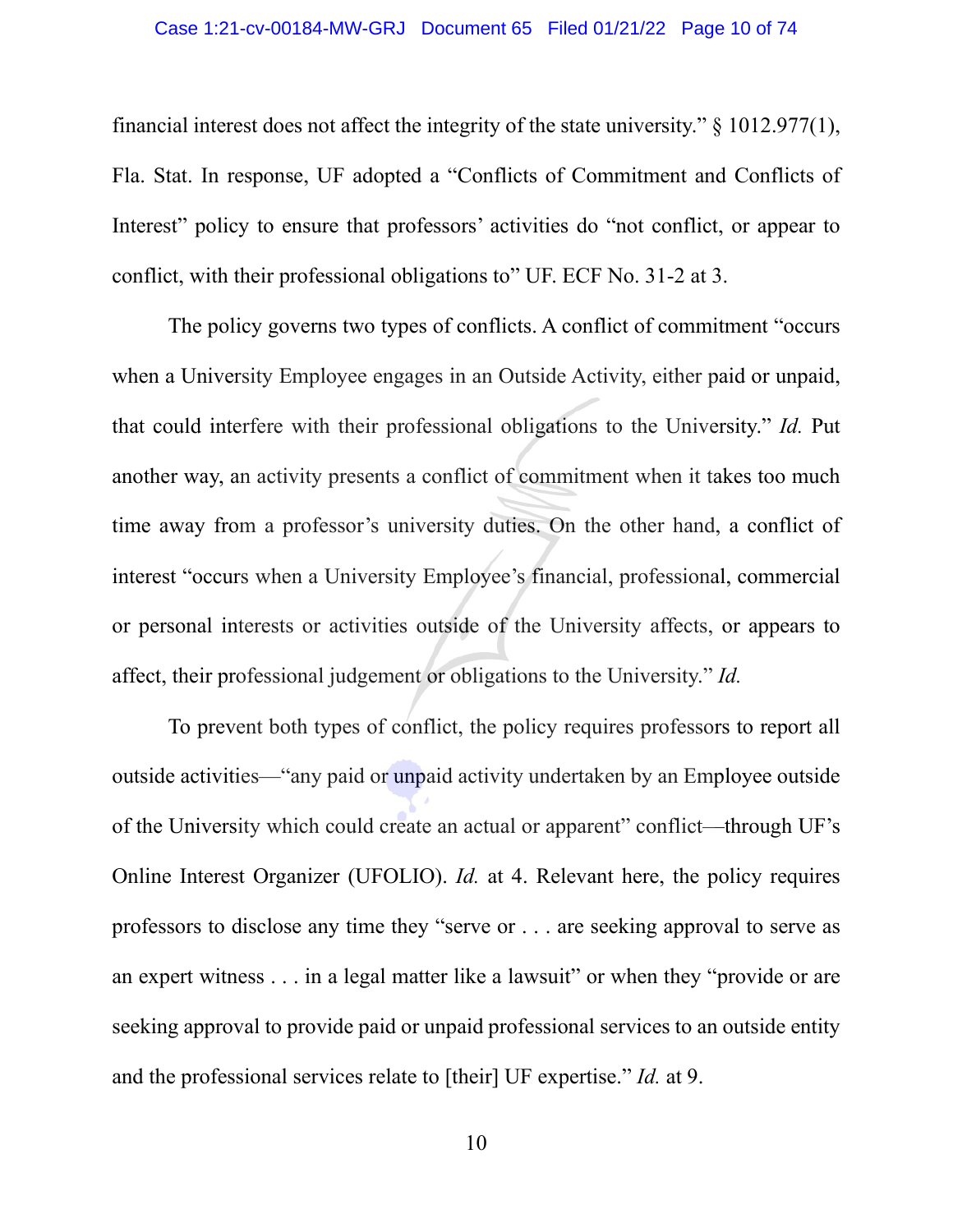## Case 1:21-cv-00184-MW-GRJ Document 65 Filed 01/21/22 Page 11 of 74

Because parties often retain Plaintiffs to testify as expert witnesses, it was hardly surprising when attorneys for various voting-rights groups challenging SB 90, a recently passed package of changes to Florida's election laws,  $19$  asked Austin, McDonald, and Smith to serve as expert witnesses. In accordance with the conflicts policy, all three Plaintiffs disclosed their activity using the UFOLIO system. ECF No. 30-4 ¶ 8; ECF No. 30-5 ¶ 7; ECF No. 30-6 ¶ 7.

Before they received approval, Plaintiffs began work in their capacity as testifying experts. For example, Professor Smith attested that he did not hesitate to say yes to the voting-rights groups' request, given UF's previous support for his expert work. ECF No. 30-6 ¶ 5. Professor Smith did not expect UF to deny his request to participate as an expert because, according to Smith, "[t]he University has *never* objected to my prior work as an expert witness." *Id*. ¶ 4 (emphasis added). "To the contrary, in [his] annual performance reviews, the University has praised [Professor Smith's] research and advocacy on voting rights, calling it both impactful and important for our colleagues, students, and the citizens of Florida." *Id*.

<span id="page-10-0"></span><sup>&</sup>lt;sup>19</sup> A brief description of SB 90 is helpful. Passed in the wake of the 2020 election, SB 90 was a key component of the DeSantis Administration's legislative agenda. The Governor signed the bill to great fanfare at a "Fox exclusive" appearance on the Fox News Channel's *Fox & Friends* program. Broadly, SB 90 limits who can return absentee ballots, how often voters must request absentee ballots, how supervisors of election can offer absentee ballot drop boxes, how voter registration groups may collect and return voter registration applications, and how third parties can interact with those waiting to vote. A host of parties have sued in this Court alleging that SB 90 violates the First, Fourteenth, and Fifteenth Amendments, the Voting Rights Act, and the Americans with Disabilities Act.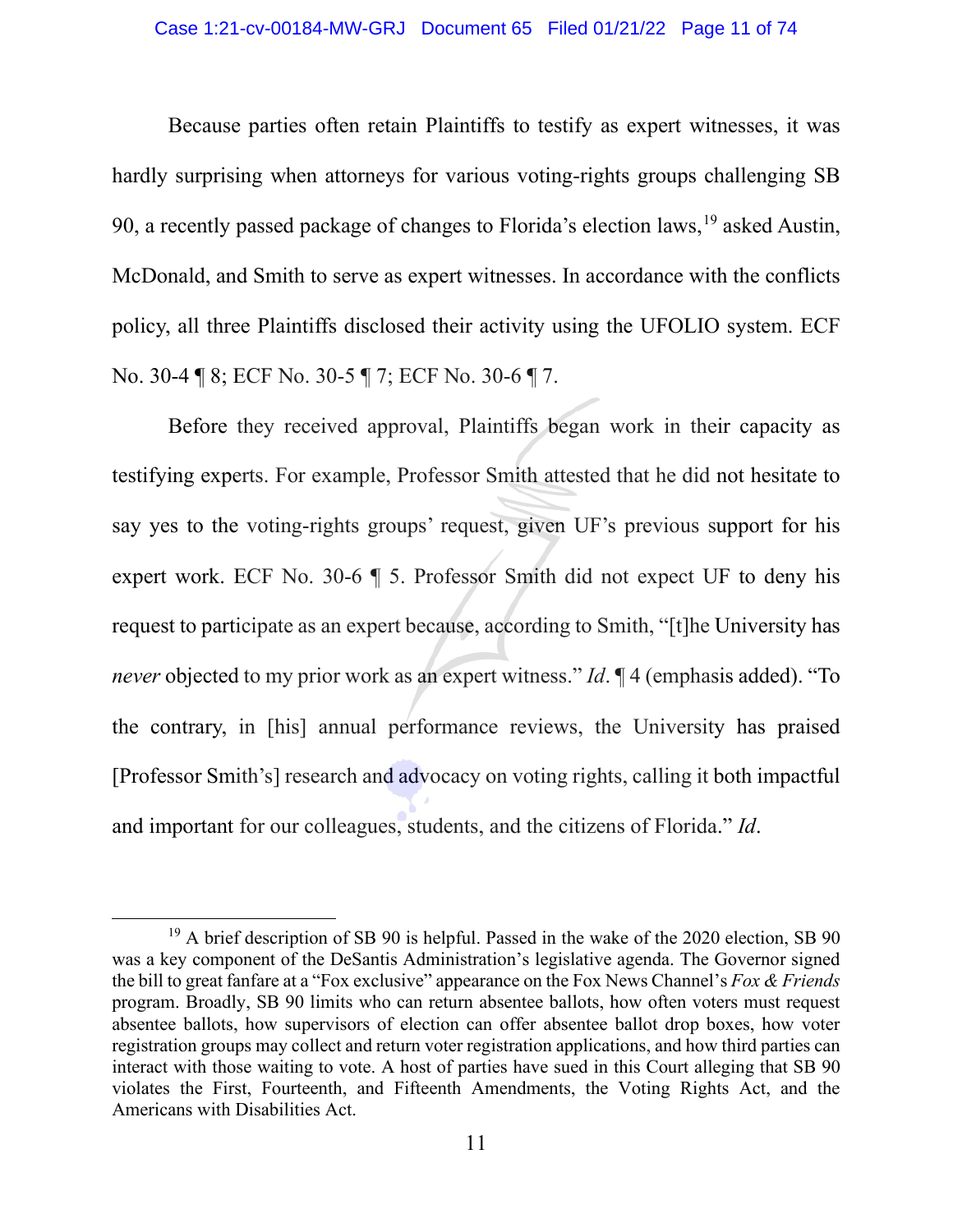Despite unwavering past support for such work, in July 2021, UF denied Smith's request. The denial explained that "[o]utside activities that may pose a conflict to the executive branch of the state of Florida create a conflict for the University of Florida."

Despite the denial, Smith prepared an expert report, dated September 1, 2021. *See* ECF No. 61-2. Austin also prepared an expert report, dated September 1, 2021, but this was *before* UF denied her permission to provide expert witness testimony.

*See* ECF No. 61-1.[20](#page-11-0)

| <b>UFOLIO Disclosure Disapproved</b> |                              |
|--------------------------------------|------------------------------|
| Disclosure:                          | DOI00013593                  |
| Discloser:                           | Daniel Smith                 |
| Department:                          | <b>I S-POLITICAL SCIENCE</b> |
| <b>Entity:</b>                       | Demos & Perkins Coie         |
| <b>Disclosure Type:</b>              | <b>Legal Consulting</b>      |

David Richardson reviewed the above referenced disclosure and disapproved this request for the following reasons:

Comments: Outside activities that may pose a conflict of interest to the executive branch of the State of Florida create a conflict for the University of Florida.

Click here to access the disclosure.

ECF No. 31-10 at 2 (excerpt from Smith's denial notice).

<span id="page-11-0"></span> $20$  Based on this record, not all the political science professors were similarly situated in the timing of their reports in relation to the timeline of their outside activity request denials. *See*  note 15, *supra*. What is unmistakable, though, is that each of these professors presumed their requests would be approved while they were preparing their expert reports. Relatedly, this Court has reviewed the election case depositions filed to supplement the record on January 14, 2022 and finds nobody questioned the political science professors about what they would do moving forward.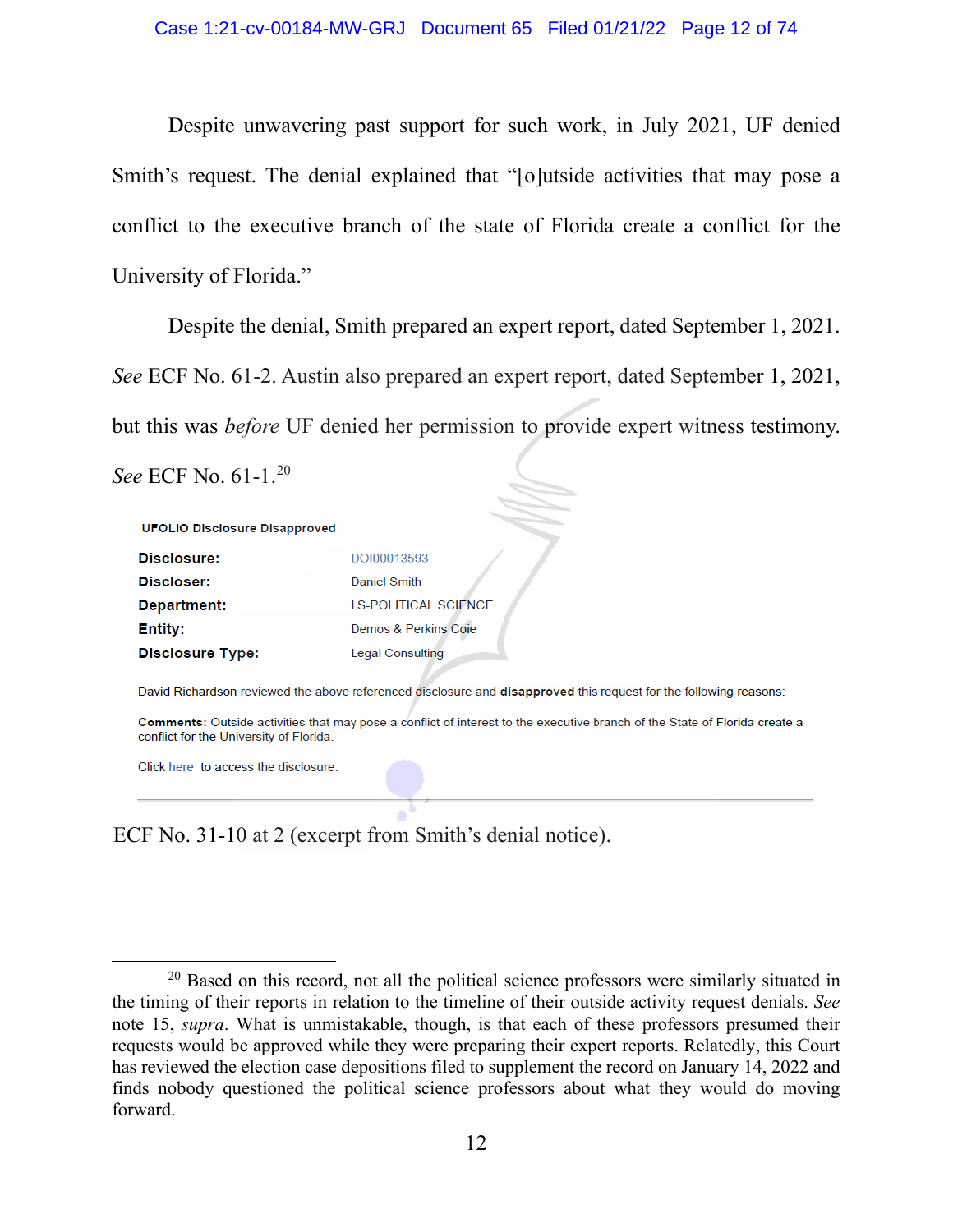#### Case 1:21-cv-00184-MW-GRJ Document 65 Filed 01/21/22 Page 13 of 74

In October, Austin and McDonald received denials similar to Smith's. ECF No. 31-15 at 2 (denying Plaintiff Austin's request because, "[a]s UF is a state actor, litigation against the state is adverse to UF's interests"); ECF No. 31-14 at 2 (denying McDonald's request for the same reason). Around the same time, UF also sent Smith a second denial notice. ECF No. 31-13 at 2.

Shortly after UF issued its October denials, Smith prepared a supplemental and rebuttal expert report, dated October 13, 2021. ECF No. 61-4. McDonald likewise provided an expert declaration, dated October 13, 2021—the same day he received notice that he was denied permission to testify as an expert. ECF No. 61-3. A few days later, Plaintiffs Austin, Smith, and McDonald sat for depositions. *See*  ECF Nos. 61-5, 61-6, and 61-7.

And through at least October and into November 2021, Austin, Smith, and McDonald attempted to reverse their denials through negotiations with the University. *See* ECF No. 30-4 ¶ 10 (noting that in the weeks following October 15th, Professor Austin's "counsel sent a number of letters to the University pointing out that the University's Policy violated [her] and [her] colleague's rights and asking the University to reverse its disapproval decisions"); ECF No. 30-5 ¶ 9 (same); ECF No. 30-6 ¶ 9 (same).

During this time, the dispute boiled over in spectacular fashion. In one of the cases challenging SB 90, the Executive Office of the Governor moved to quash a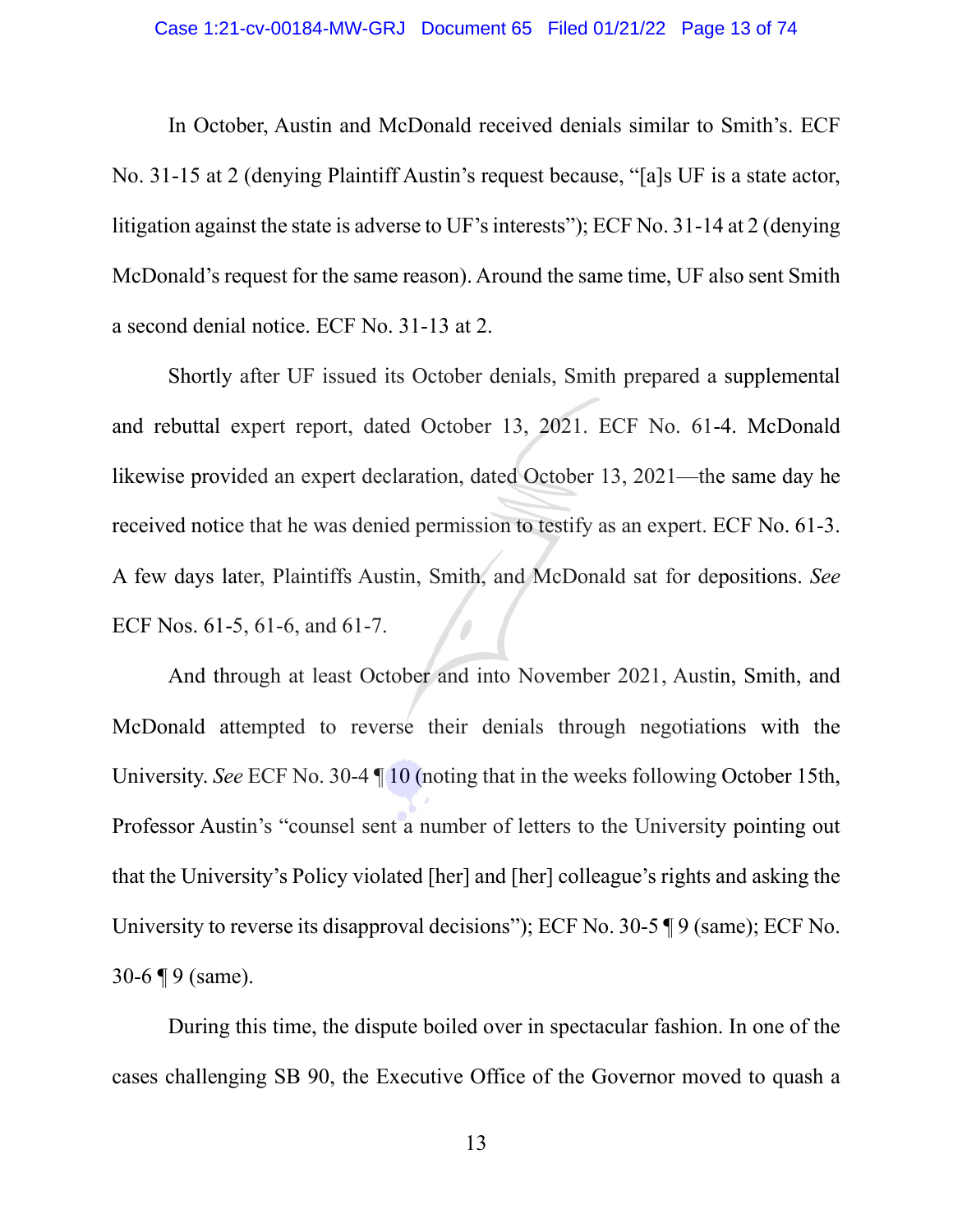subpoena the plaintiffs had served on it. *See* ECF No. 220, *in* Case No. 4:21cv201 (N.D. Fla. 2021). Among topics the plaintiffs sought to explore, said the Governor's office, was communications, if any, about expert witnesses in the case between the Governor's office and UF. *See id.* at 4. In their response to the motion to quash, the plaintiffs defended that request, explaining that "during the week of October 10, 2021, . . . Plaintiffs' counsel learned for the first time that the University of Florida has advised one of Plaintiffs' experts . . . and subsequently two others . . . that they were not authorized to serve as experts." ECF No. 231 at 11, *in* Case No. 4:21cv201. The same day the voting-rights plaintiffs responded, the *New York Times* published an article titled *Florida Bars State Professors from Testifying in Voting Rights Case*. [21](#page-13-0)

The next day, UF issued a statement addressing the controversy, asserting that UF "has a long track record of supporting free speech and our faculty's academic freedom" and that UF did not "deny" Austin, Smith, and McDonald's "First Amendment rights," but "denied requests of these full-time employees to undertake outside paid work that is adverse to the university's interests as a state of Florida institution." ECF No. 31-16 at 2.

<span id="page-13-0"></span><sup>21</sup> Michael Wines, *Florida Bars State Professors from Testifying in Voting Rights Case*, N.Y. TIMES (Oct. 29, 2021), [https://tinyurl.com/mr3a85bp.](https://tinyurl.com/mr3a85bp)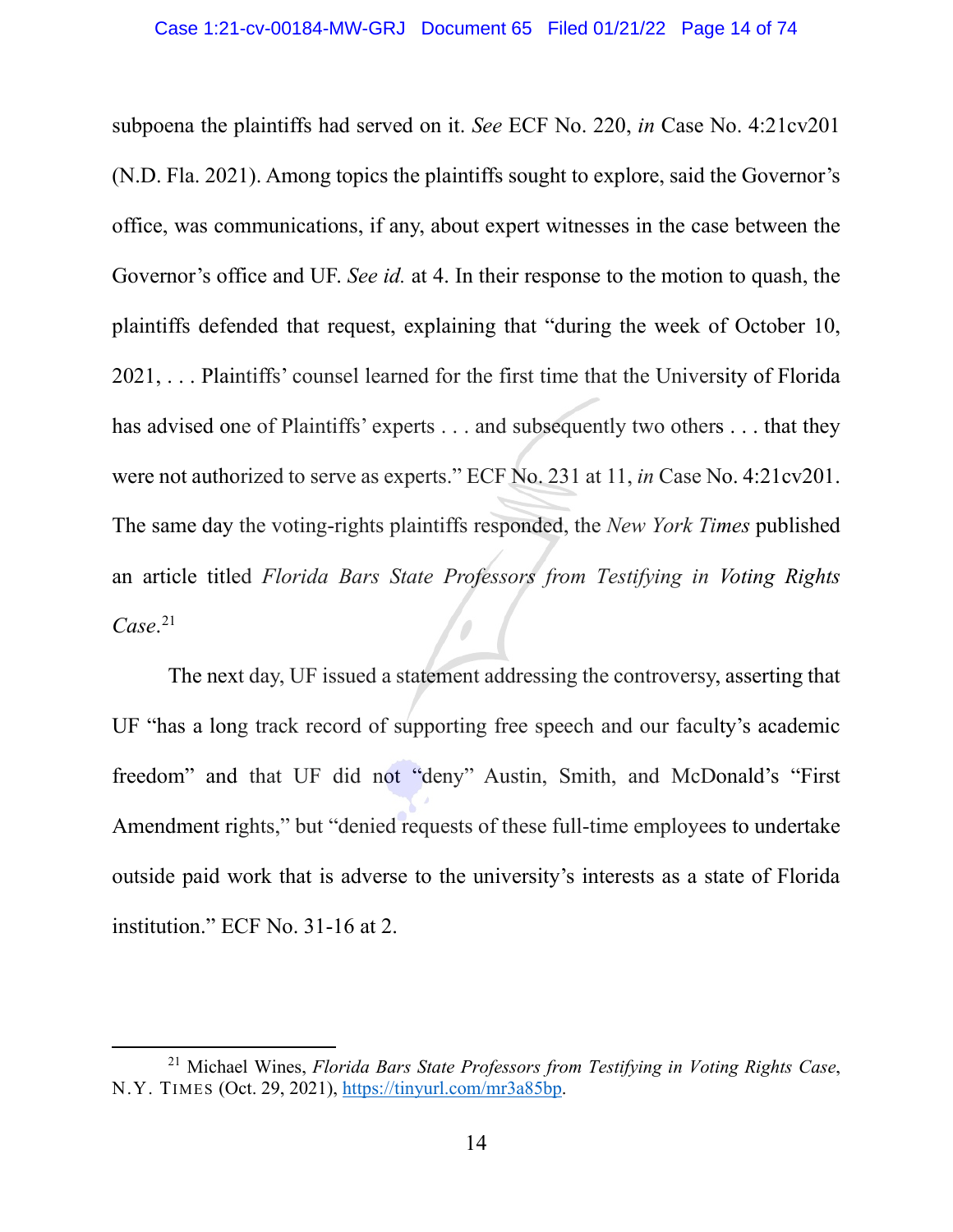The day after was also busy. UF's accrediting body announced it was investigating the dispute.<sup>[22](#page-14-0)</sup> Plus, Fuchs and Glover changed course, issuing a statement explaining that "if the professors wish to testify pro bono on their own time without using university resources, they are free to do so." ECF No. 31-17 at 3. In the same statement, Fuchs and Glover also announced the creation of a "task force" to "review the university's conflict of interest policy and examine it for consistency and fidelity." *Id.* Finally, UF's general counsel emailed Plaintiffs' attorneys, explaining that Austin, McDonald, and Smith "maintain the ability to engage in the activities identified in their disclosures if done on their personal time, in their personal capacity, without the use of any University resources and without compensation." ECF No. 31-18 at 2.

<span id="page-14-0"></span><sup>22</sup> *See* Ana Ceballos & Mary Ellen Klas, *UF's Ban on Professors Testifying Against State to Be Investigated, Accreditor Says*, MIAMI HERALD (Nov. 1, 2021), [https://tinyurl.com/2p83s3mb.](https://tinyurl.com/2p83s3mb)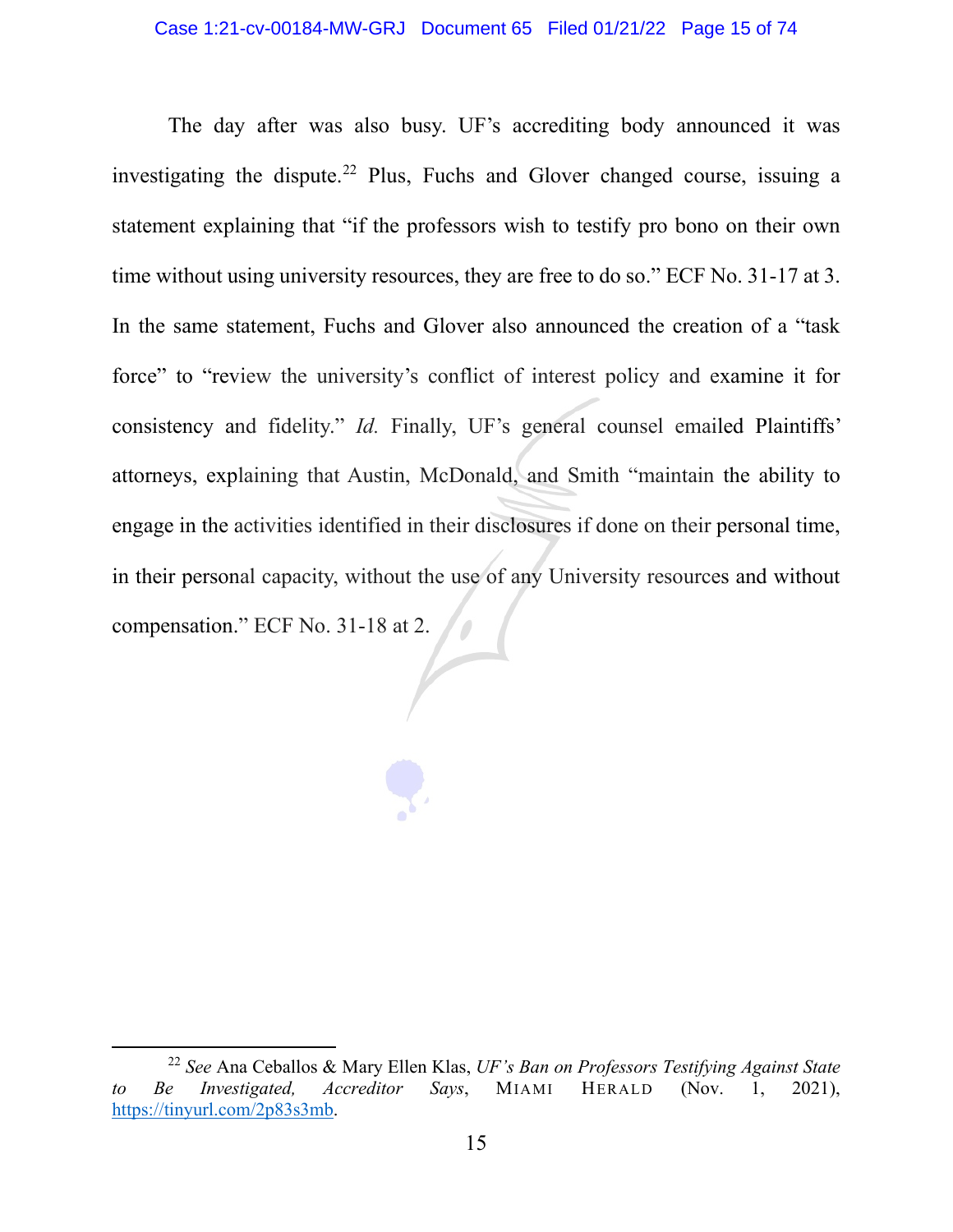Two days later, new articles emerged. In them, Plaintiff Goldhagen alleged that, in August 2021, he had sought permission to participate "in cases involving masking and children," but was denied permission. ECF No. 23-1 at 216. In denying Goldhagen's request, UF offered a similar rationale to its later denials of the political science professors' requests. Although the rationale was the same, Goldhagen's request was different in one key respect. He had sought to testify for free.

**UFOLIO Disclosure Disapproved** 

| Disclosure:             | DOI00017218                           |
|-------------------------|---------------------------------------|
| Discloser:              | Jeffrey Goldhagen                     |
| Department:             | JX-PEDIATRICS-JACKSONVILLE            |
| <b>Entity:</b>          | Gallagher & Associates Law Firm, P.A. |
| <b>Disclosure Type:</b> | Legal Consulting                      |

Gary Wimsett reviewed the above referenced disclosure and disapproved this request.

Comments: Dr. Goldhagen,

I am not able to approve this activity.

Outside activities that may pose a conflict of interest to the executive branch of the State of Florida create a conflict for the University of Florida.

Thank you, Gary Wimsett Assistant VP, Conflicts of Interest Office of the Provost

ECF No. 31-11 at 2 (excerpt from Goldhagen's denial notice).

At the same time, news outlets also began to report that, in August 2020,

Defendant Rosenbury had prevented four law professors—including Plaintiffs Nunn

and Reid—from identifying themselves as UF professors in an *amicus* brief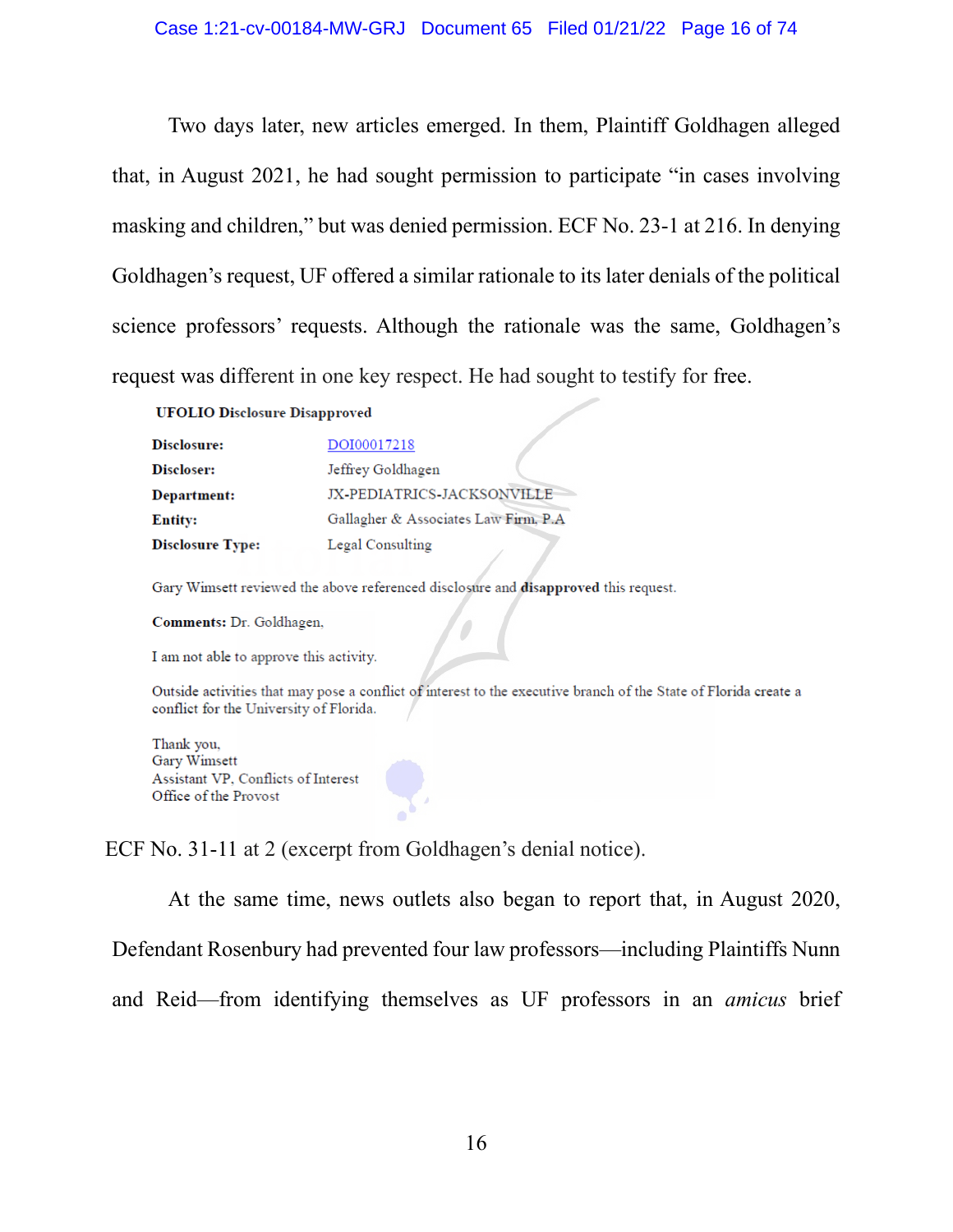### Case 1:21-cv-00184-MW-GRJ Document 65 Filed 01/21/22 Page 17 of 74

supporting a lawsuit challenging a law that narrowed the reach of a constitutional amendment restoring felons' voting rights in Florida.[23](#page-16-0)

In an email exchange with Nunn, Rosenbury explained that signing the *amicus* brief was "a potential conflict of interest because the *amicus* brief will be filed in an action against the state." ECF No.  $31-4$  at  $2.^{24}$  $2.^{24}$  $2.^{24}$  And, in approving Reid's request through the UFOLIO system, UF's Assistant Vice President for Conflicts of Interest Gary Wimsett wrote that Reid could sign the brief, but that she was "not permitted to use any UF marks, logos or other identifiers . . . and [that she] shall not imply or otherwise suggest any official affiliation with UF." ECF No. 31-5 at 2. Both Nunn and Reid signed the brief, as did the other two UF professors. Of the 93 professors that signed, only these four UF professors did not name their university. *See* ECF No. 31-8.

<span id="page-16-0"></span><sup>23</sup> *See* Ana Ceballos & Mary Ellen Klas, *UF Restricted Five More Professors in Cases Against the State*, TAMPA BAY TIMES (Nov. 2, 2021), [https://tinyurl.com/553ufkym;](https://tinyurl.com/553ufkym) *see also Jones v. DeSantis*, 975 F.3d 1016 (11th Cir. 2020).

<span id="page-16-1"></span><sup>24</sup> Before Dean Rosenbury acted on Professor Nunn's request to sign on to the *amicus* brief in July 2020, Governor DeSantis, a defendant in the case, had made his views clear, accusing the plaintiffs of "attempting to use the court process to re-write the scope and original intent of the amendment." Lawrence Mower, *Gov. DeSantis Appeals Judge's Order in Amendment 4 Lawsuit*, TAMPA BAY TIMES (Nov. 19, 2019), [https://tinyurl.com/4r9hwsxm.](https://tinyurl.com/4r9hwsxm)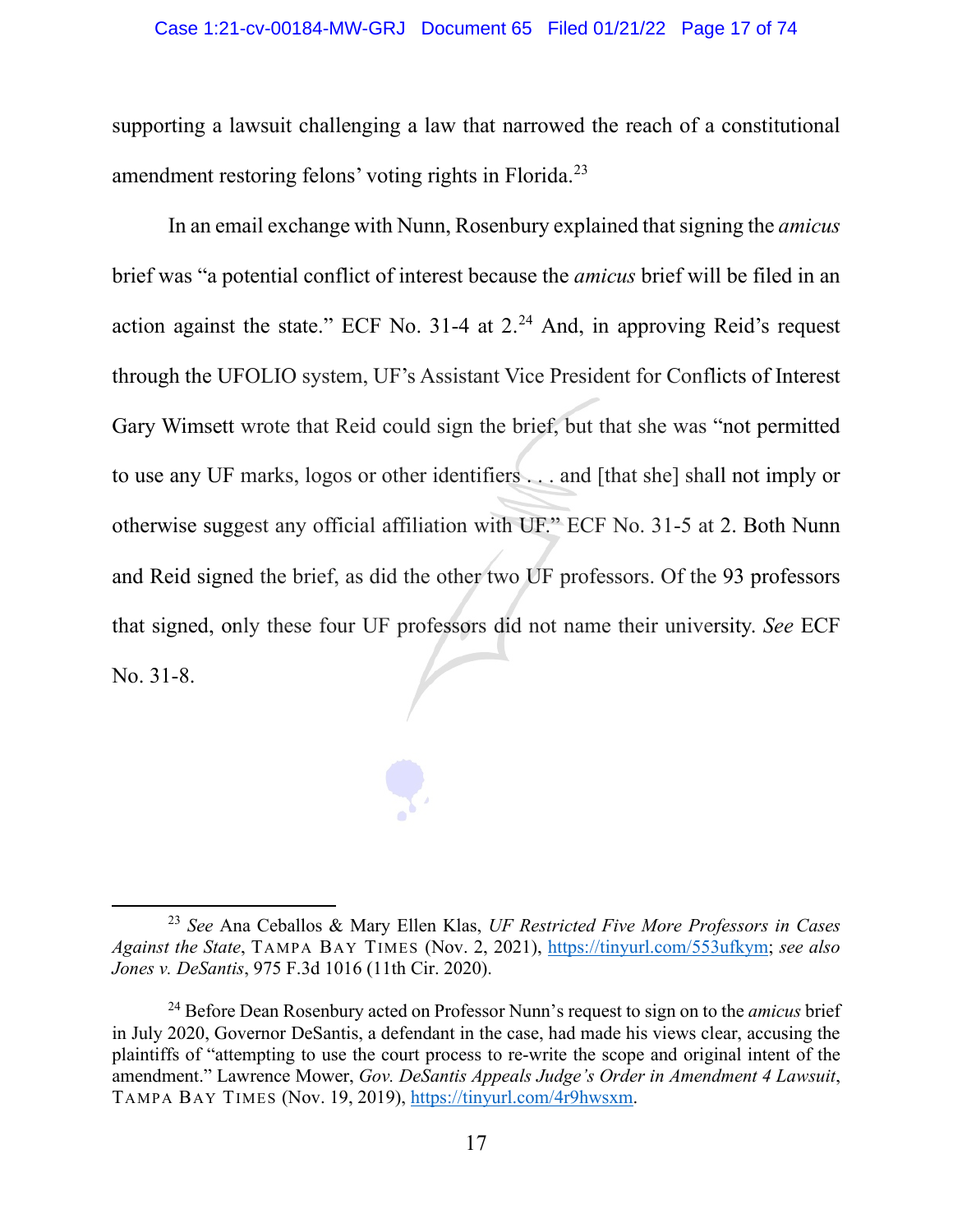Two days after these revelations—with its outside-payment-based rationale no longer tenable—UF again reversed course, approving Austin, McDonald, and Smith's requests in their entirety, explaining that "[t]he previous institutional decision is reversed per President Fuchs' directive on November 5, 2021." Without explanation, and almost three months after its initial denial, UF also changed Goldhagen's request to "approved." ECF No. 31-9 at 2.[25](#page-17-0)

**UFOLIO Review Complete - Approved** 

| Disclosure:             | DOI00013593                 |
|-------------------------|-----------------------------|
| Discloser:              | Daniel Smith                |
| Department:             | <b>LS-POLITICAL SCIENCE</b> |
| <b>Entity:</b>          | Demos & Perkins Coie        |
| <b>Disclosure Type:</b> | Legal Consulting            |

Gary Wimsett has approved the above referenced disclosure.

Please review the comments below (if any).

Comments: The previous institutional decision is reversed per President Fuchs' directive on November 5, 2021.

**Gary Wimsett** Assistant Vice President, Conflicts of Interest

ECF No. 31-22 (excerpt from Smith's approval notice).

The same day, Austin, McDonald, and Smith filed this lawsuit. ECF No. 1.

On November 15, 2021, Plaintiffs filed an amended complaint, adding Goldhagen,

Nunn, and Reid as plaintiffs. ECF No. 19.

<span id="page-17-0"></span> $25$  Given that the case was decided by early September, UF's after-the-fact reversal was largely performative. *See* Ana Ceballos & Mary Ellen Klas, *Judge Finalizes Ruling Upholding School Mask Mandates; State Expected to Appeal*, MIAMI HERALD (Sep. 2, 2021), [https](https://tinyurl.com/2p8ucn46)[://tinyurl.com/2p8ucn46.](https://tinyurl.com/2p8ucn46)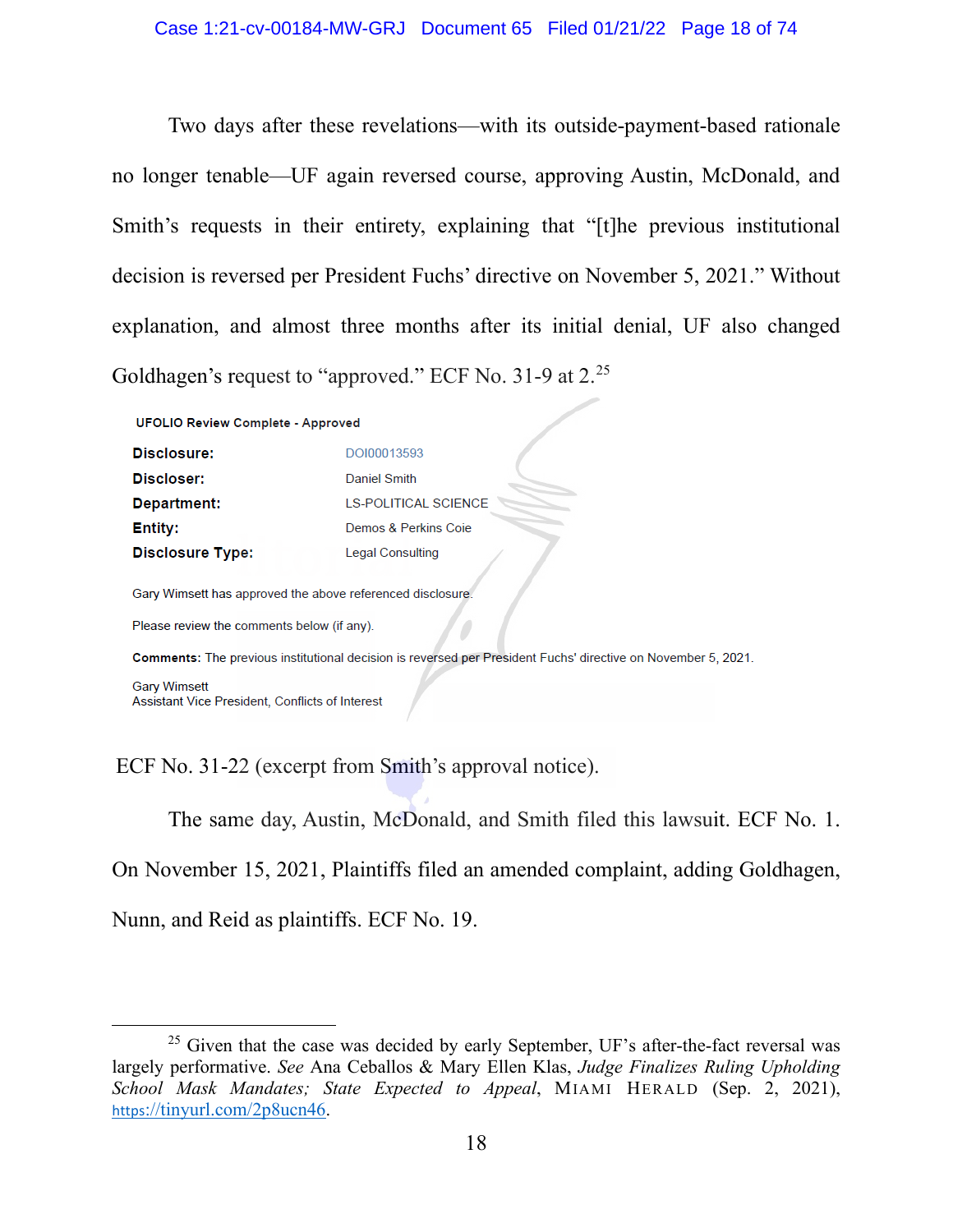On November 22, 2021, Fuchs's "task force" issued its final report. ECF No. 23-1 at 219–23. The next day, Fuchs announced that he had "approved" the Task Force's recommendations. *Id.* at 225. Most relevant here, the recommendations establish (1) a "strong presumption" that UF will allow professors to serve as experts in litigation involving the State, (2) that UF can only overcome that presumption "when clear and convincing evidence establishes that such testimony would conflict with an important and particularized interest of the university," and (3) an appeals process. *Id.* at 221–22. Addressing the changes in an interview, Fuchs explained that, under the new policy, denials would be rare and that "it needs to be an unusual circumstance where there would really be harm to the university if a person can't participate in the outside activity." ECF No. 31-35 at 2. Ten days after Fuchs approved the changes, Plaintiffs moved for a preliminary injunction. ECF No. 30.

Only days after Plaintiffs filed that motion, UF's Faculty Senate issued a Report on the state of academic freedom at the University. The Report noted "palpable reticence and even fear on the part of faculty to speak up" on hot button issues. ECF No. 45-5 at 3. The report also stated that "[t]here was grave concern about retaliation and a sense that anyone who objected to the state of affairs might lose his or her job or be punished in some way." *Id.*

For example, the Report referenced a meeting at which Associate Provost Chris Hass allegedly stated, "that [the] University administration was under pressure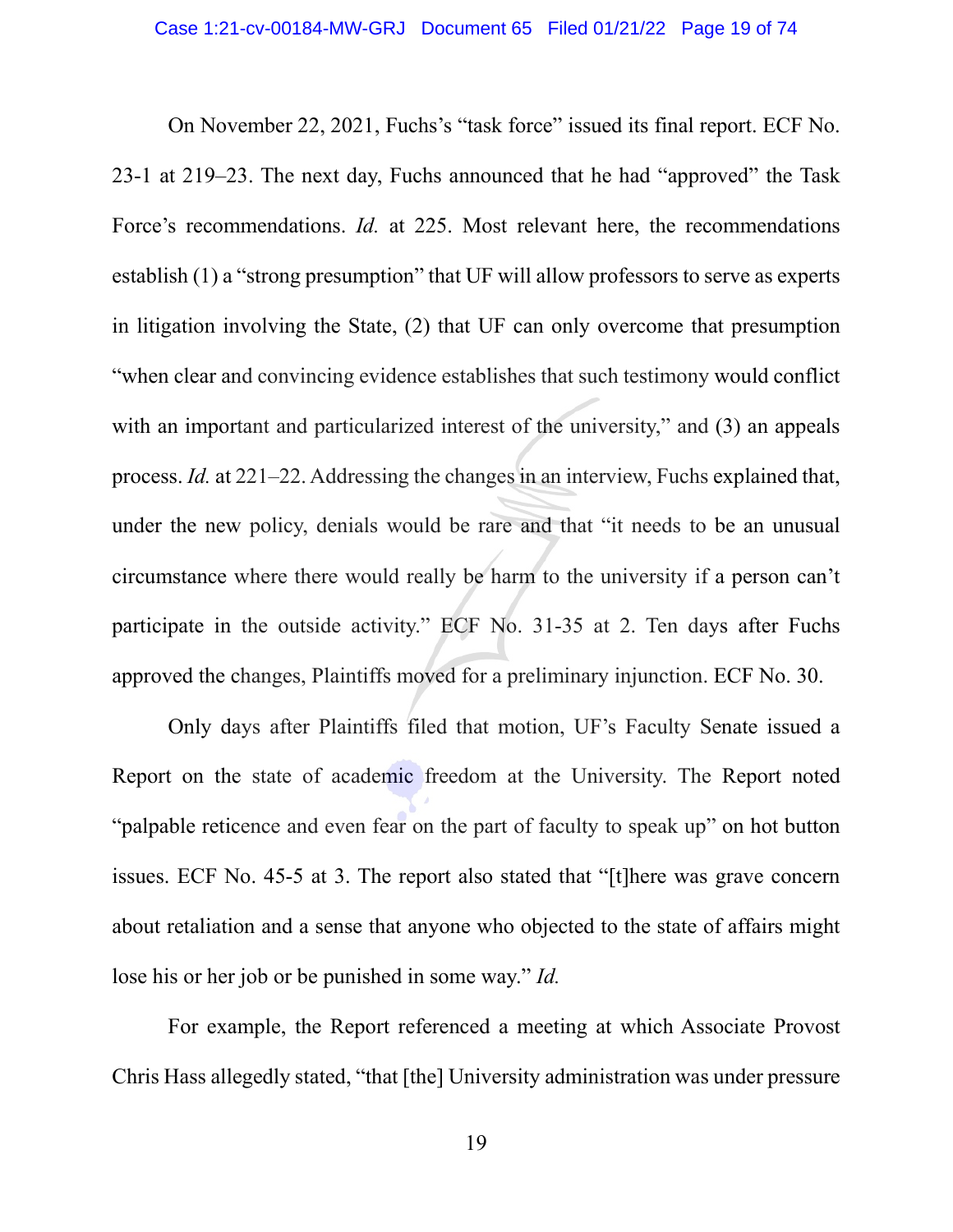### Case 1:21-cv-00184-MW-GRJ Document 65 Filed 01/21/22 Page 20 of 74

to avoid doing anything that might provoke the legislature or governor to take a dim view of the University" and that "the jobs of top administrators, including President Fuchs and Provost Glover, were at risk if the university moved forward with any activities out of favor with the current state governing party." *Id.* at 20.

And, the Report said, there was a "[c]oncern that denials for outside activities were tied to questions of race and ethnicity," that UF "employees were told verbally not to criticize the Governor of Florida or UF policies related to Covid-19 in media interactions," and that "websites were required to be changed, that course syllabi had to be restructured, and that use of the terms 'critical' and 'race' could not appear together in the same sentence or document." *Id.* at  $21-22$ .<sup>[26](#page-19-0)</sup> Indeed, the Report noted, UF had asked professors to "delay or alter[]" "[c]urricular proposals" because "such content" apparently "conflicted with a position taken by political actors or factions within the State government." *Id.* at 23. In this atmosphere of fear, "faculty who had not been specifically asked to alter their research agendas or curricular content[,] but who were concerned that their work may put them at odds with political actors[,] ... were unsure how to proceed." *Id.* at 23. In short, the "world-class institution" that Floridians had "paid so much to create" was at risk. *Id.* at 26.

<span id="page-19-0"></span><sup>&</sup>lt;sup>26</sup> A development that some Florida legislators have publicly praised. For example, Senator Joe Gruters, directly addressing allegations of censorship at UF, remarked that he was "heartened to see universities act proactively to get this garbage out of our state." Ana Ceballos, *Critical Race Theory Becomes Flash Point for GOP, UF Heading into Legislative Session*, MIAMI HERALD (Dec. 1, 2021), [https://tinyurl.com/jr7dkjk3.](https://tinyurl.com/jr7dkjk3)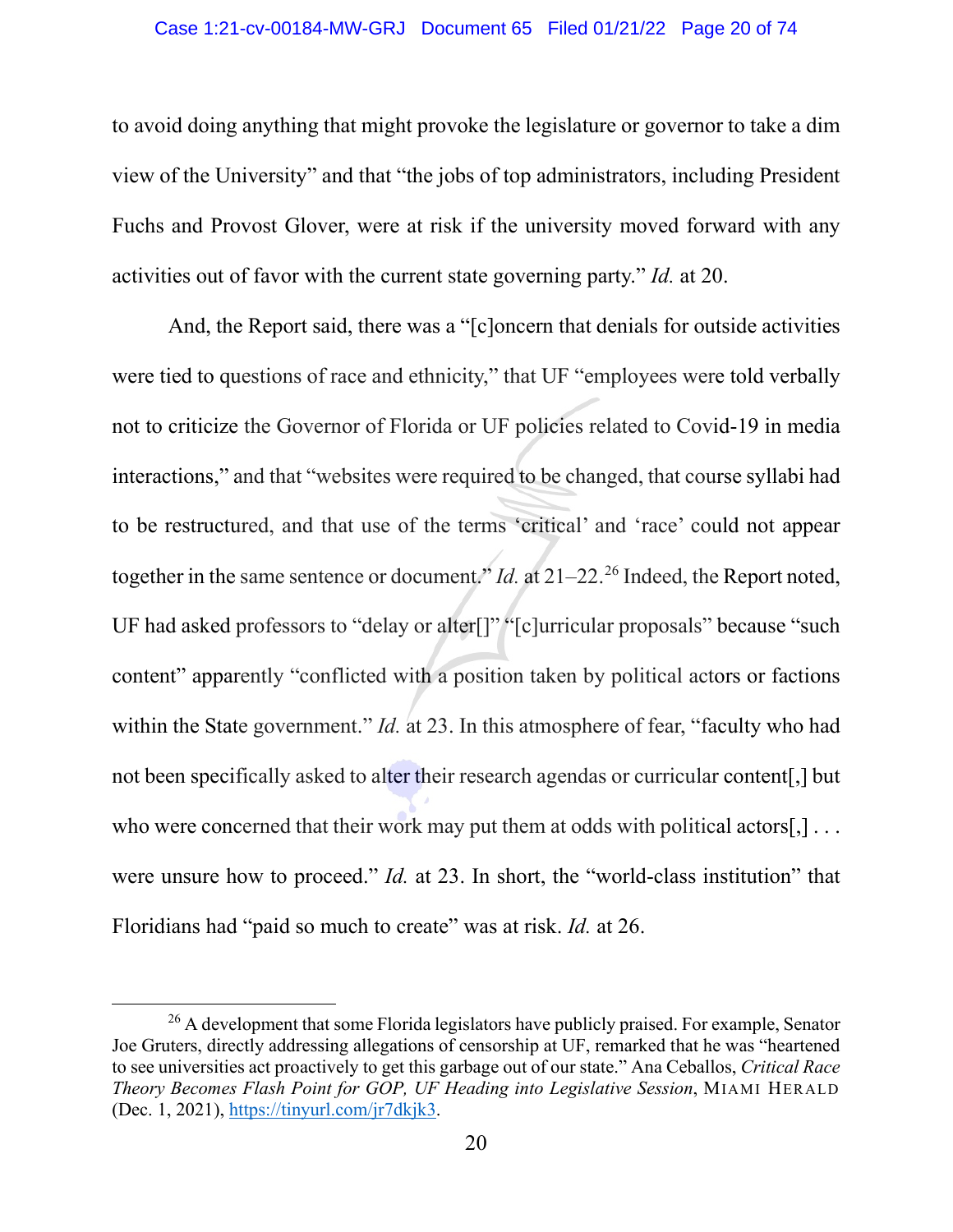The Faculty Senate Report also included the public remarks of UF's Chairman of the Board of Trustees. The Chairman made these remarks at a meeting that occurred three days before the Report's release. ECF No. 45-5 at 258–74 (attaching remarks from December 3, 2021 meeting of the UF Board of Trustees to Report dated December 6, 2021). The Chairman gave his December 3rd remarks *after* UF reversed course on Professors Austin, Smith, and McDonald's requests to participate in the election case—indeed, the very same day their expert reports were filed on the public record in that case and the same day Plaintiffs moved for a preliminary injunction in this case. Chairman Hosseini's remarks made plain that UF was beholden to the Florida Legislature and that it would not permit its faculty to continue offending lawmakers in Tallahassee by "advocat[ing] personal political viewpoints to the exclusion of others." *Id*. at 268. According to Chairman Hosseini, "[i]t must stop, and it WILL stop." *Id*. at 270.

Against this backdrop, this Court must determine whether Plaintiffs are entitled to a preliminary injunction.

# II

This Court tackles the *amicus* brief issue upfront, before diving into the core issues. This Court separates the *amicus* issue from the "core" issues because both parties have litigated the *amicus* issue as a bit of an afterthought. After careful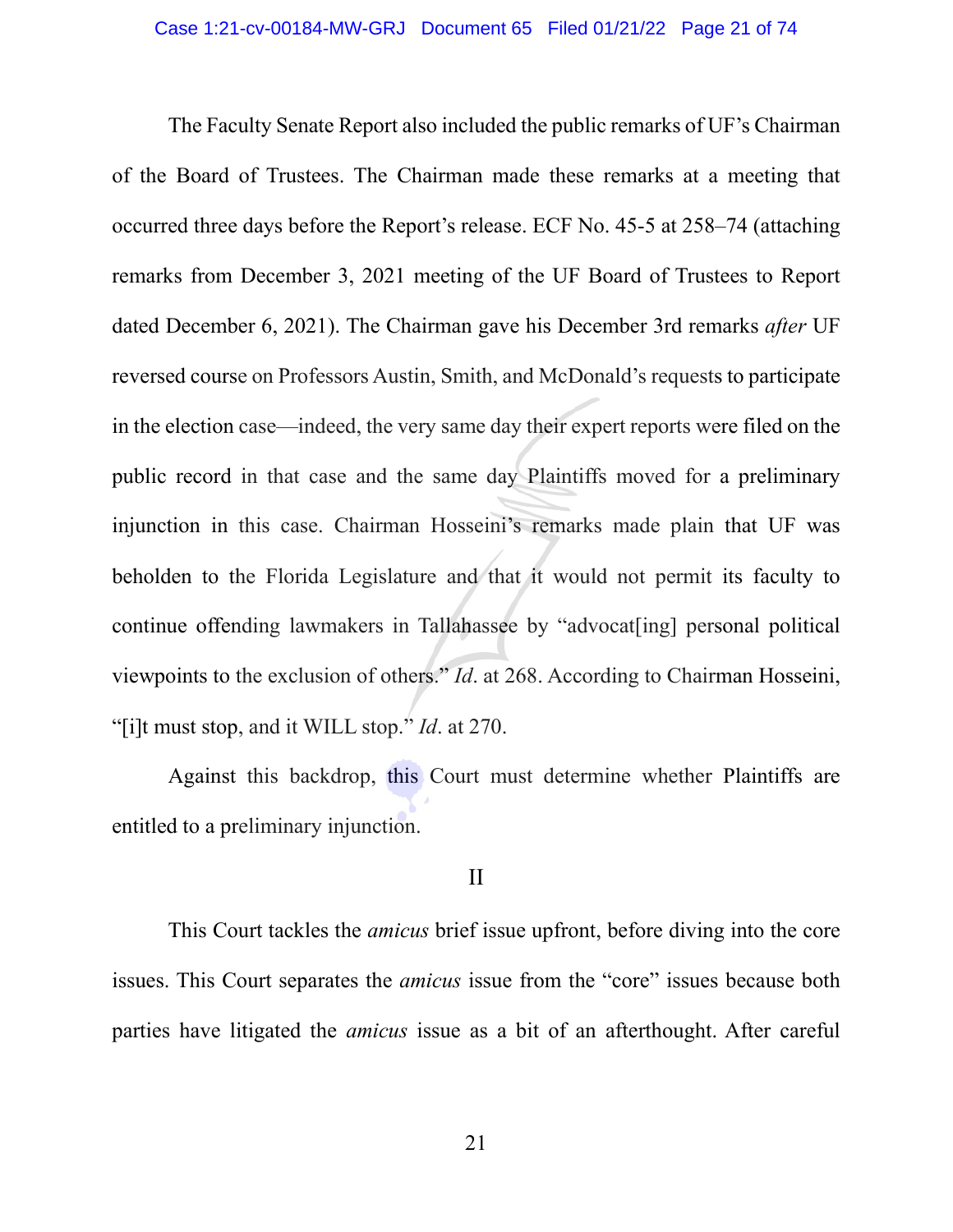consideration, this Court declines to enjoin Defendants from enforcing UF's *amicus* policy.

For the purposes of its analysis this Court separates the *amicus* issue into two sub-issues: (1) whether UF's *amicus* policy is an unconstitutional prior restraint and (2) whether UF's policy is unconstitutional because it diminishes the impact of professors' speech by prohibiting professors from affiliating themselves with UF in *amicus* briefs. This Court addresses these sub-issues in turn.

Under the first sub-issue, the primary concern is that the *amicus* policy operates as a standardless prior restraint that permits viewpoint discrimination against professors who wish to sign on to *amicus* briefs in litigation involving the State. To determine whether that is so, this Court must consider both the policy's text in addition to the actual application of that policy. *See Bloedorn v. Grube*, 631 F.3d 1218, 1237 (11th Cir. 2011) (noting that, when analyzing unbridled discretion claims, courts should consider "the actual policies and practices employed by the University, not just the policy's text"). Here, as distinguished from the expert witness policy discussed in greater detail below, the record reflects that UF's policy—if there is any separate policy—for signing on to *amicus* briefs allows professors to sign on to such briefs as a matter of course, notwithstanding the fact that professors must still submit requests for approval through the UFOLIO system. On the other hand, the record shows that Defendants have applied their expert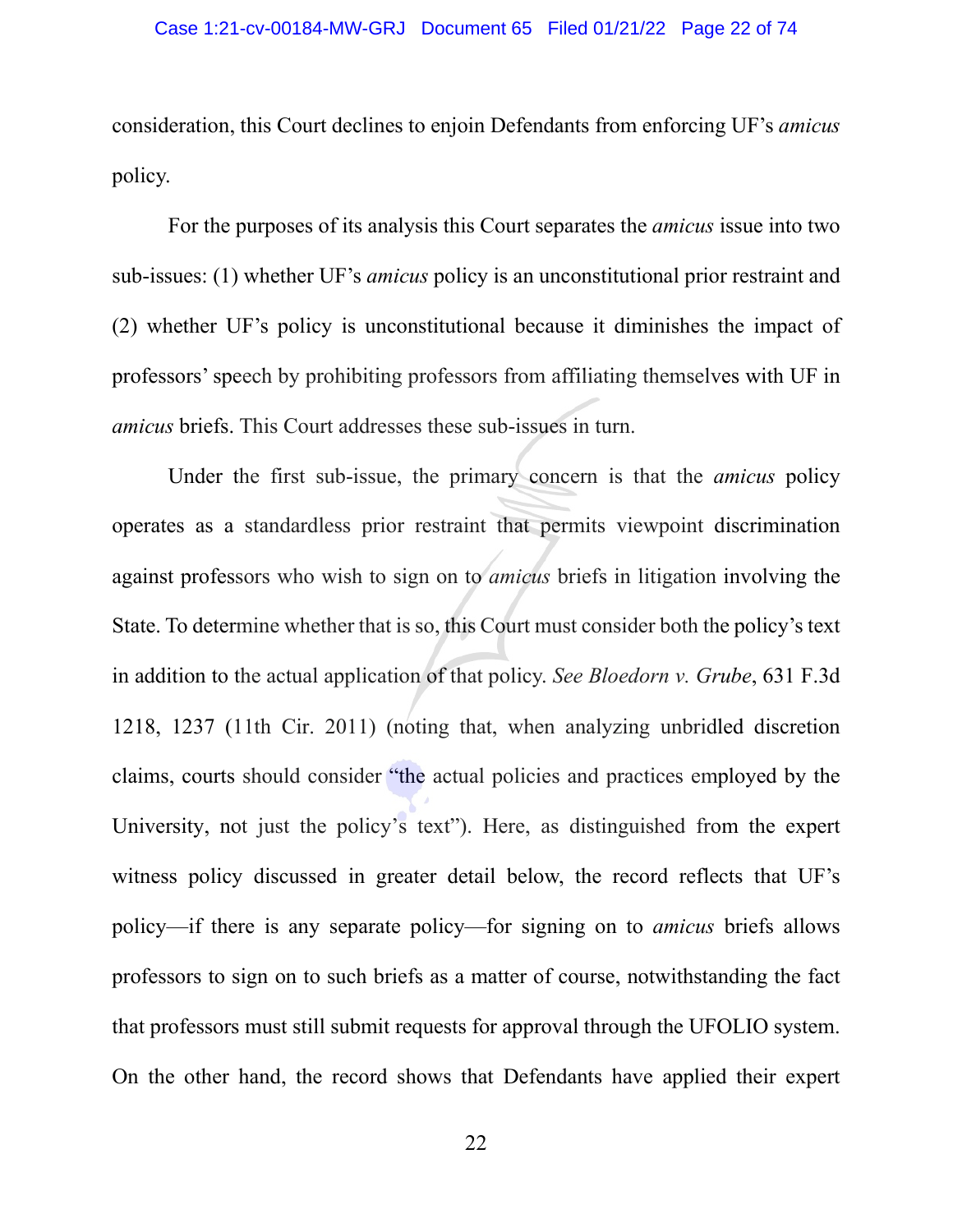## Case 1:21-cv-00184-MW-GRJ Document 65 Filed 01/21/22 Page 23 of 74

witness policy to repeatedly deny professors permission to testify in litigation involving the State of Florida. Further development of the record might show that Defendants have applied the *amicus* policy in a similar fashion to their expert witness policy. But at this juncture, Plaintiffs have not met their burden to demonstrate entitlement to injunctive relief on this issue.

The second sub-issue is whether UF's policy is unconstitutional because it diminishes the impact of professors' speech by prohibiting professors from affiliating themselves with UF in *amicus* briefs. For two reasons, this Court declines to enjoin the *amicus* policy on this basis.

*First*, the record is unclear on what the *amicus* policy even is. Is it found within the conflicts policy? Is it a figment of Dean Rosenbury's imagination? This Court cannot say. And at the end of the day, the burden is ultimately on Plaintiffs to establish their entitlement to a preliminary injunction. *See Qualls v. Rumsfeld*, 357 F. Supp. 2d 274, 281 (D.D.C. 2005) ("When moving the court for a preliminary injunction, plaintiffs bear the burdens of production and persuasion."). This Court offered to allow the parties to conduct discovery. So Plaintiffs could have developed the record on this issue. But they did not, and so they are stuck with the record they have.

*Second*, this Court harbors grave concerns that this diminished-impact issue is moot. Were the policy simply unclear, this Court might have issued a preliminary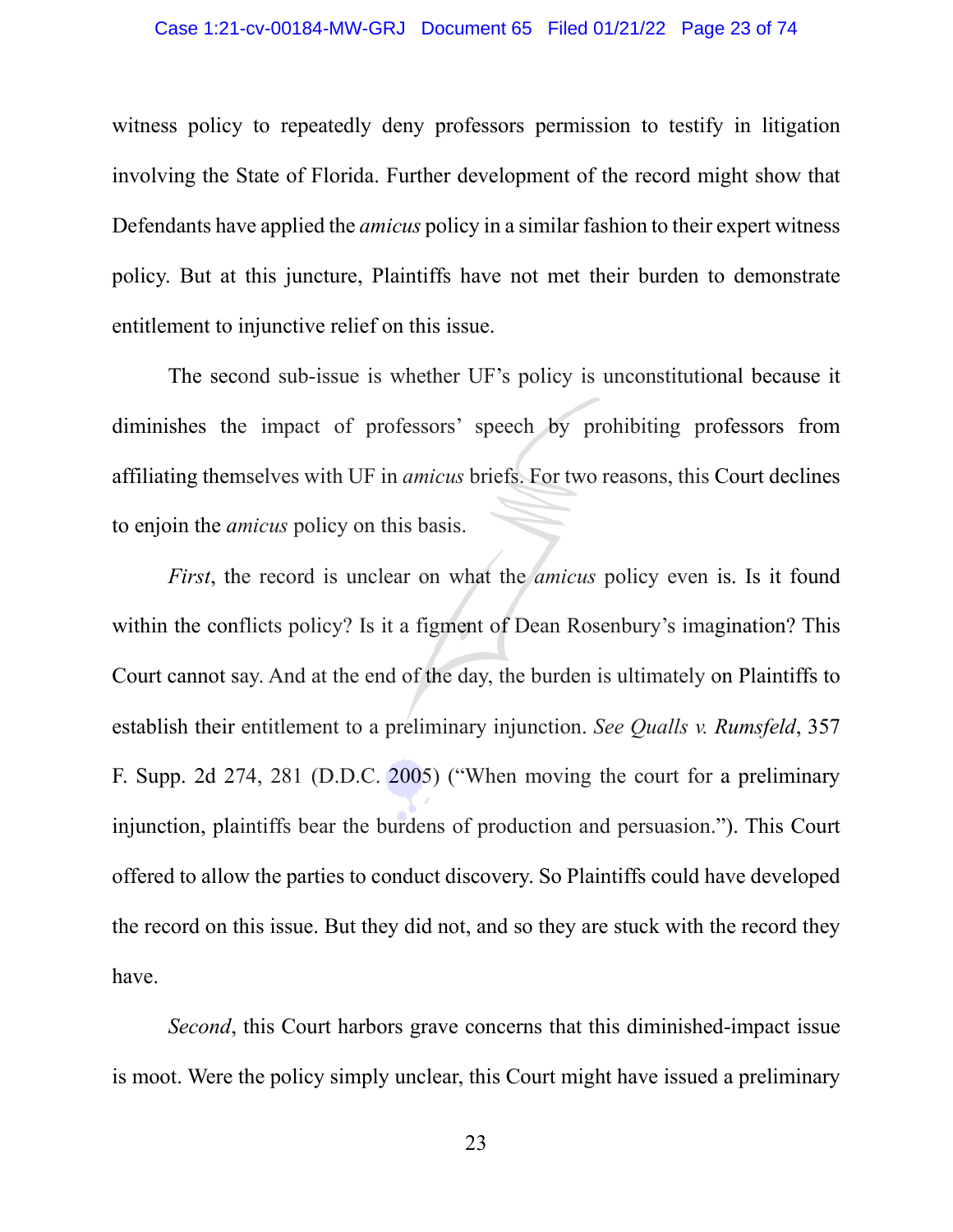## Case 1:21-cv-00184-MW-GRJ Document 65 Filed 01/21/22 Page 24 of 74

injunction, lest an institutional defendant evade judicial review by keeping its policy incomprehensibly vague. Yet here UF has since made clear what its policy is not. UF provided its general counsel's affidavit, which affirmatively states that the policy on signing *amicus* briefs permits professors to list their UF affiliation for identification purposes only, and thus does not require professors to drop their titles and academic affiliation entirely. *See* ECF No. 44 ¶¶ 3–4.

At the January 14th hearing, Plaintiffs' counsel agreed that, assuming UF permits professors to sign *amicus* briefs and list their affiliation with UF while not purporting to speak on UF's behalf, there would be no First Amendment concern with respect to whether UF's policy diminishes the impact of professors' speech by prohibiting professors from affiliating themselves with UF in *amicus* briefs. Here, Plaintiffs must establish that they are entitled to the relief requested as to the "*amicus*  policy." However, based on the record before this Court, Plaintiffs have not met their burden to demonstrate that their claim as to this sub-issue is justiciable.

In sum, considering UF's prior application of its *amicus* policy, coupled with the muddled record and the mootness concerns discussed above, Plaintiffs have not shown that they are likely to succeed on the merits of their claim as it relates to UF's *amicus* policy. Their motion is therefore due to be **DENIED in part** as it relates to the *amicus* policy.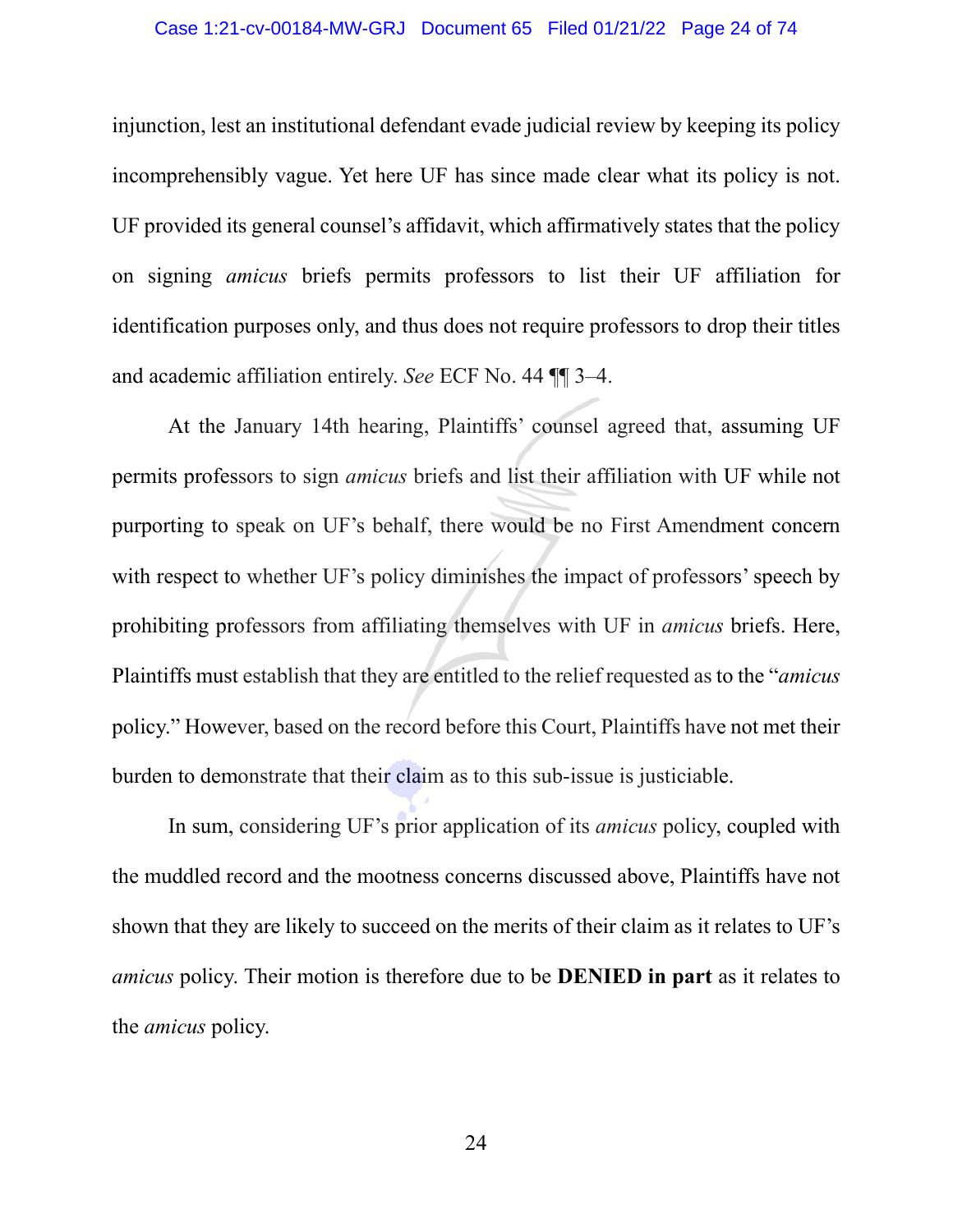III

This Court begins its discussion of the balance of Plaintiffs' claims with justiciability.<sup>[27](#page-24-0)</sup> "Justiciability doctrine serves two purposes: (1) it aims to prevent the judiciary from infringing on the powers of the executive and legislative branches, and (2) it seeks to ensure that the judiciary considers only those matters presented in an adversarial context." *Strickland v. Alexander*, 772 F.3d 876, 882 (11th Cir. 2014) (citation omitted). It's composed of "three strands"—standing, ripeness, and mootness. *Id*. Defendants' arguments implicate all three strands. They assert this case is not justiciable because (1) Plaintiffs have not suffered an injury, (2) this case is not ripe, and (3) this case is moot. This Court addresses each argument in turn. And because this is one of those cases in which injury and ripeness merge, this Court addresses injury and ripeness together under the umbrella of injury.

# A

First, injury. On this point, Defendants make four arguments—namely, (1) Defendants claim there is no "certainly impending" risk that UF will deny another request to testify under its policy; (2) Defendants urge this Court to disbelieve Plaintiffs' claims of self-censorship and chilled speech based on some Plaintiffs' past conduct; (3) Defendants argue that, because the policy is "brand new" and no

<span id="page-24-0"></span> $27$  This Court incorporates by reference its analysis in its amended order denying Defendants' motion to dismiss. ECF No. 47.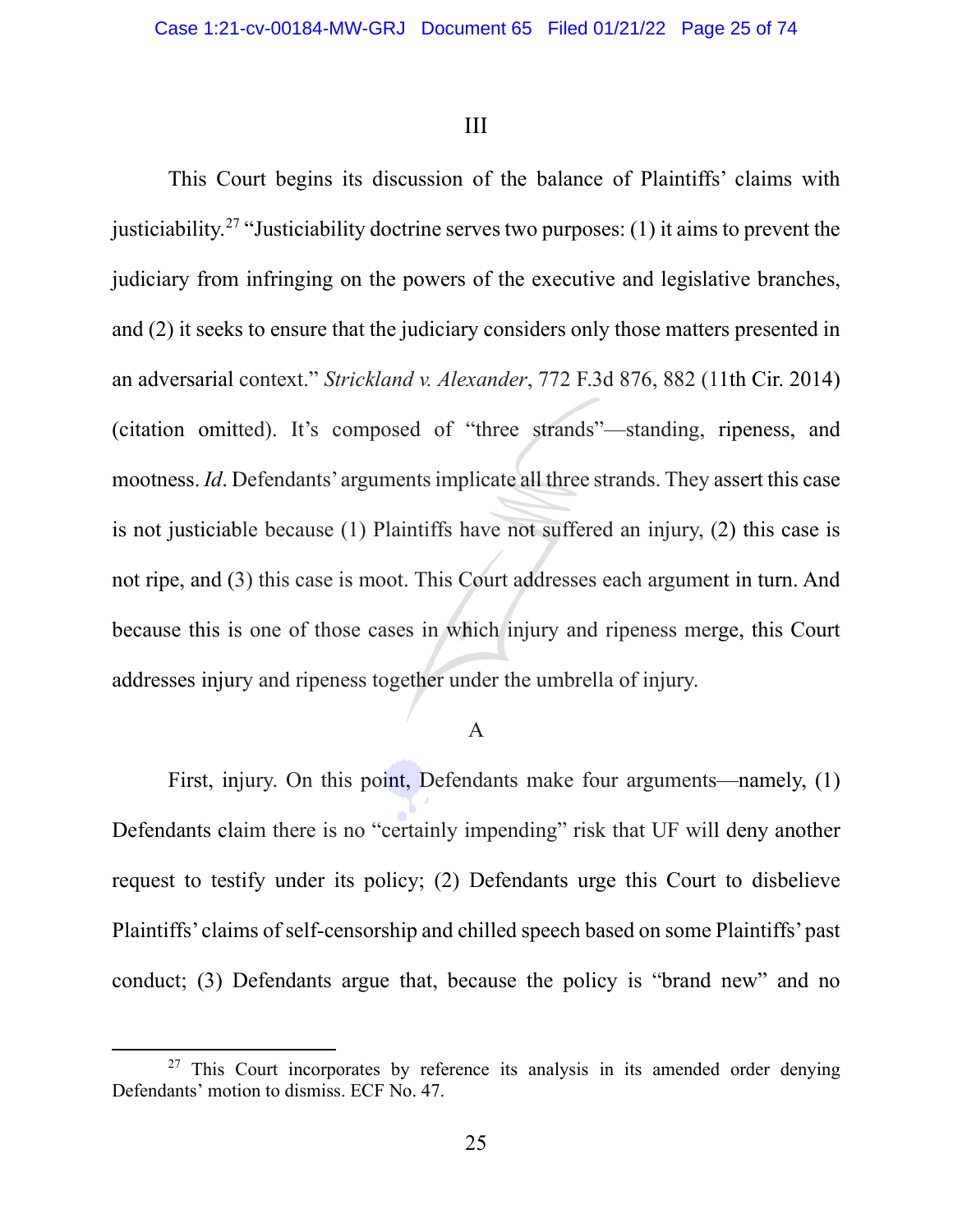### Case 1:21-cv-00184-MW-GRJ Document 65 Filed 01/21/22 Page 26 of 74

Plaintiff has sought approval to serve as an expert witness since its enactment, Plaintiffs' claims are not ripe; and (4) Defendants assert that the policy does not chill Plaintiffs' speech because professors whose requests are denied are not "punished."

1

Starting with Defendants' assertion that there is no "certainly impending" risk that UF will deny another request to testify, this argument fails because it supposes that the only cognizable injury for Article III purposes is an outright denial of a request to testify. In short, Defendants would have this Court hold that preenforcement review is available only under the very narrowest of circumstances when Plaintiffs have made a request but before it is denied. Though the law of standing is evolving in this Circuit, that has never been and is not the law. Holding otherwise would work a sea change in the law of standing. Contrary to Defendants' assertions, Plaintiffs have alleged two cognizable injuries: (1) self-censorship and (2) the existence of a standardless prior restraint. This Court discusses each in turn.

Plaintiffs suffer the Article III injury of self-censorship if they can show they reasonably fear that UF's conflicts policy will be enforced against them, which thus chills their speech. *Wilson v. State Bar of Ga.*, 132 F.3d 1422, 1428 (11th Cir. 1998). So this Court must determine not, as Defendants argue, whether another denial is imminent, but whether Plaintiffs' chill is reasonable. To do so, this Court asks whether Plaintiffs intend "to engage in a course of conduct arguably affected with a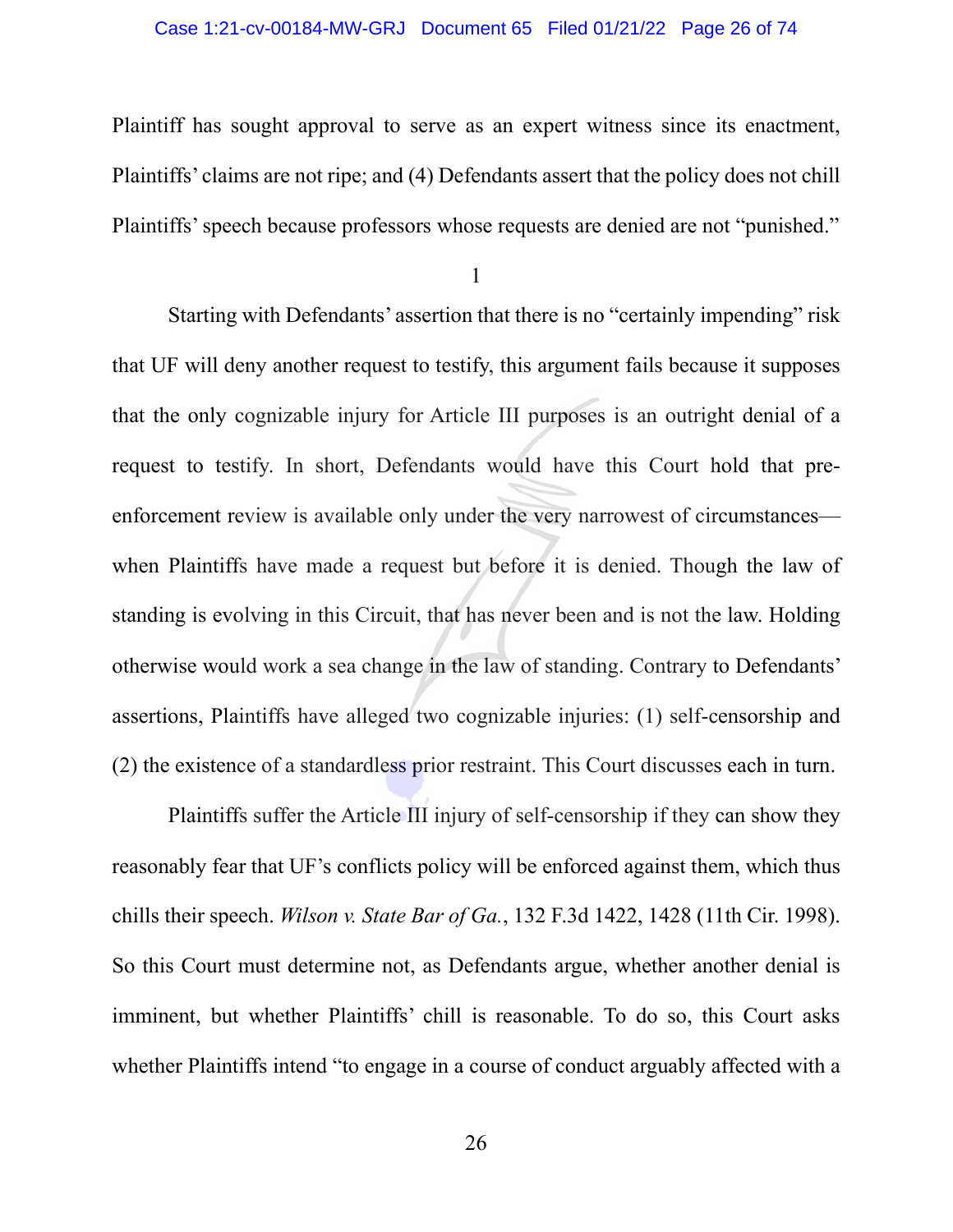### Case 1:21-cv-00184-MW-GRJ Document 65 Filed 01/21/22 Page 27 of 74

constitutional interest, but proscribed by a statute, and there exists a credible threat of prosecution thereunder." *Susan B. Anthony List v. Driehaus*, 573 U.S. 573 U.S. 149, 159 (2014).

Plaintiffs' expert testimony is imbued with a constitutional interest. Testifying in a public proceeding on matters of great public concern lies at the First Amendment's heart. Plaintiffs also intend to testify in the future. Unless you are David Hume, to predict what will happen in the future, you look to the past. And not counting the litigation that triggered this case, Smith, for example, has testified as an expert in at least six voting-rights cases. ECF No. 30-6 at 2 n.1. It is thus reasonable to infer that he will seek to testify in controversial cases—as voting cases always are—in the future. The same goes for the remaining Plaintiffs.

The main question then, is whether there is a credible threat that UF will enforce its policy to prevent Plaintiffs from testifying as experts against the State. As explained below, there is.

2

In the First Amendment context, the credible threat analysis is "quite forgiving," lest free speech be chilled before the policy is enforced. *Wilson*, 132 F.3d at 1428; *Harrell v. Fla. Bar*, 608 F.3d 1241, 1254 (11th Cir. 2010). For a threat of enforcement to be credible, Plaintiffs only need to have a fear that is neither fanciful nor speculative. Because the issues overlap, this Court addresses both whether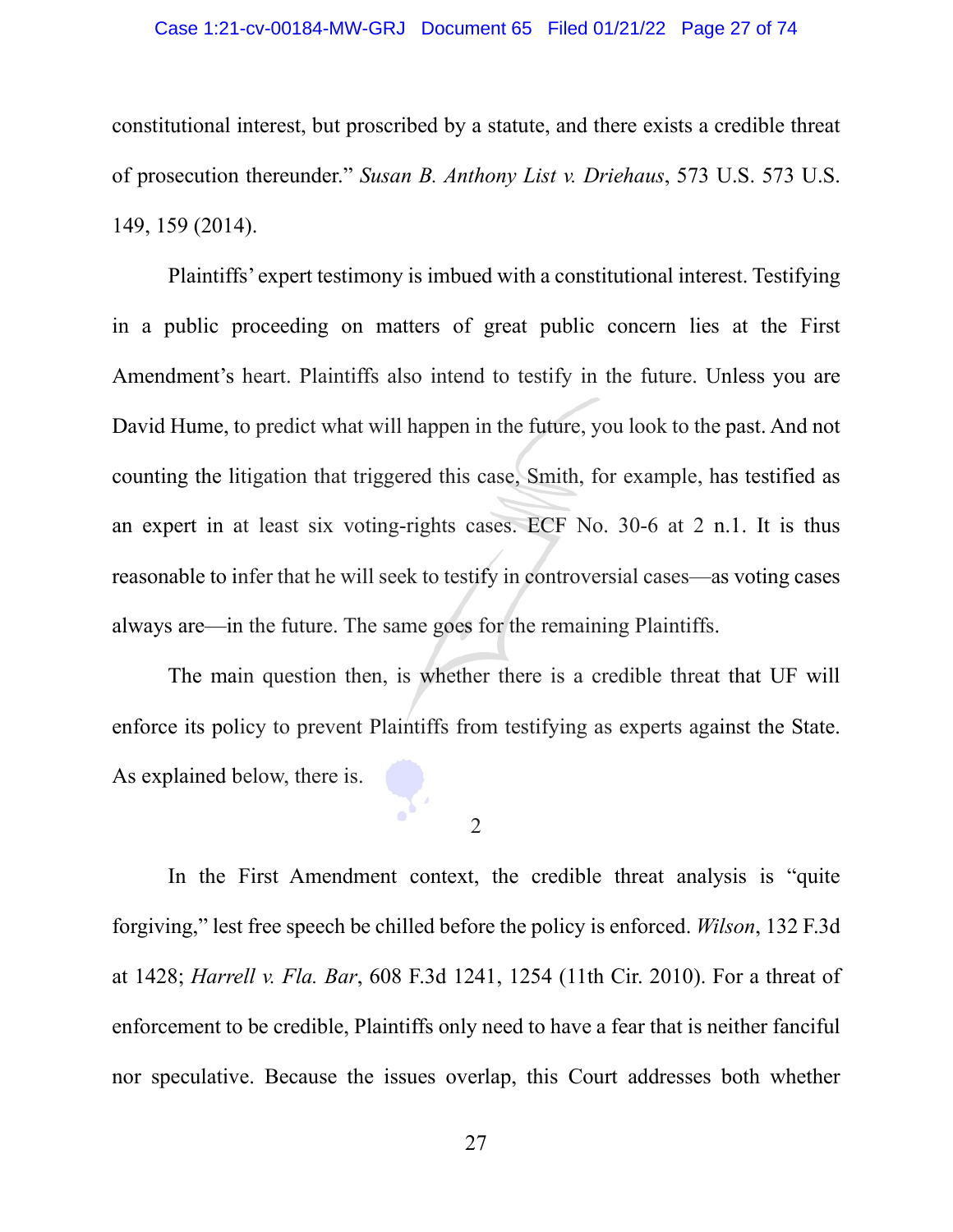## Case 1:21-cv-00184-MW-GRJ Document 65 Filed 01/21/22 Page 28 of 74

Plaintiffs' fear is reasonable and Defendants' claim that UF's policy must not chill Plaintiffs Austin, McDonald, and Smith because they continued to work as experts in the face of the denials that triggered this lawsuit.[28](#page-27-0) *See* ECF No. 61. The problem with Defendants' backward-looking argument is that it confuses what has happened—which is not this lawsuit's subject—and what will happen.

For years, UF *encouraged* Plaintiffs to serve as expert witnesses, even if Plaintiffs took positions that would irritate Florida's government. *See* ECF No. 30-5 ¶ 2 ("Until recently, the University seemed to encourage [testifying as an expert for voting-rights plaintiffs], even discussing [such activities] during my annual performance reviews."); ECF No. 30-6 ¶ 4 (same). Given that UF had consistently approved Plaintiffs' requests to serve as experts, it is hardly surprising that Austin, McDonald, and Smith began working on their expert reports presuming that UF would approve their requests. *See* ECF No. 45-5 at 11 (stating that, for many years, "the decision to permit . . . outside activity was usually pro forma and permissive"); ECF No. 30-6 ¶¶ 5–7 (explaining that "[g]iven the University's past support," Smith agreed to testify and began working on his report *before* making a UFOLIO submission).

And even after UF denied their requests, Plaintiffs continued to work. Again, this is hardly surprising given that Plaintiffs' lawyers were negotiating with UF to

<span id="page-27-0"></span> $28$  At times, Defendants have made a similar argument about Goldhagen.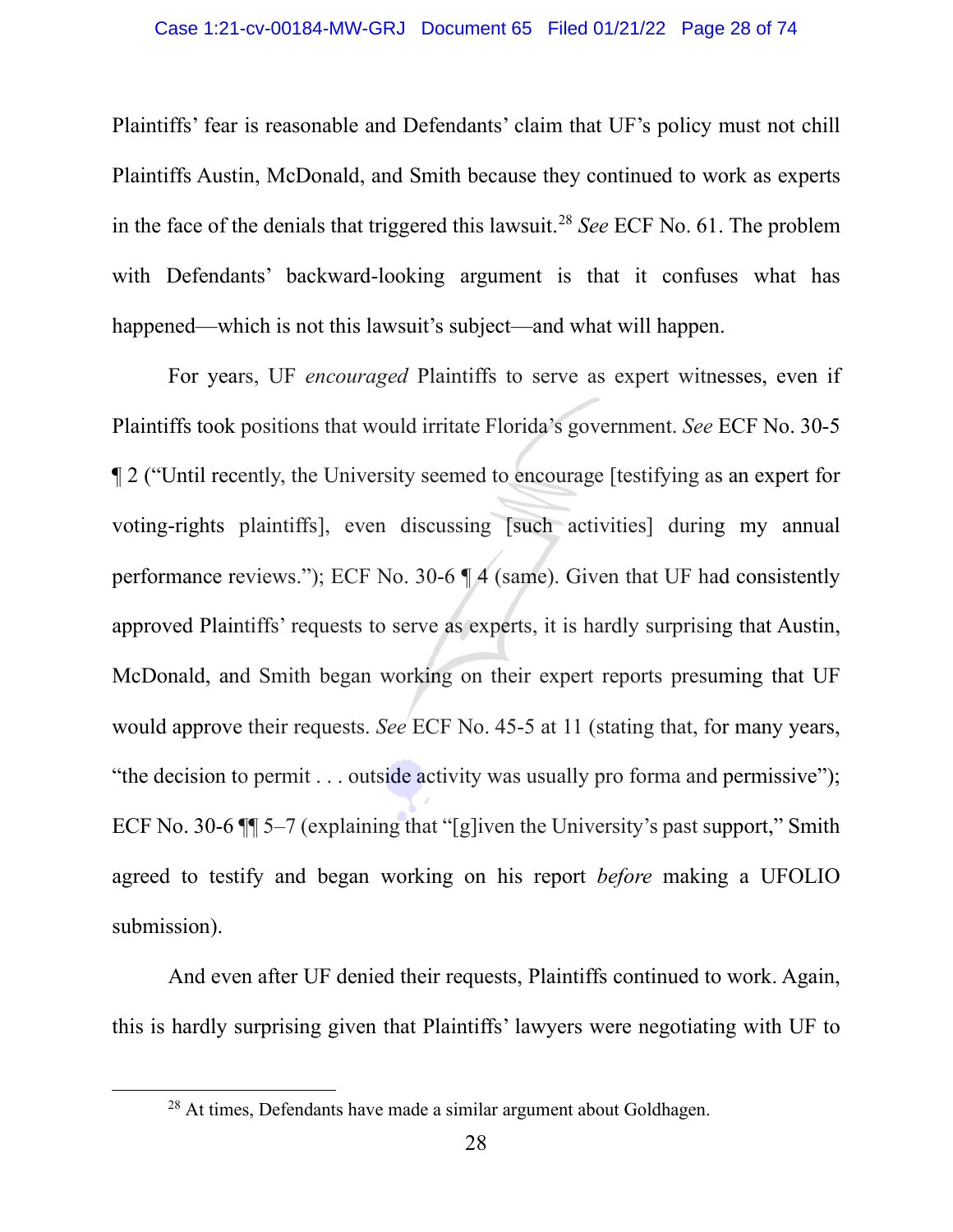### Case 1:21-cv-00184-MW-GRJ Document 65 Filed 01/21/22 Page 29 of 74

reverse their disapproval at the time. *See* ECF No. 30-4 ¶ 10 ("[M]y counsel sent a number of letters to the University ... asking the University to reverse its disapproval decisions."); ECF No. 30-5  $\P$  9 (same); ECF No. 30-6  $\P$  9 (same). Indeed, Plaintiffs' conviction that UF would approve their requests was eventually borne out. After much handwringing, UF *did* approve their requests. *See, e.g.*, ECF No. 31-22 (explaining that "[t]he previous institutional decision is reversed per President Fuchs' directive").

Yet the question here is not whether UF's policy chilled Plaintiffs *then*; the question is whether UF's policy chills Plaintiffs *now*. Considering everything that has happened between UF's initial denials and this case, I credit Plaintiffs' evidence that they are self-censoring because of UF's policy, and I find that their chilled speech stems from their reasonable fears that the policy will be enforced against them moving forward.

Despite approving Plaintiffs' request to testify in the election cases, UF has drawn a line in the sand. It has steadfastly maintained that it may reject Plaintiffs' requests to testify based on the viewpoint expressed in Plaintiffs' testimony. *See* ECF No. 43 at 22–23 (claiming that "it is not clear [Plaintiffs] ha<sup>[</sup>ve] a First Amendment right [to testify against the state of Florida] while working for UF"). And UF's "revised" policy not only fails to constrain Defendants' discretion, but also contains an explicit carveout allowing viewpoint discrimination when Defendants decide an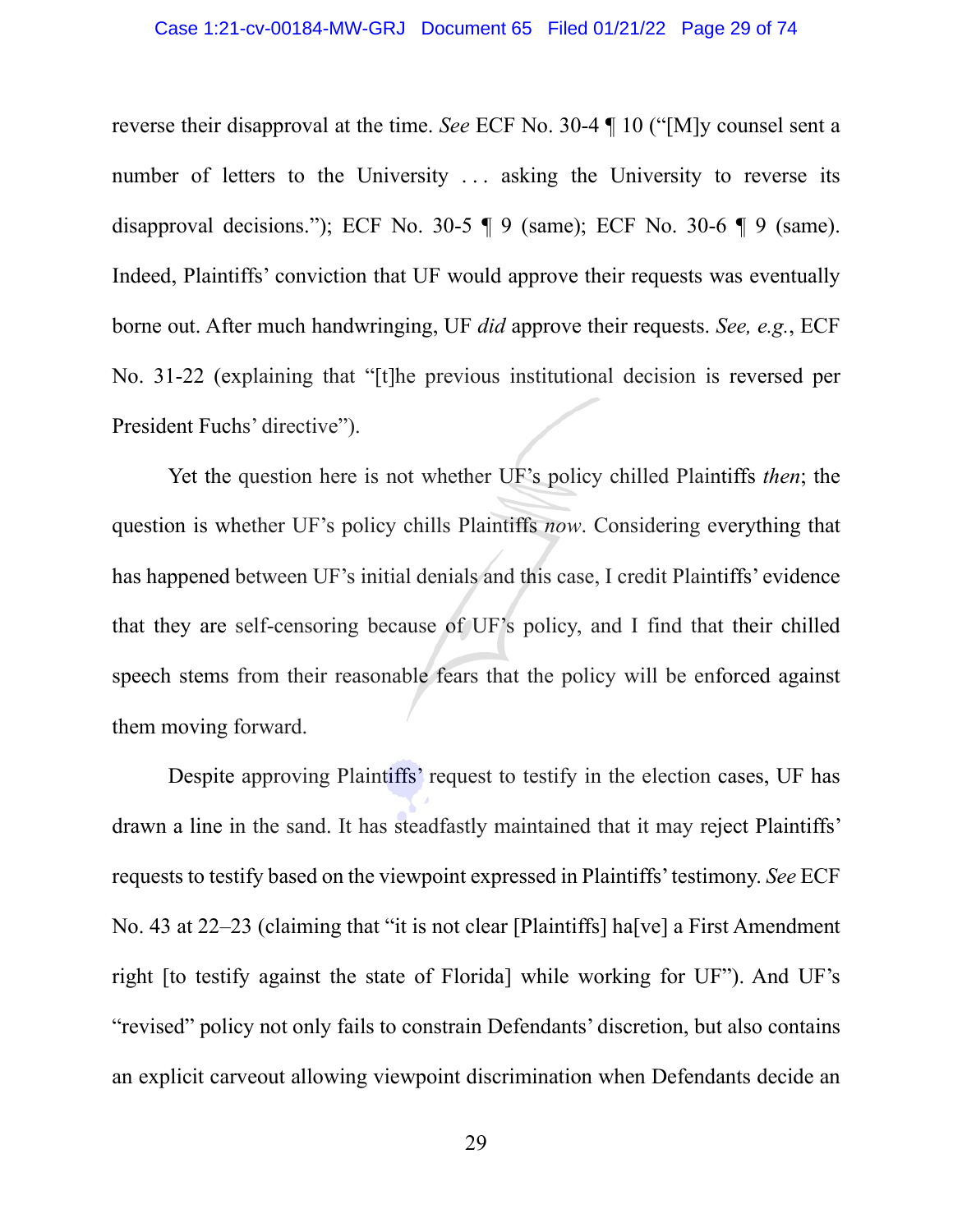### Case 1:21-cv-00184-MW-GRJ Document 65 Filed 01/21/22 Page 30 of 74

issue is important enough. Three examples show just how determined UF is to retain its unlimited discretion.

*First*, consider the costs UF is willing to bear to maintain its power to discriminate based on viewpoint. It is willing to suffer threats to its accreditation, congressional inquiries, unrelenting bad press, an all-but-certain hit to its rankings, and the substantial monetary cost of hiring an experienced D.C. firm to defend its policy. The only thing UF will not do, it seems, is amend its policy to make clear that it will never consider viewpoint in denying a request to testify.

*Second*, consider the way UF has addressed Plaintiffs—some of its most senior and respected faculty—throughout this dispute.<sup>[29](#page-29-0)</sup> UF has compared Plaintiffs to moonlighters, ECF No. 43 at 30, "robbers," *id.* at 23, traitors, *id.* (accusing Plaintiffs of feeding UF to a gator), political hacks, ECF No. 45-4 at 12, and—in counsel's most recent performance—disobedient liars.<sup>[30](#page-29-1)</sup> Not only that, but the highest ranking UF official has all but promised to enforce the policy in the way

<span id="page-29-0"></span> $29$  Typically, the "acts or omissions of" a party's lawyer, as their "freely selected agent," are attributable to the party. "Any other notion would be wholly inconsistent with our system of representative litigation, in which each party is deemed bound by the acts of his lawyer-agent." *Link v. Wabash R. Co.*, 370 U.S. 626, 633–34 (1962). Thus, an attorney's statement is binding when "made within the scope of the attorney's authority and without contradiction by the client." *Associação Brasileira de Medicina de Grupo v. Stryker Corp.*, 891 F.3d 615, 621 (6th Cir. 2018). Both requirements are met here.

<span id="page-29-1"></span><sup>&</sup>lt;sup>30</sup> This Court cannot help noting the sad irony that UF touts its strong "presumption" favoring speech with one breath and with the other condemns Plaintiffs as liars with unclean hands for having the audacity to presume that UF would approve their requests to speak.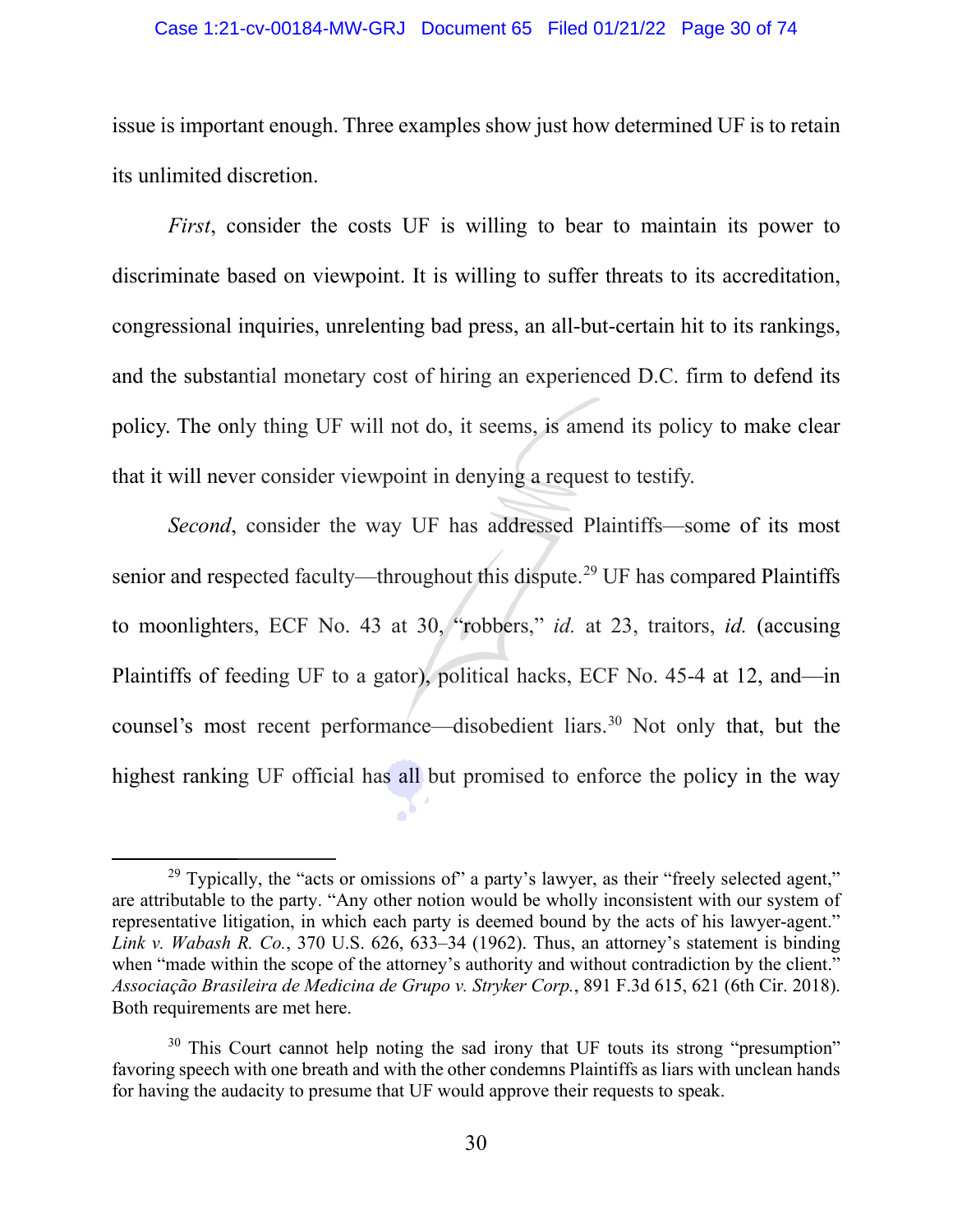Plaintiffs fear. *Cf. Support Working Animals, Inc. v. Governor of Fla.*, 8 F.4th 1198, 1204 (11th Cir. 2021) (requiring, outside the First Amendment context, that plaintiffs "show that they've been threatened with prosecution . . . by either the [defendants] or [someone] under [their] control"). Just a month ago, Chairman Hosseini specifically addressed the dispute at the heart of this case. ECF No. 45-4 at 2–3, 17. Echoing UF's rhetoric, Chairman Hosseini decried professors "taking second jobs," "using their positions of authority to improperly advocate personal political viewpoints," and "misusing their positions." *See id.* at 12, 18.<sup>[31](#page-30-0)</sup> "Let me tell you," he said, "our legislators are not going to put up with the wasting of state money and resources, and neither is this board." *Id.* at 14.

*Third*, and finally, UF's own Faculty Senate concluded, among other things, that, within UF's faculty, "[t]here was grave concern about retaliation," that "faculty often engaged in self-censorship," and that UF's administration is "under pressure to avoid doing anything that might provoke the legislature or governor to take a dim view of the University." ECF No. 45-5 at 3, 20.[32](#page-30-1)

<span id="page-30-0"></span> $31$  Aside from turning a blind eye to the Chairman's language condemning professors who "advocate personal political viewpoints," and warning that neither the Legislature nor UF would tolerate such conduct, Defendants have suggested that the Chairman was speaking only of those not doing their jobs—which is a separate issue. In doing so, Defendants ask this Court to ignore Chairman Hosseini's use of the disjunctive when he condemned those who "waste [tax] dollars by . . . misusing their positions *or* aren't doing the jobs they were hired and committed to do." ECF No. 45-4 at 18 (emphasis added).

<span id="page-30-1"></span><sup>&</sup>lt;sup>32</sup> Three points about the Faculty Senate Report: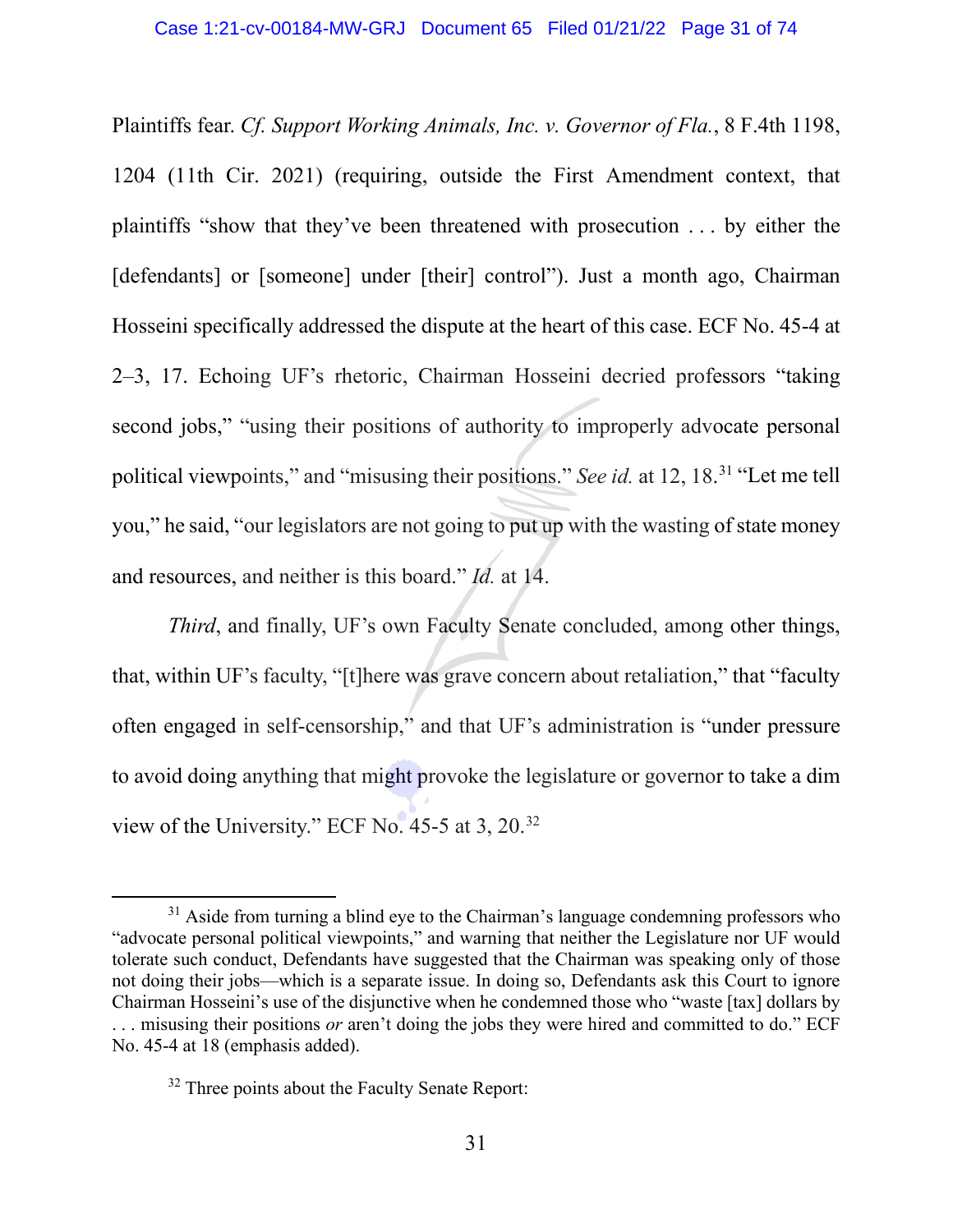Given the above, it is not unreasonable, *moving forward*, for Plaintiffs to believe that UF will use its policy to squelch their speech; it is unreasonable for them to believe that it will not. Plaintiffs' assumptions moving forward have justifiably changed based on the bright line position UF has taken asserting its absolute discretion to deny expert witness requests based on content or viewpoint. In short, I credit Plaintiffs' fears that UF will enforce its policy to deny Plaintiffs' requests to participate in litigation involving the State, and I find that they are self-censoring as a result of those fears. Moreover, I conclude these fears are reasonable. I thus conclude that Plaintiffs are suffering the ongoing injury of self-censorship as a result of the challenged policy.

*First*, "[a]t the preliminary injunction stage, a district court may rely on affidavits and hearsay materials which would not be admissible evidence for a permanent injunction, if the evidence is appropriate given the character and objectives of the injunctive proceeding." *Levi Strauss & Co. v. Sunrise Intern. Trading Inc.*, 51 F.3d 982, 985 (11th Cir. 1995) (internal quotation marks and citation omitted). This Court relies on the Faculty Senate Report given the character and objectives of this injunctive proceeding; namely, determining whether UF's policy—on its face—violates the First Amendment, and relatedly whether there is a reasonable fear of enforcement of this policy in violation of the Constitution such that Plaintiffs have suffered the constitutional injury of self-censorship.

*Second*, Defendants' counsel suggested at the hearing on January 7th that this Court should not place stock in the "faculty union reports" in the record. ECF No. 55 at 84. Presumably he refers to the Faculty Senate Ad Hoc Committee on Academic Freedom Report. In so arguing, he dismisses his own clients' records. The report was produced by the UF Faculty Senate and is published on UF's website. [http://senate.ufl.edu/.](http://senate.ufl.edu/)

*Third*, the contents of the Faculty Senate Report are corroborated by other reliable evidence, including Chairman Hosseini's own comments to the Board of Trustees in December 2021, Plaintiffs' affidavits, and the history of this case since its inception.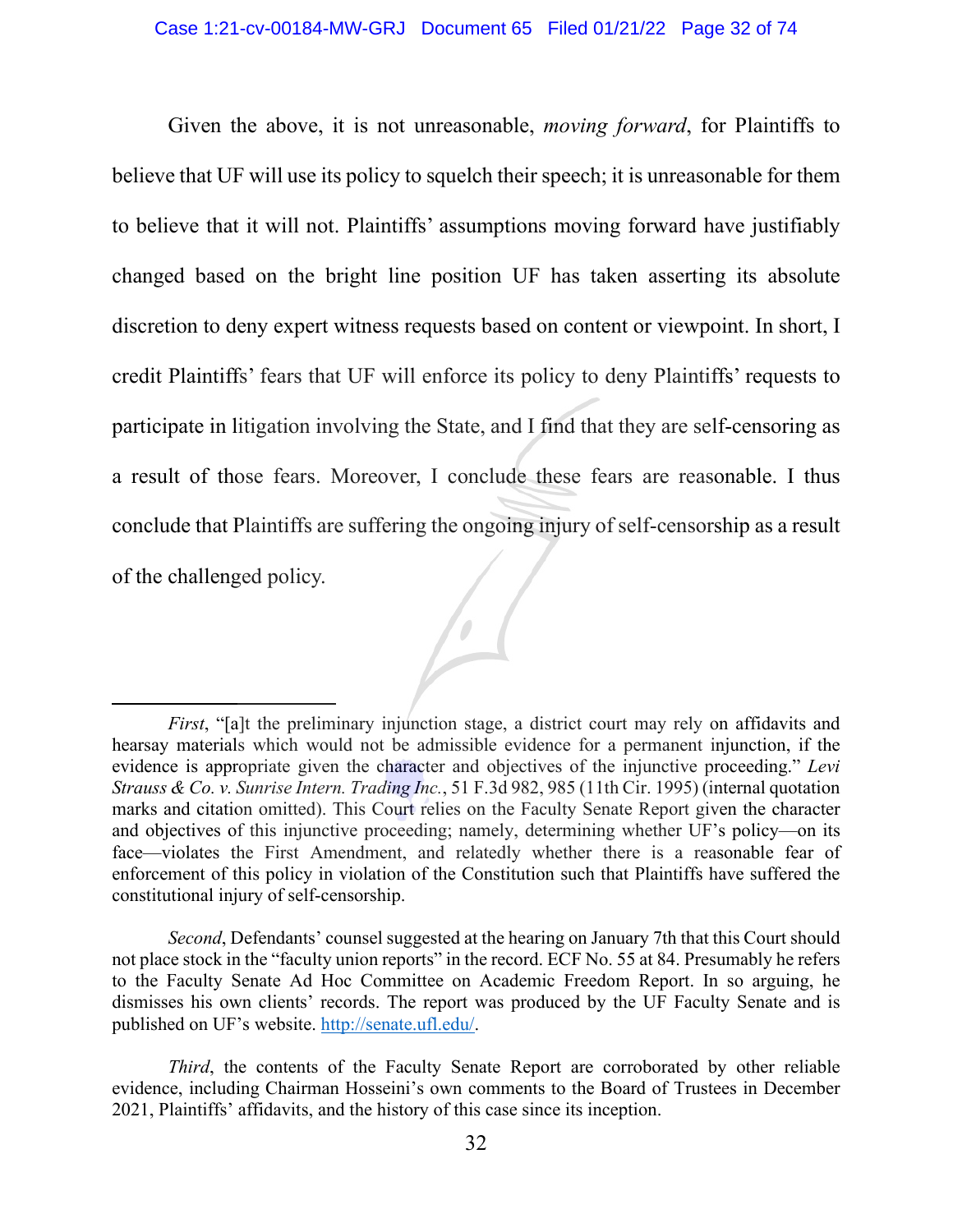3

Besides self-censorship, the existence of an unlawful prior restraint also satisfies the injury requirement. On this point, Defendants argue that because the policy is "brand new," and no Plaintiff has sought approval to serve as an expert witness since its enactment, Plaintiffs' claims are not ripe. For two reasons, Defendants are mistaken.

*First*, one need not seek approval to speak to have standing to challenge, on First Amendment grounds, a policy reserving unbridled discretion for the decision maker. "In the area of freedom of expression, it is well established that one has standing to challenge a statute on the ground that it delegates overly broad licensing discretion to an administrative office, ... whether or not he applied for a license." *Freedman v. Maryland*, 380 U.S. 51, 56 (1965). Indeed, Chief Judge Pryor has noted that when a plaintiff has applied for a permit in the past and intends to apply for a permit in the future, whether an administrator has yet to exercise their unbridled discretion to deny the permit is "immaterial because it is the *existence*, *not the imposition*, of standardless requirements that causes [the] injury." *CAMP Legal Def. Fund, Inc. v. City of Atlanta*, 451 F.3d 1257, 1275 (11th Cir. 2006) (emphasis added).

*Second*, nothing about this policy is new. Although adorned with the trappings of a fair and balanced rule, the "revised" policy merely codifies what UF has been doing all along. Defendants claim that the "strong presumption" in favor of allowing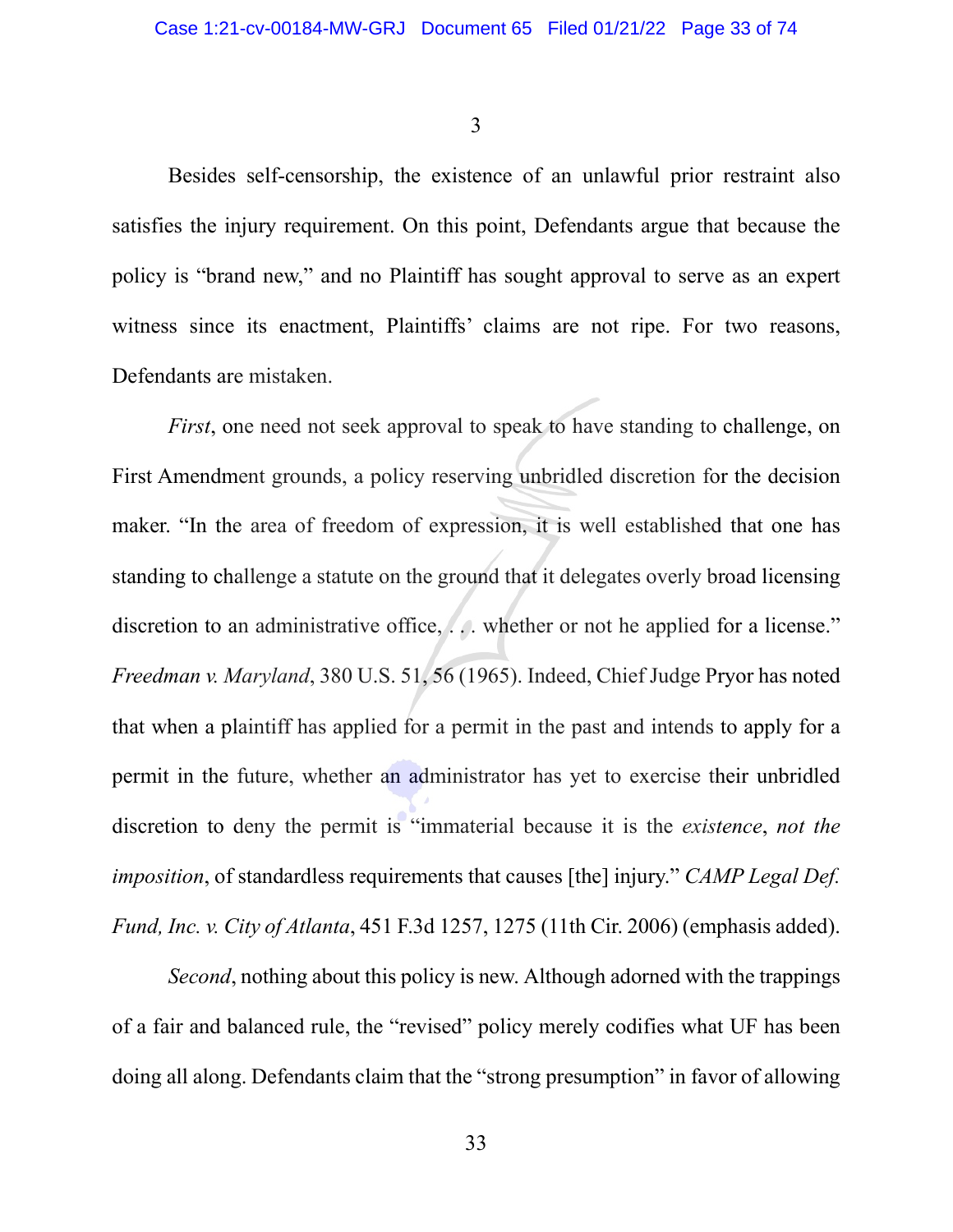professors to serve as experts in litigation involving the state changes everything. ECF No. 55 at 83. Yet they fail to address the reality that there has always been a presumption that faculty and staff would participate in litigation. Plaintiffs have long served as expert witnesses in lawsuits and UF has encouraged them to do so. *See, e.g.*, ECF No. 30-6 ¶ 4 (statement by Plaintiff Smith that "in my annual performance reviews, the University has praised my research and advocacy on voting rights"). That the policy still reserves UF the right to prohibit testimony contrary to its interests provides more evidence that the "revised" policy is nothing new. The policy does not explain what "an important and particularized interest of the university" might be. Nor has UF disavowed its "old" policy, or pronounced that it would not prohibit faculty from participating in litigation against the State moving forward. What remains is a dolled-up version of the same old conflict-of-interest policy used to deny Plaintiffs' previous requests to serve as expert witnesses. In short, the policy *has* been applied to Plaintiffs. And even if it had not been applied, Plaintiffs are injured by the policy's very existence.

## 4

Finally, turning to the balance of Defendants' arguments, Defendants claim that Plaintiffs' subjectively-felt chill is not reasonable because professors whose requests are denied are not "punished." ECF No. 55 at 82. But to be chilled, a plaintiff need not fear punishment; they must fear *enforcement*. Faculty and staff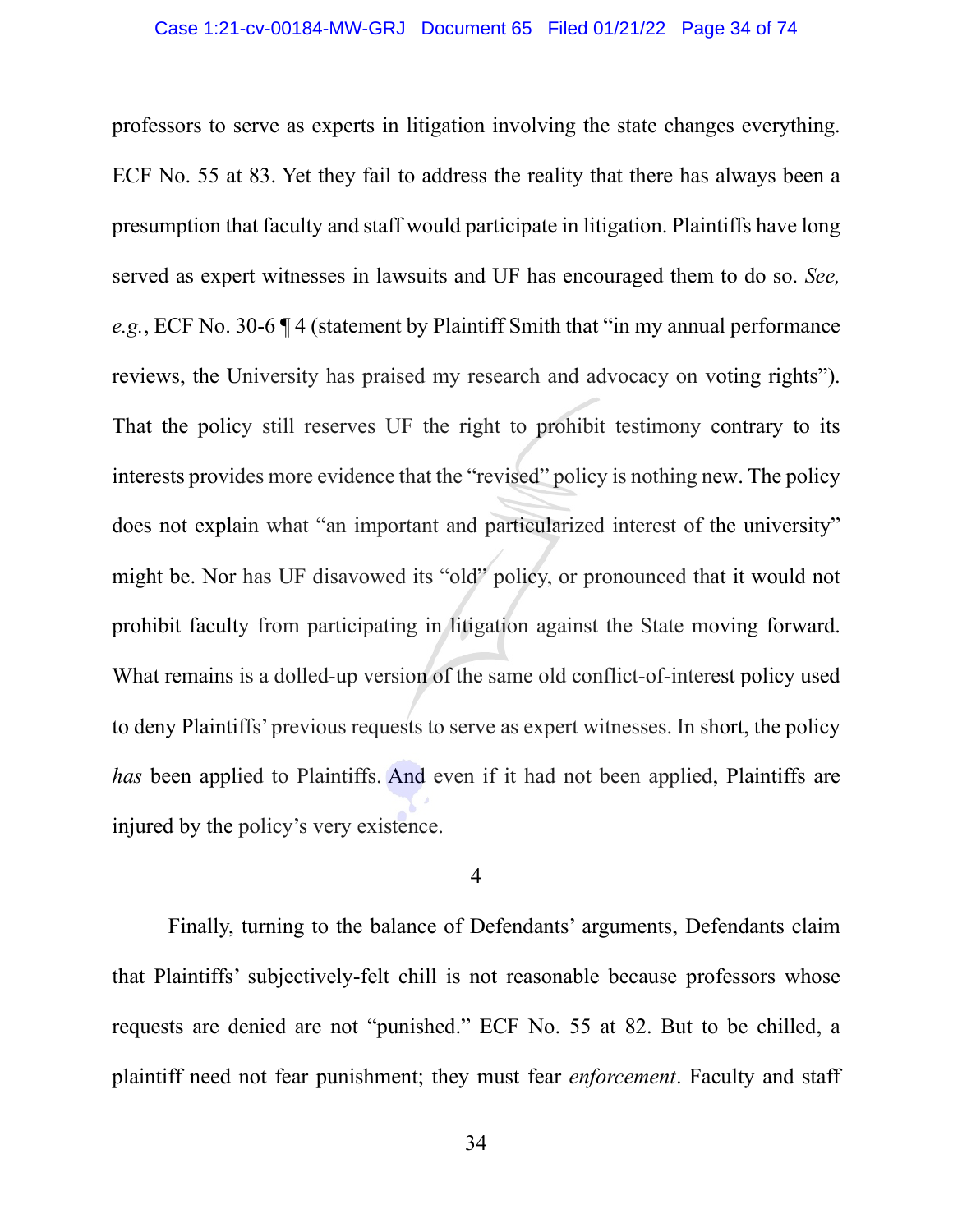### Case 1:21-cv-00184-MW-GRJ Document 65 Filed 01/21/22 Page 35 of 74

who reasonably fear a denial are less likely to try to participate in litigation against the State. Rather than spend time and resources engaging with litigators and preparing requests—which they reasonably believe will be denied—faculty may choose to engage in myriad other activities, be it research, spending time with their families, or working on expert reports for litigation outside of Florida. Plus, UF's hostility toward expert testimony adverse to the State of Florida dissuades litigants from asking UF faculty for help, further limiting the opportunities available to professors to testify about matters of public concern. So no, nobody has been fired yet—for seeking to participate in litigation against the State. But there is a tangible harm.

In sum, this Court finds that Plaintiffs have suffered injury through selfcensorship and through the existence of an impermissible prior restraint.

B

That leaves mootness. This section addresses only whether Plaintiffs' claim challenging the policy for providing expert witness testimony is moot—in other words, whether the "revisions" to UF's conflicts policy moot this case. Again, Defendants point to the "new policy requirements applying a heightened evidentiary standard and a strong presumption in favor of permitting faculty and staff to testify as expert witnesses in litigation against the state." To be sure, a policy that repeals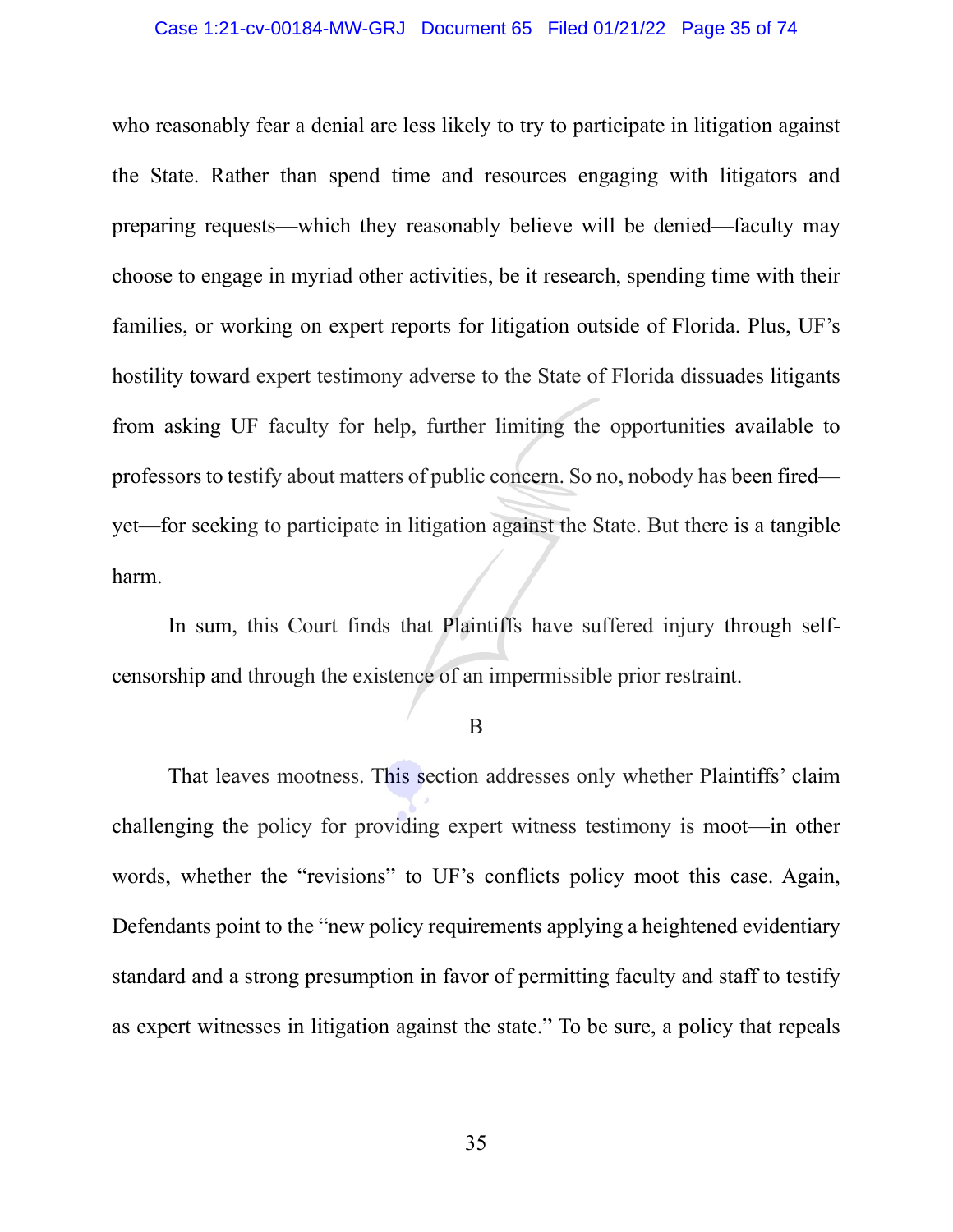or materially alters a challenged policy ordinarily renders a lawsuit moot, but UF's "revised" policy does no such thing.<sup>33</sup>

The "revised" policy continues to permit UF to do that which Plaintiffs assert is unconstitutional; namely, to deny Plaintiffs—indeed, all faculty and staff—the opportunity to participate in litigation against the State of Florida because of the content or viewpoint of their testimony. For one, the "revised" policy does not materially alter the standard by which UF can decide expert witness requests, nor has UF repudiated the premise that it may reject a professor's request to participate in litigation because their testimony may draw the ire of Florida's decision makers, ultimately affecting UF's bottom line. Nor do the "revisions" set a time limit within which UF must decide a request to testify, allowing UF, Plaintiffs say, to run out the clock on any request. These are the features that Plaintiffs contend violate the Constitution. Because the "revised" policy retains the features Plaintiffs challenge, it harms Plaintiffs in the same fundamental way as the "old" policy.

Further suggesting that this case remains live, UF has not committed to ceasing the activity that first gave rise to this action. Plaintiffs have invited Defendants to moot this case by affirming that they "will never rely as an interest on

<span id="page-35-0"></span><sup>33</sup> Of course, there are exceptions. *See, e.g.*, *State of Fla. v. Dep't of Health & Human Servs.*, 19 F.4th 1271, 1280–81 (11th Cir. 2021) (discussing "capable-of-repetition-yet-evadingreview exception to mootness"); *Keohane v. Fla. Dep't of Corr. Sec'y*, 952 F.3d 1257, 1267–68 (11th Cir. 2020) (citations omitted) (discussing "voluntary cessation" exception to mootness).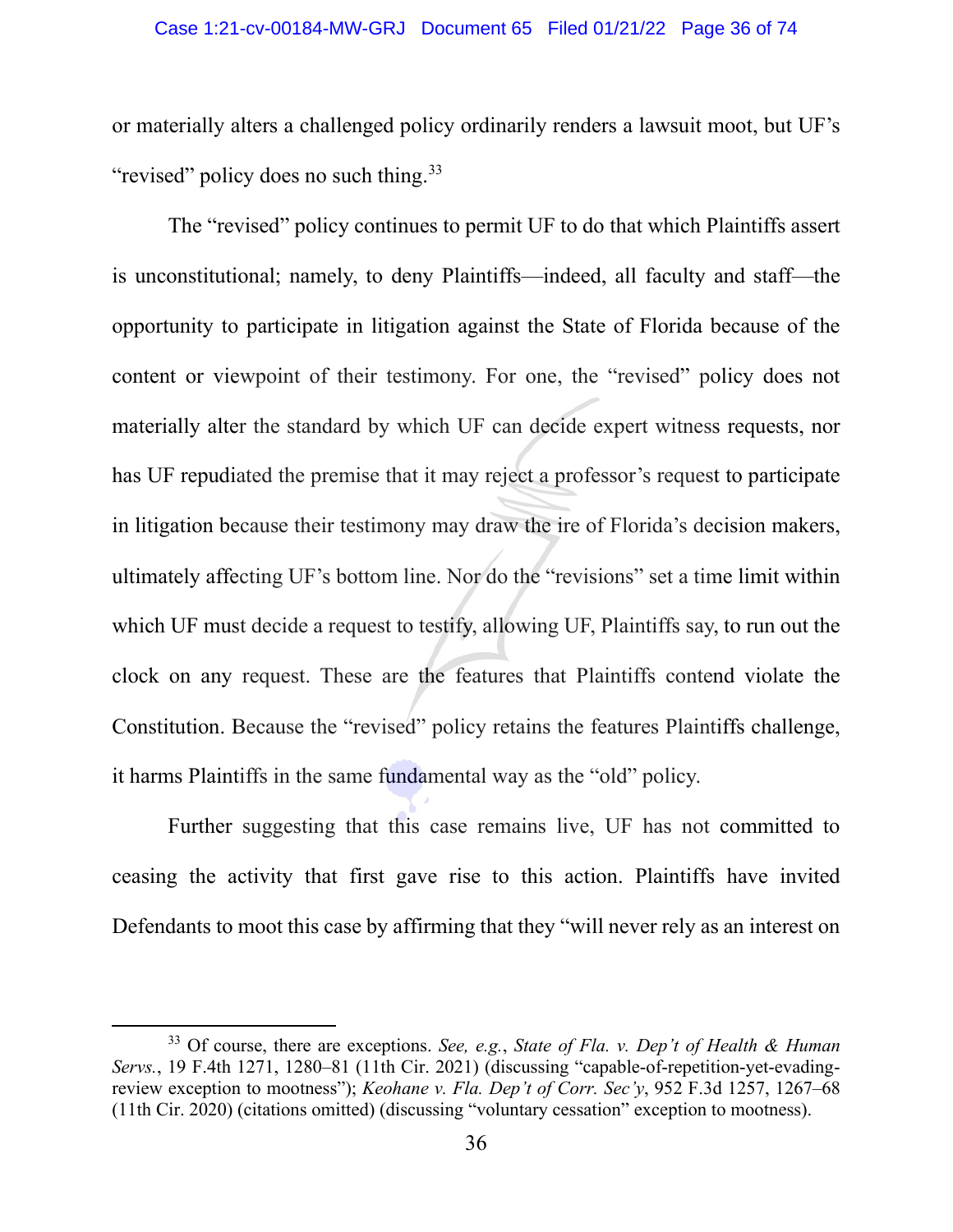## Case 1:21-cv-00184-MW-GRJ Document 65 Filed 01/21/22 Page 37 of 74

the reactions of legislators or others, other political actors, to [Plaintiffs'] speech as a basis for suppressing it." ECF No. 55 at 51. But UF has refused to disclaim reliance on the reactions of political actors as a basis to suppress its faculty and staff's speech.

This Court recognizes that, under the right circumstances, UF, as a governmental entity, would deserve a presumption that it is unlikely to resume its illegal activities. The problem is that the presumption goes only to those who have "professed commitment to changed ways." *Keohane*, 952 F.3d at 1267–68 (citations omitted). When, as here, the government entity has made no commitment to change and the policy still permits the very thing that Plaintiffs assert was unconstitutional before its revisions, a "revised" policy does not moot the controversy. For these reasons, and those discussed in this Court's order denying the motion to dismiss, Plaintiffs' claims related to providing expert testimony are justiciable. Having so concluded, this Court proceeds to the merits of Plaintiffs' claims.

## IV

A district court may grant a preliminary injunction if the movant shows: "(1) it has a substantial likelihood of success on the merits;" (2) it will suffer irreparable injury "unless the injunction issues; (3) the threatened injury to the movant outweighs whatever damage the proposed injunction may cause the opposing party; and (4) if issued, the injunction would not be adverse to the public interest." *Siegel v. LePore*, 234 F.3d 1163, 1176 (11th Cir. 2000). Although a "preliminary injunction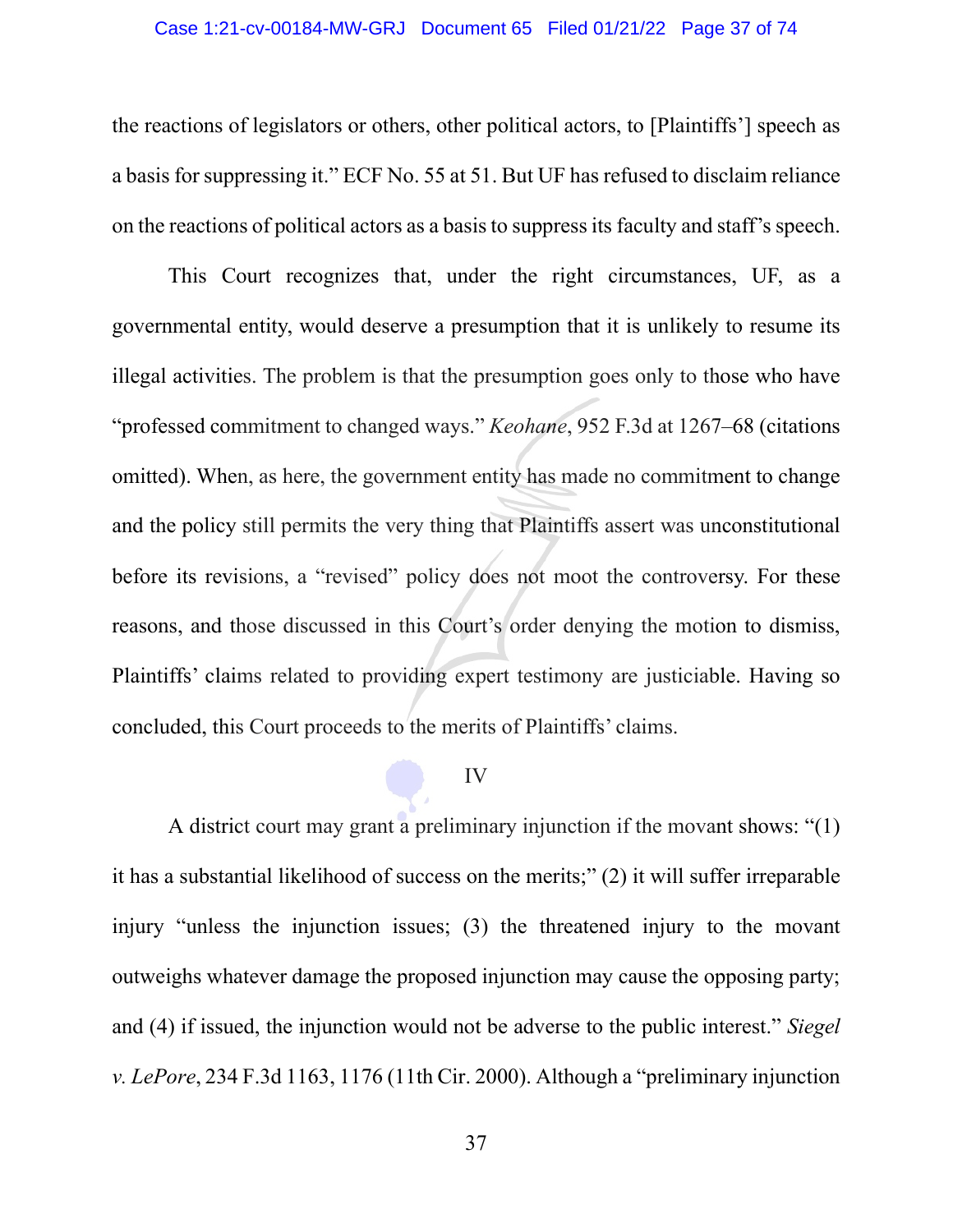is an extraordinary and drastic remedy," it should still be granted if "the movant 'clearly carries the burden of persuasion' as to the four prerequisites." *United States v. Jefferson Cnty.*, 720 F.2d 1511, 1519 (11th Cir. 1983) (quoting *Canal Auth. v. Callaway*, 489 F.2d 567, 573 (5th Cir. 1974)). None of these elements, however, is controlling. This Court must consider the elements jointly, and a strong showing on one element may compensate for a weaker showing on another. *See Fla. Med. Ass'n, Inc. v. U.S. Dep't of Health, Educ., & Welfare*, 601 F.2d 199, 203 n.2 (5th Cir. 1979).

## A

This Court begins with whether Plaintiffs have shown a substantial likelihood of success on the merits. This Court addresses this factor first because failure here obviates the need to "consider the remaining conditions prerequisite to injunctive relief." *Johnson & Johnson Vision Care, Inc. v. 1-800 Contacts, Inc.*, 299 F.3d 1242, 1247 (11th Cir. 2002) (citing *Pittman v. Cole*, 267 F.3d 1269, 1292 (11th Cir. 2001)). On the merits, Plaintiffs argue that UF's policy violates the First Amendment for two reasons; namely, because (1) the policy is an unconstitutional prior restraint on speech, and  $(2)$  the policy is overbroad.<sup>34</sup> This Court addresses each of these arguments in turn below.

<span id="page-37-0"></span><sup>&</sup>lt;sup>34</sup> Of course, Plaintiffs have sued Defendants in their official capacities as state actors subject to the First Amendment as applied to the States through the Fourteenth Amendment's Due Process Clause. *Frazier ex rel. Frazier v. Winn*, 535 F.3d 1279, 1284 n.4 (11th Cir. 2008) ("As we have noted, the First Amendment's prohibition on laws abridging the freedom of speech applies to state governments through the Fourteenth Amendment." (citation omitted)).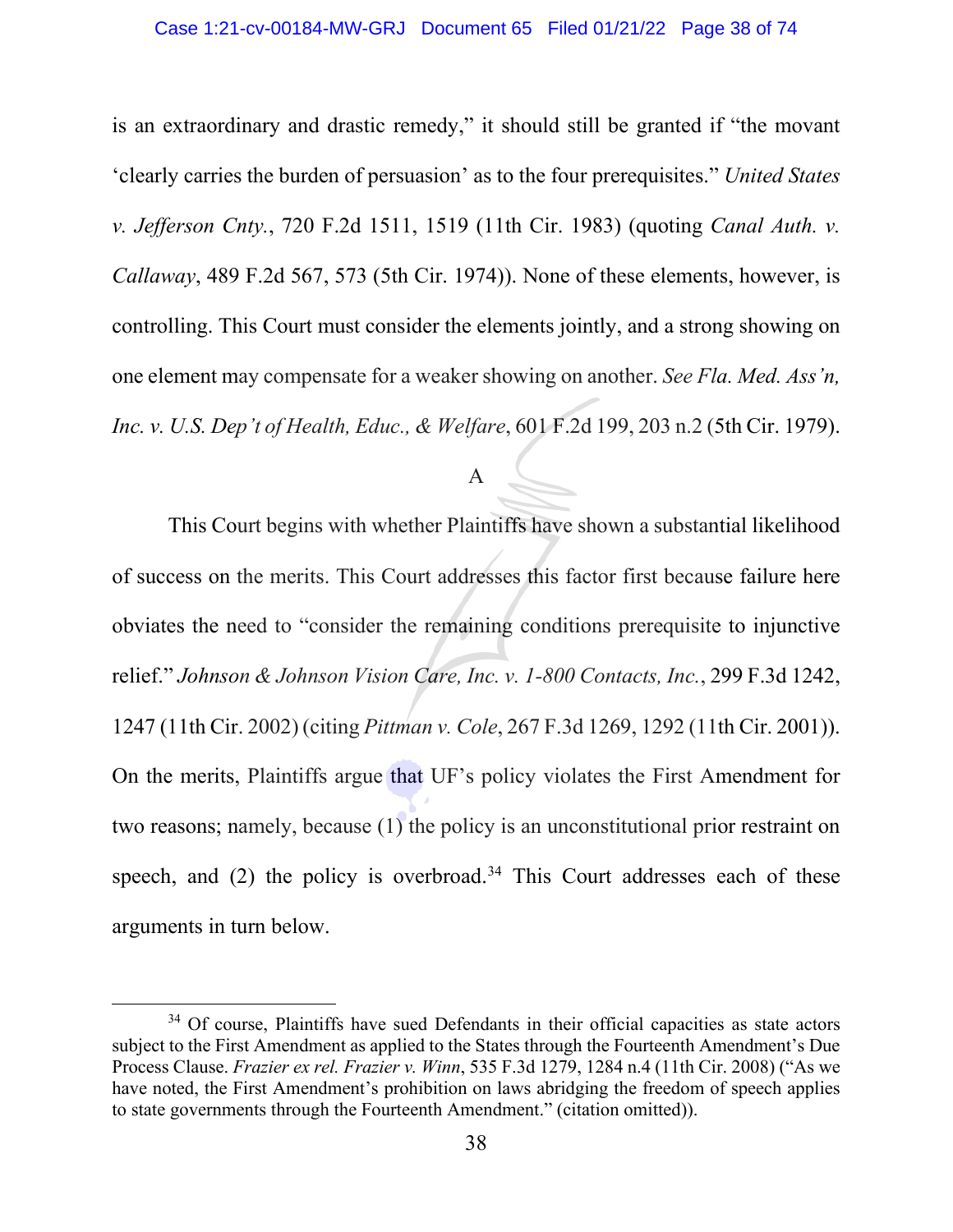But first, this Court takes this moment to state explicitly what Defendants refused to concede at the hearing in this case: Plaintiffs have a First Amendment right to testify about topics related to their expertise in litigation against the State of Florida, and just because such testimony relates to their expertise—which is itself related to their work as public university professors—does not mean that it falls outside the First Amendment's reach. Defendants, instead, took the remarkable position in their brief that "it is not clear [that Plaintiffs] had a First Amendment right to do this while working for UF." ECF No. 43 at 22–23. Citing no other "support" for this proposition aside from a snippet of Justice Scalia's dissent in *Rankin v. McPherson*, 483 U.S. 378 (1987), Defendants denigrated their own professors as being no better than two-faced mercenaries when they seek to testify as experts in their field in cases challenging Florida law. And during the hearing on Plaintiffs' motion, when questioned directly on this point, Defendants sought only to minimize this position by dismissing it as merely an introduction to their rebuttal of Plaintiffs' arguments for a preliminary injunction. Once again—says UF nothing to see here. But lest there be any confusion, the Supreme Court has rejected Defendants' remarkable position. *See Lane v. Franks*, 573 U.S. 228, 240 (2014) ("[T]he mere fact that a citizen's speech concerns information acquired by virtue of his public employment does not transform that speech into employee—rather than citizen—speech. The critical question under *Garcetti* is whether the speech at issue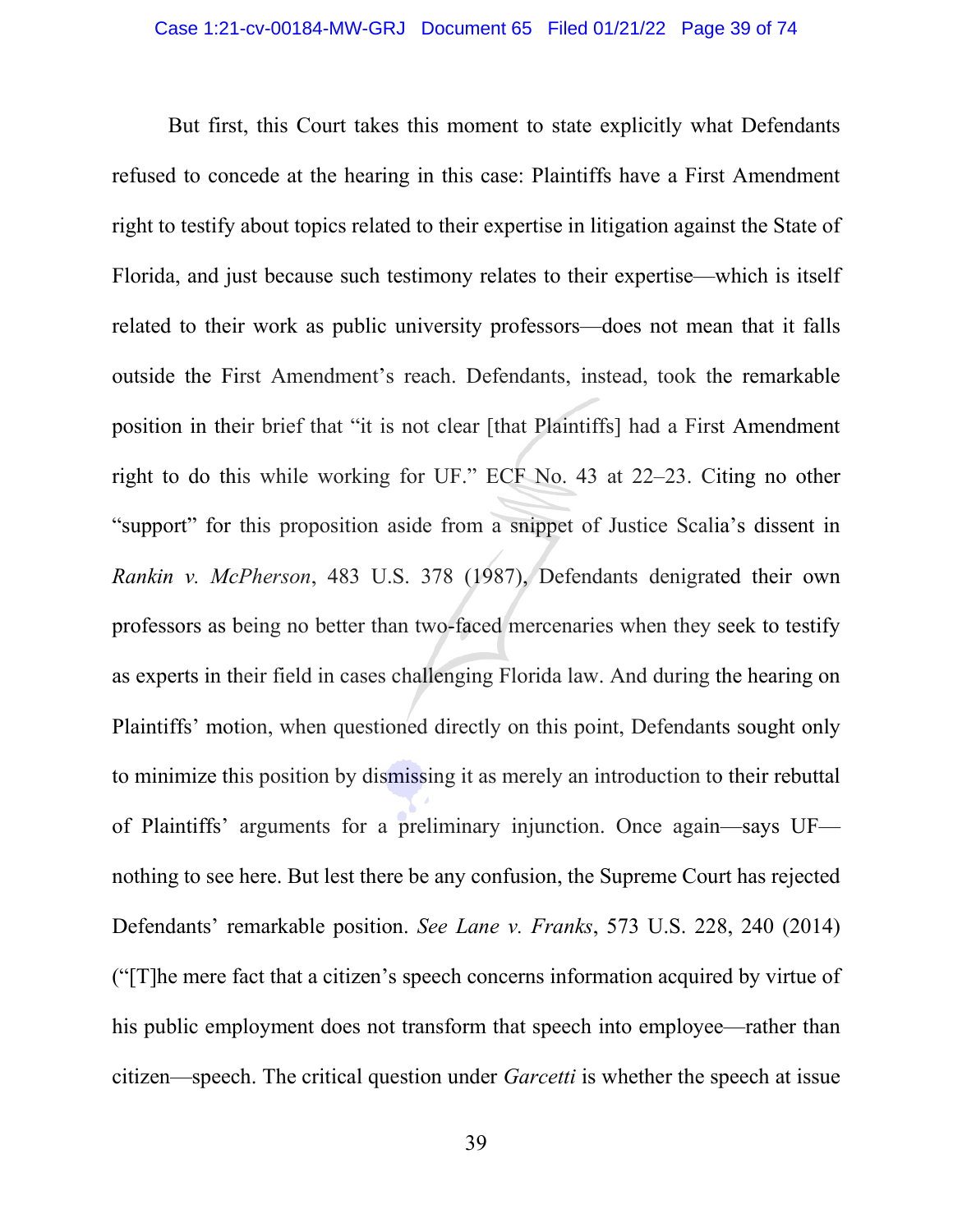is itself ordinarily within the scope of an employee's duties, not whether it merely concerns those duties.").<sup>[35](#page-39-0)</sup> With that said, this Court turns to the merits of Plaintiffs' claims, starting with their theory that the policy is an unconstitutional prior restraint on protected speech.

1

 "[A]ny system of prior restraint" bears "a heavy presumption against its constitutional validity." *FW/PBS, Inc. v. City of Dallas*, 493 U.S. 215, 225 (1990). Plaintiffs assert that UF's policy is an unconstitutional prior restraint on speech because (a) it vests UF with unbridled discretion in deciding whether to permit faculty and staff to testify as expert witnesses in litigation involving the State, (b) it places no time limit on UF's decision making while allowing for content-based discrimination, and (c) UF has failed to justify its restraint on speech under *Pickering*  and its progeny. This Court takes each theory in turn, beginning with whether the policy grants UF unbridled discretion to suppress speech.

<span id="page-39-0"></span><sup>&</sup>lt;sup>35</sup> Justice Thomas, in his concurrence, emphasized that some public employees, like police officers, crime scene technicians, and lab analysts, ordinarily provide testimony "pursuant to" their job duties and therefore speak as public employees rather than private citizens. 573 U.S. at 247 (Thomas, J., concurring). He noted that the Court left the constitutional questions raised by such scenarios for another day. *Id*. So too here—the question is not whether a professor's testimony about events that occurred in the classroom on Tuesday is properly considered citizen speech rather than employee speech. The question is whether faculty who wish to speak, outside their ordinary job duties, on topics related to their expertise—which relates to their public employment as university professors—are protected by the First Amendment. The answer is yes.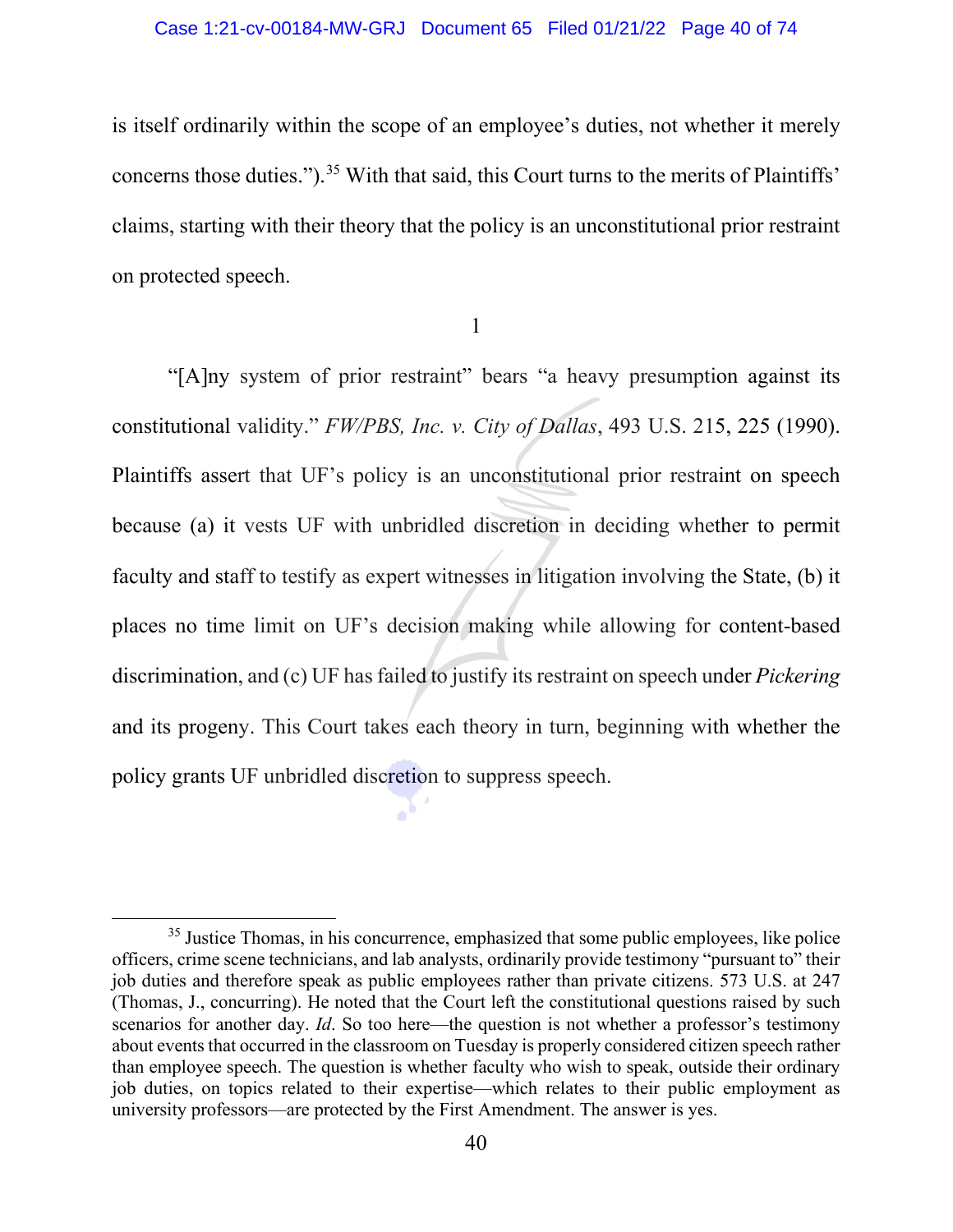a

" $[T]$ wo evils that will not be tolerated in [prior restraint] schemes," are placing unbridled discretion in the hands of the government decision makers and failing to place a time limit on the government decision maker to grant permission to speak. *Id.* at 225–26. Without question, " 'a law subjecting the exercise of First Amendment freedoms to the prior restraint of a license' must contain 'narrow, objective, and definite standards to guide the licensing authority.' " *Forsyth Cnty. v. Nationalist Movement*, 505 U.S. 123, 131 (1992) (quoting *Shuttlesworth v. City of Birmingham*, 394 U.S. 147, 150–51 (1969)). These standards are necessary to mitigate "the danger of censorship and of abridgment of our precious First Amendment freedoms." *Id*. (quoting *Se. Promotions, Ltd. v. Conrad*, 420 U.S. 546, 553 (1975)). Plaintiffs assert that unbridled discretion is baked into UF's policy, rendering the policy unconstitutional. This Court agrees and concludes that Plaintiffs are substantially likely to succeed on the merits of this claim.

The Supreme Court has long held that "when a licensing statute allegedly vests unbridled discretion in a government official over whether to permit or deny expressive activity, one who is subject to the law may challenge it facially without the necessity of first applying for, and being denied, a license." *City of Lakewood v. Plain Dealer Pub. Co.*, 486 U.S. 750, 755–56 (1988). "At the root of this long line of precedent is the time-tested knowledge that in the area of free expression a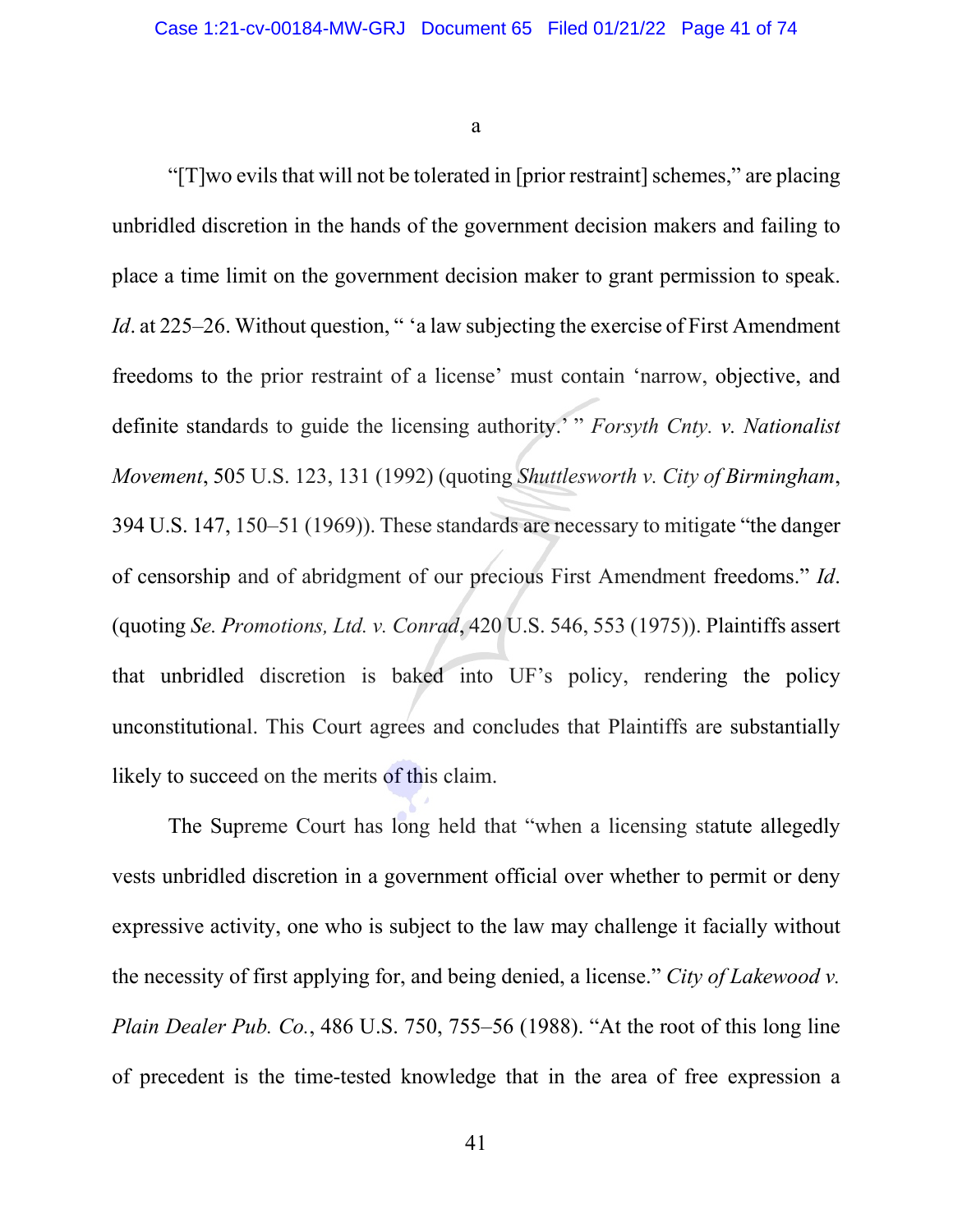#### Case 1:21-cv-00184-MW-GRJ Document 65 Filed 01/21/22 Page 42 of 74

licensing statute placing unbridled discretion in the hands of a government official or agency constitutes a prior restraint and may result in censorship." *Id*. at 757. That is exactly what Plaintiffs allege has occurred and will continue to occur under UF's policy on conflicts of interest.

To start, UF's policy amounts to a prior restraint on speech because it prevents faculty and staff from speaking unless they apply for approval through the UFOLIO system and UF approves their request. In other words, UF's policy allows it to silence speech before it happens. *See Barrett v. Walker Cnty. Sch. Dist.*, 872 F.3d 1209, 1223 (11th Cir. 2017). The policy—including the Task Force recommendations—requires faculty and staff to disclose expert witness and legal consulting work through the UFOLIO system prior to engaging in such activity, thereby allowing UF to determine whether the activity conflicts with UF's interests. ECF No. 44-1 at 4–5. Failure to comply with this disclosure requirement—or the failure to abide by UF's denial of approval to engage in proposed activity—is subject to administrative or disciplinary action, including termination of employment. *Id*. at 6.

Next, this Court must determine "the purpose behind the regulation." *Bloedorn*, 631 F.3d at 1236 (citation omitted). "And, 'as a general rule, laws that by their terms distinguish between favored speech from disfavored speech on the basis of the ideas or views expressed are content based.' " *Id*. UF's asserted purpose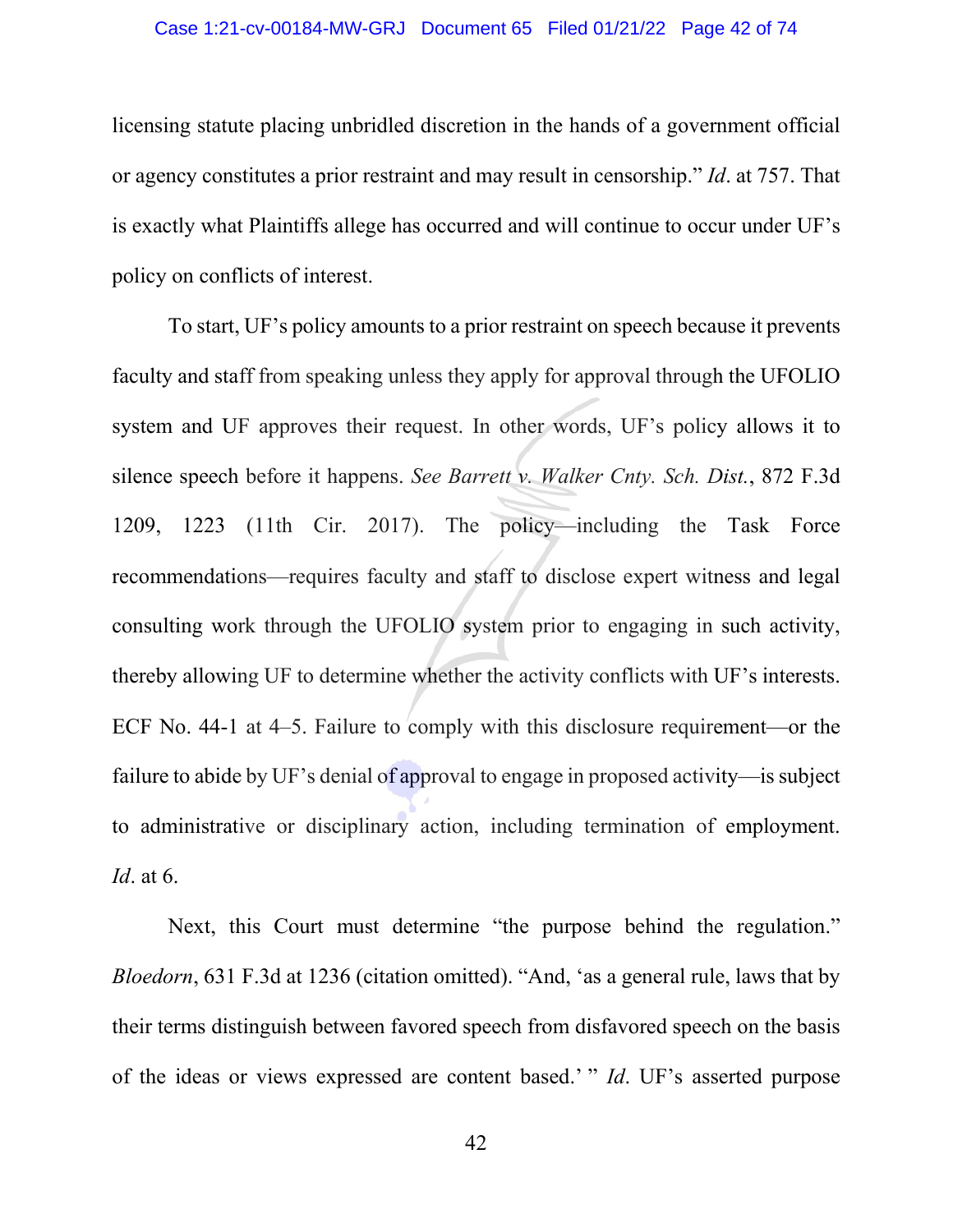## Case 1:21-cv-00184-MW-GRJ Document 65 Filed 01/21/22 Page 43 of 74

behind its policy is to "serve important public and university interests," including "encourag[ing] its Faculty and Staff to engage in activities supporting their professional growth, creating new knowledge and ideas, and furthering the University's mission of excellence in education, research, and service." ECF No. 43 at 30. More generally, UF says, enforcing a policy on conflicts of interest and conflicts of commitment ensures that UF employees fulfill their "obligation to commit their primary professional time and intellectual energy to the University and maintain the highest ethical and professional standards." *Id*. [36](#page-42-0)

In addition, courts should consider "the actual policies and practices employed by the University, not just the policy's text," when analyzing a claim of unbridled discretion. *Bloedorn*, 631 F.3d at 1237 (citations omitted). UF's actual policies and practices reinforce this Court's conclusion that it has operated and will continue to operate with unbridled discretion when denying faculty and staff requests to testify as expert witnesses in litigation involving the State. As explained above, although UF adopted the Task Force's recommendations, this does not make this policy new or different from the policy in place before November 23, 2021. And the record shows that UF has denied multiple requests to testify in litigation challenging state

<span id="page-42-0"></span><sup>&</sup>lt;sup>36</sup> As Plaintiffs have made abundantly clear, they are not challenging the conflict of commitment policy so long as Defendants apply it in a content- and viewpoint-neutral way. ECF No. 60 at 14.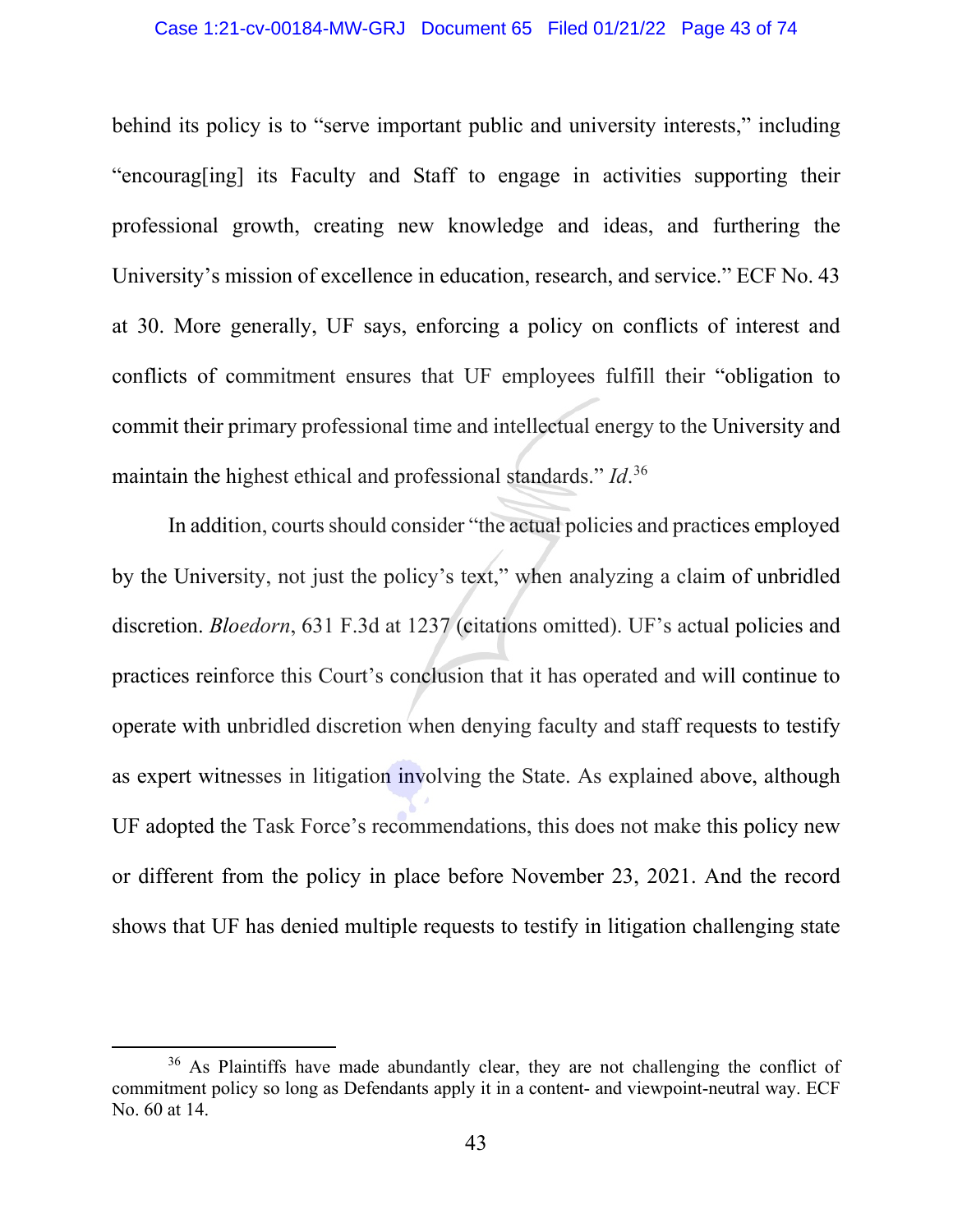laws or policies and offered shifting and inconsistent explanations for such denials always implicating the "University's interests"—as UF saw fit.

To start, UF first determined that litigation against the State or "the executive branch" of the State was adverse to UF even when the legal issues presented in the litigation did not directly implicate or involve UF in any meaningful way. *See, e.g.*, ECF No. 30-3 (Dr. Goldhagen's affidavit stating that he was denied permission to participate in litigation challenging an executive order precluding school districts from enacting mask mandates when asked to testify "about the impact of COVID-19 on the pediatric population and the health benefits of requiring students to wear masks in schools to prevent the spread of SARS-Cov-2"); ECF No. 30-4 (Professor Austin's affidavit stating that she was first denied permission to participate in litigation challenging new election law when asked to testify about "the history of voting discrimination against minority groups and the impact of vote-by-mail measures on minority groups"); ECF No. 31-15 (Austin denial stating that "UF will deny its employees' requests to engage in outside activities when it determines the activities are adverse to its interests. As UF is a state actor, litigation against the state is adverse to UF's interests.").

When forced to address the issue due to "[r]ecent news reports . . . indicat[ing] that the University of Florida denied requests of some faculty members to participate in a lawsuit over the state of Florida's new election laws," UF changed course and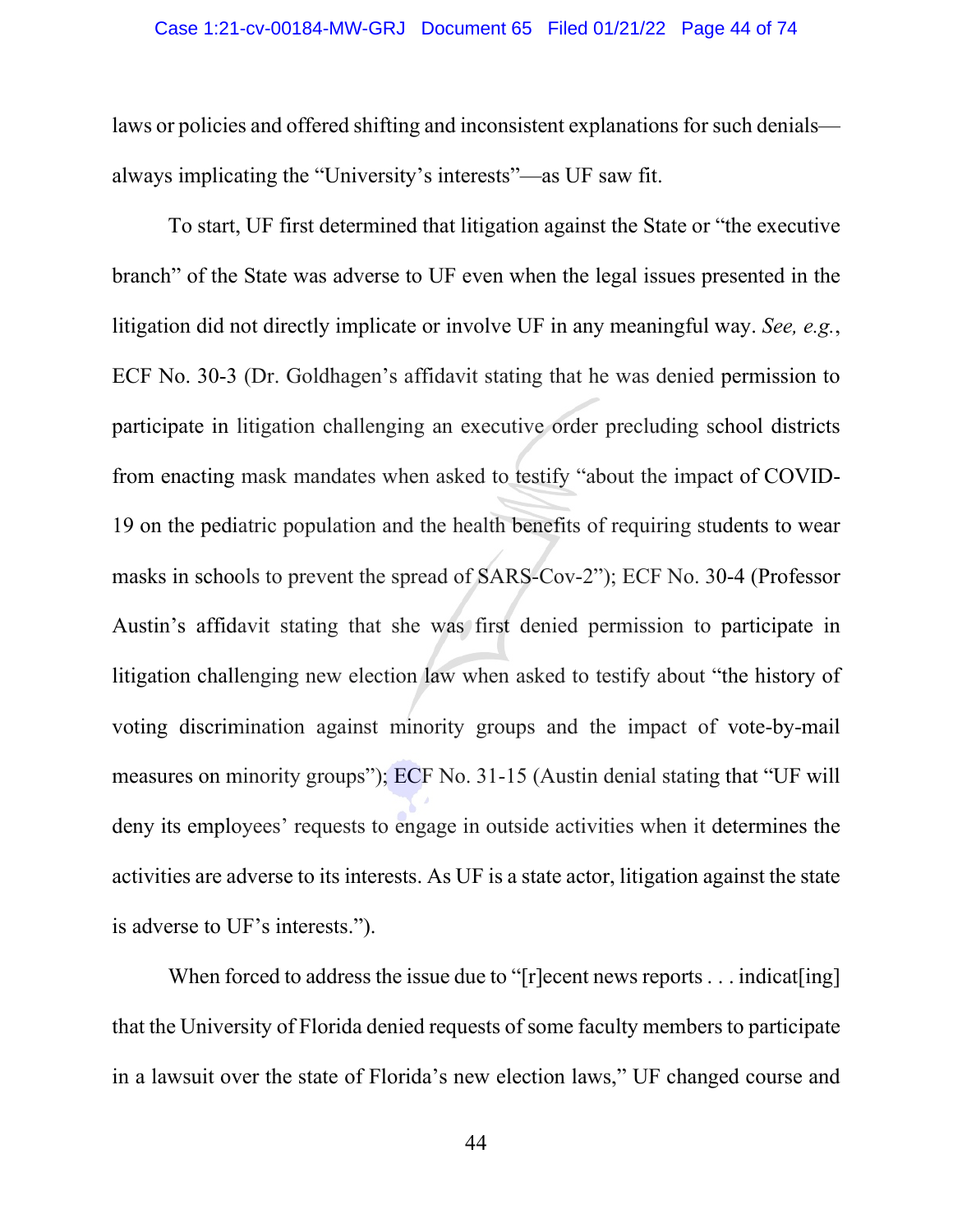stated that it "denied requests of these full-time employees to undertake outside paid work that is adverse to the university's interests as a state of Florida institution." ECF No. 31-16. Defendants Fuchs and Glover amended this justification a day later to add that "if the professors wish to testify pro bono on their own time without using university resources, they are free to do so." ECF No. 31-17. UF doubled down on this new "interest"—prohibiting professors from having "a second income stream beyond their service to the University"—in an email from UF's General Counsel, Ryan Fuller, to Plaintiffs' counsel. ECF No. 31-18.[37](#page-44-0) (Of course, UF could not base its denial of Dr. Goldhagen's request to testify in a legal case involving COVID-19 and school children because his services were offered for free.)

Finally, when the onslaught of bad press refused to ebb, UF—specifically, President Fuchs—suddenly realized that the professors' testimony in the election case *no longer presented any conflict to the University's interests at all*. *See* ECF No. 31-21 at 3 ("I have also asked UF's Conflicts of Interest Office to reverse the decisions on recent requests by UF employees to serve as expert witnesses in litigation in which the state of Florida is a party and to approve the requests

<span id="page-44-0"></span><sup>&</sup>lt;sup>37</sup> This rationale—preventing professors from having a "second income stream beyond their service to the University"—raises its own constitutional questions that this Court need not address now. *See, e.g.*, *United States v. Nat'l Treasury Emps. Union*, 513 U.S. 454, 464–77 (1995). Moreover, UF's own policy on what may or may not be a conflict of interest or outside activity already contemplates that faculty and staff might have a permissible "second income stream beyond their service to the University" that poses no problem for the University. *See* ECF No. 44- 1 at 5 (requiring disclosure of outside research funding, royalties, licensing, and copyright income, and paid professional services to an outside entity and which relate to one's "UF expertise").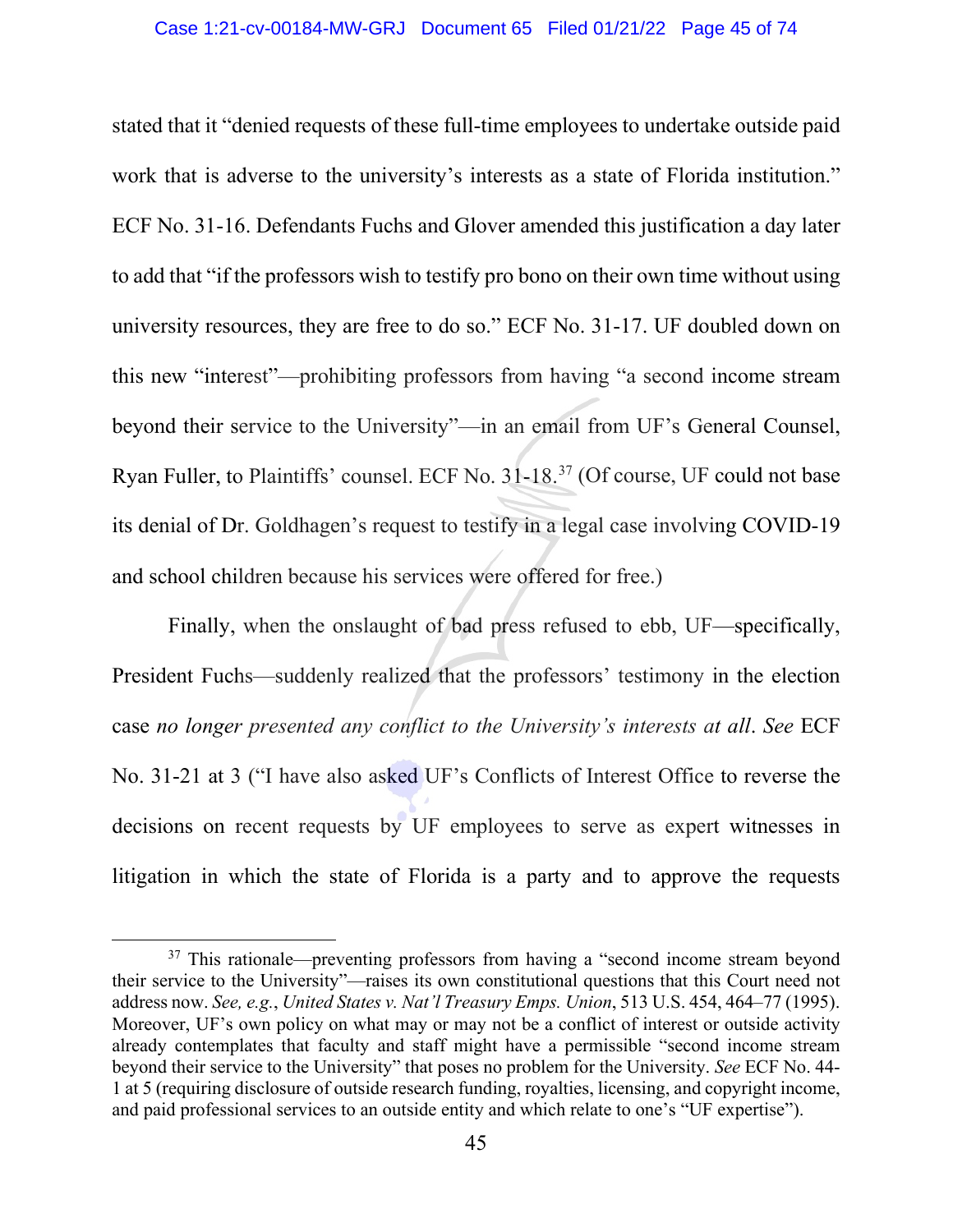#### Case 1:21-cv-00184-MW-GRJ Document 65 Filed 01/21/22 Page 46 of 74

regardless of personal compensation, assuming the activity is on their own time without using university resources."). Rather than showing that UF has "specifically drawn reasonable and definite standards, and applied those standards consistently, indicating a 'well-established practice,' " *Bloedorn*, 631 F.3d at 1237, the record shows that UF has taken an amorphous and inconsistent approach to applying its conflict-of-interest policy with respect to expert testimony and legal consulting.

Indeed, UF has applied the policy so inconsistently that in one day the need to do damage control for bad press can nullify the "challenging the State of Florida" conflict. Plus, UF has taken the inconsistent position that while professors have a "strong presumption" in their favor to speak, they should not presume they are allowed to speak and begin preparing expert reports while any UFOLIO request remains pending. UF's defense on this point is too clever by half.

It does not surprise this Court that UF has a practice of applying its policy in an inconsistent way, because the text of the policy vests UF with unbridled discretion. The policy states that faculty and staff are presumptively permitted to serve as expert witnesses in litigation involving the State of Florida *unless* "clear and convincing evidence establishes that such testimony would conflict with an *important and particularized interest of the university*, which the university must set forth in writing." ECF No. 31-29 at 5 (emphasis added). The reason set out in writing must include more than some conclusory assertion of conflict or fear of harm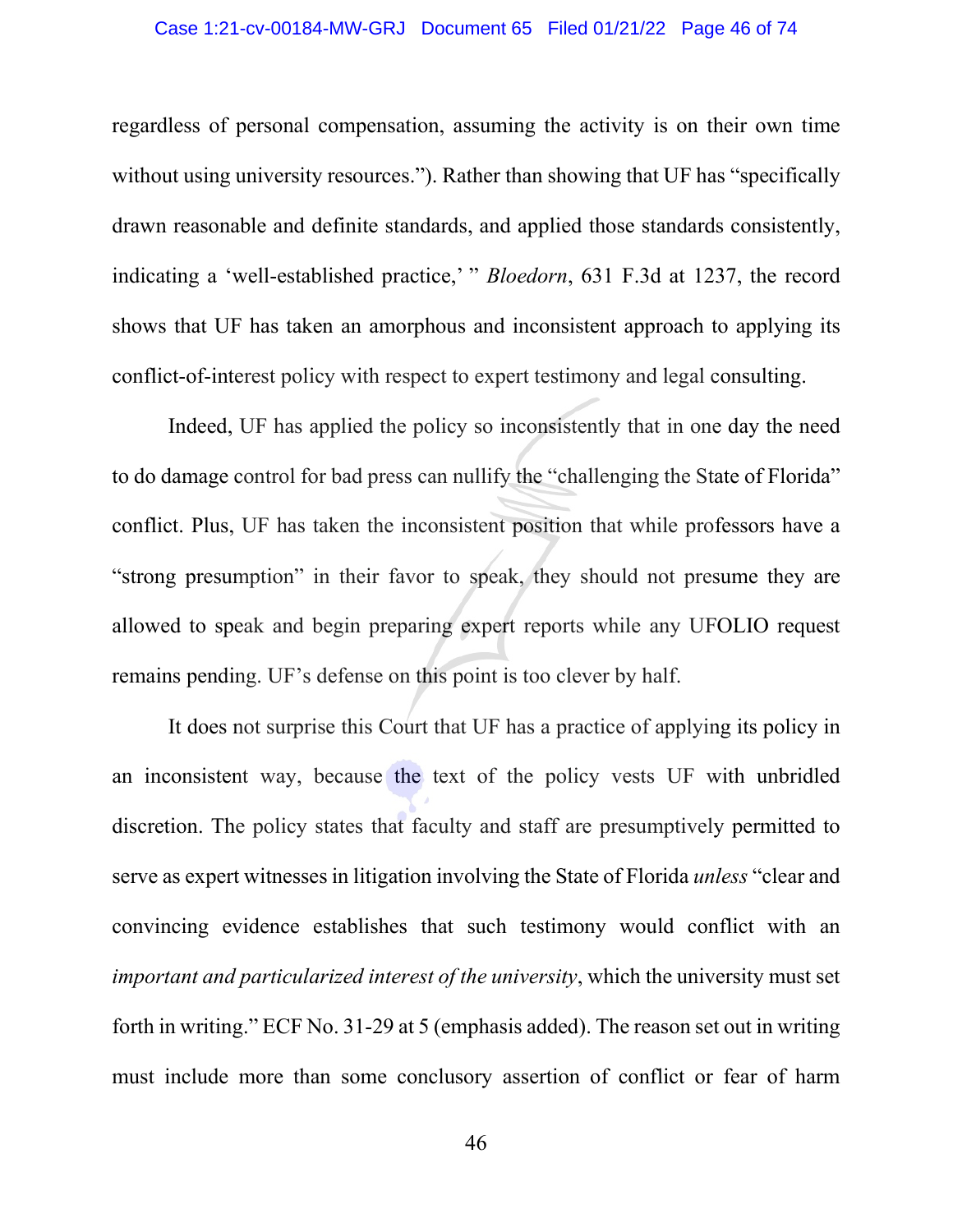resulting from a conflict. *Id*. But the policy does not limit the universe of "important and particularized interests" that UF can assert in denying a professor's request to testify as an expert.

In its papers, UF asserts its discretion is guided by its policy's definition of "conflict of interest," ECF No. 43 at 24, which is "when a University Employee's financial, professional, commercial or personal interests or activities outside of the University affects, or appears to affect, their professional judgment or obligation to the University," ECF No. 44-1 at 2. But UF's policy—both pre-Task Force and post-Task Force—already identified "Expert Witness/Legal Consulting" as a potential conflict of interest and required disclosure of such work. ECF No. 44-1 at 5. Pre-Task Force, if UF determined "in its sole discretion" that such expert testimony or legal consulting interfered with, or reasonably appeared to interfere with, the professor's obligations to the University, the professor could not participate in such activity. *Id*. at 3–4. Post-Task Force, UF now must determine whether such testimony "would conflict with an important and particularized interest of the university." ECF No. 31-29 at 5. Under either iteration of UF's policy, UF's determination is left entirely within its discretion. So UF's reliance on the definition of "conflict of interest" as some "narrow, definite, and objective standard" that guides its decision making is simply a red herring.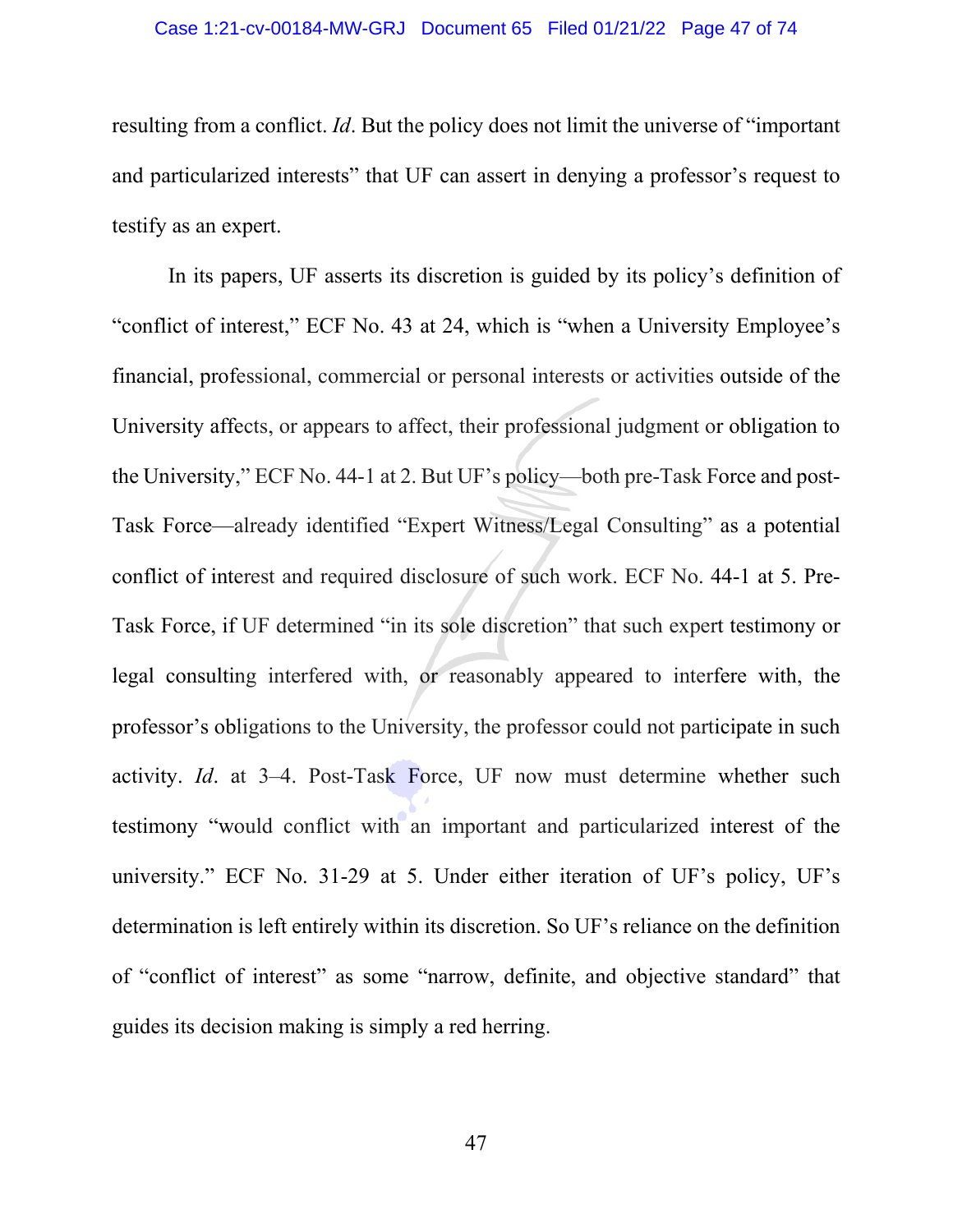In addition, at the hearing, UF argued that the Task Force's codified procedural requirements—"the heavy burden, the clear and convincing evidence standard, the strong presumption"—impose restraints upon UF's discretion that save the policy from Plaintiffs' constitutional challenge. Not so. The policy restates "a strong presumption that the university will approve faculty or staff requests to testify as expert witnesses, in their capacities as private citizens, in all litigation in which the state of Florida is a party." ECF No. 31-29 at 4. But UF can overcome this presumption when it proves by clear and convincing evidence "that such testimony would conflict with an important and particularized interest of the university, which the university must set forth and explain in writing." *Id*. at 5. Accordingly, the policy targets protected speech—testimony—for censorship if UF decides that the speech conflicts with a yet unidentified university interest. UF must still explain what its interest is in writing and articulate something beyond the conclusory. But UF's pick of interests is in no way limited by the policy. *See Lady J. Lingerie, Inc. v. City of Jacksonville*, 176 F.3d 1358, 1362 (11th Cir. 1999) (noting that none of the nine identified criteria the zoning board must consider in deciding whether to grant an exception is precise or objective and stating that "[a]ll of them—individually and collectively—empower the zoning board to covertly discriminate against adult entertainment establishments under the guise of general 'compatibility' or 'environmental' considerations"). In short, UF has retained for itself unbridled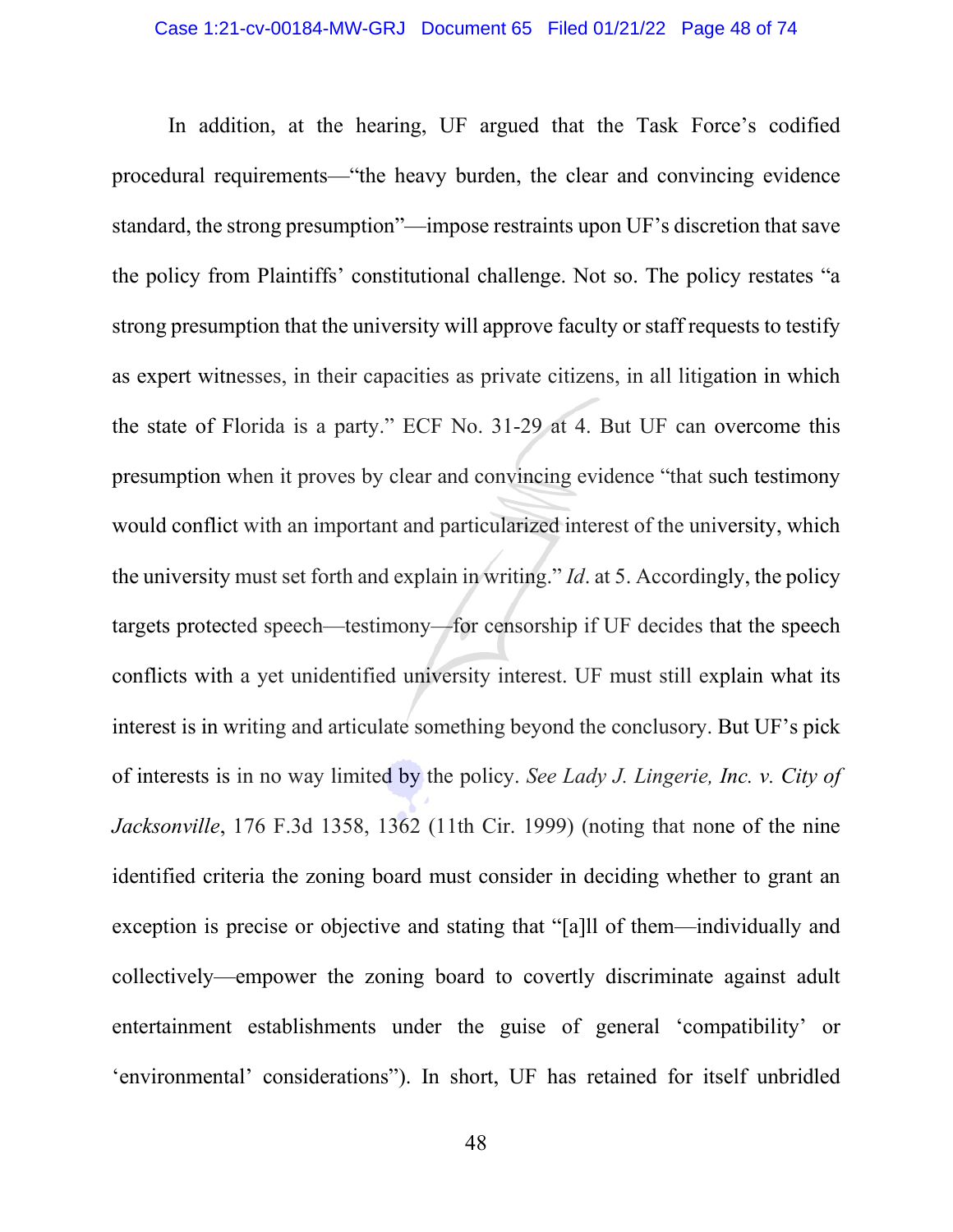## Case 1:21-cv-00184-MW-GRJ Document 65 Filed 01/21/22 Page 49 of 74

discretion to determine whether a given professor's testimony offends its interests in some way and has doubled down on its position that this standardless standard is perfectly fine.

To be clear, the focus here is not whether there are now some procedural hoops that UF must jump through before denying a professor's request to testify as an expert witness in litigation involving the State. The question is whether the decision to deny such a request is guided by "narrow, objective, and definite standards" when UF determines that such a request poses a conflict of interest. *See Shuttlesworth*, 394 U.S. at 150–51. In other words, what standards or criteria, if any, guide UF's discretion when deciding what amounts to "an important and particularized interest of the university?" Quite frankly, there are none.

On the policy's face, no "narrow, objective, and definite standards" limit UF's discretion in deciding what amounts to "an important and particularized interest of the University." At the hearing, UF argued that an undefined "particularized interest" is enough under the case law to save UF's policy from Plaintiffs' challenge and offered no elaboration as to what any particular interest may be. UF urged this Court to consider instead how "extremely bridled" the University is when deciding on a professor's request to testify—citing its *heavy burden* in overcoming the *strong presumption* that the professor can testify. But these procedures are toothless when UF gets to base its decision on whatever interest it identifies in the moment.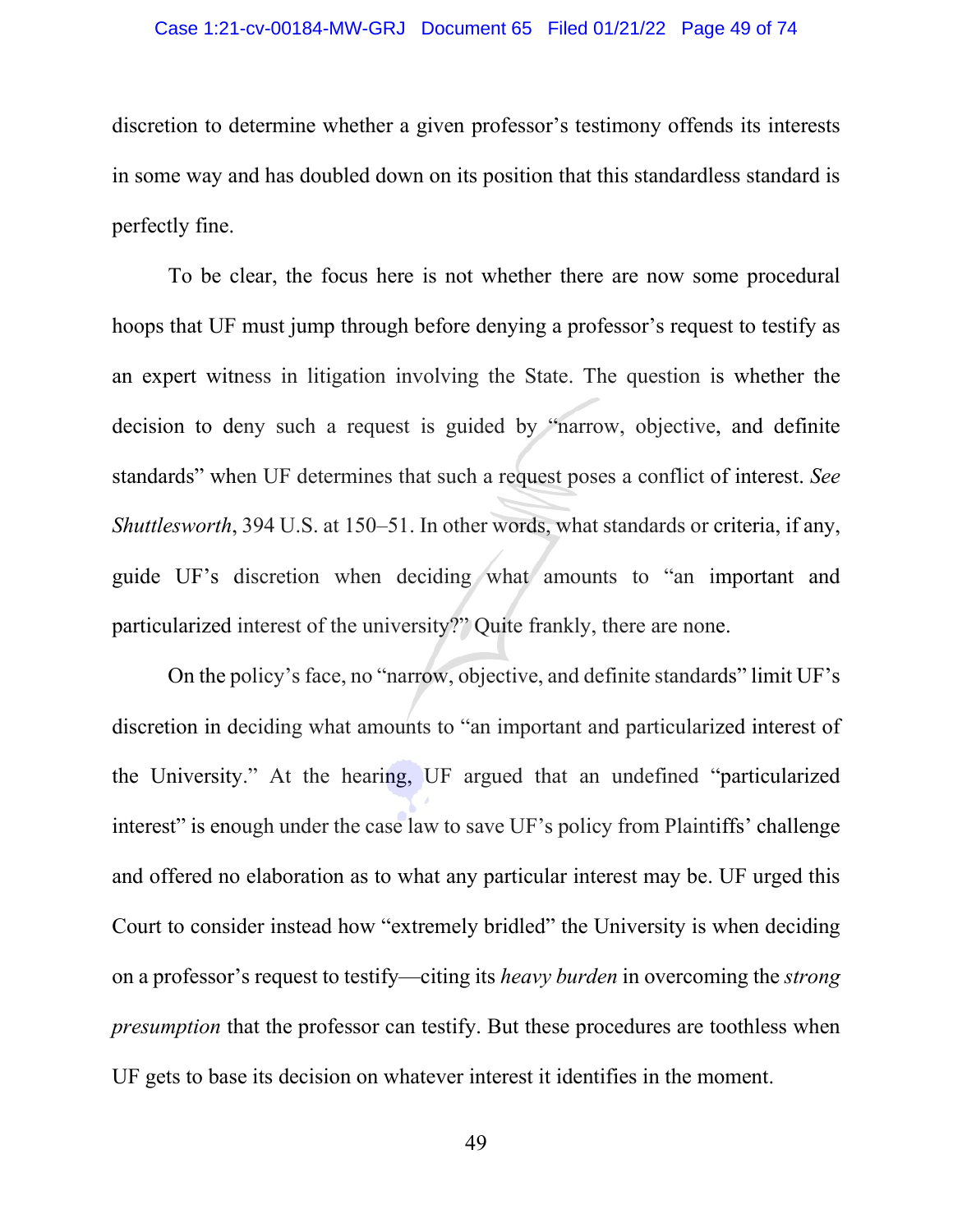What good is the presumption of innocence and burden of proof beyond a reasonable doubt in a criminal bench trial if the judge's factfinding is not guided by a "narrow, objective, and definite" standard—i.e., the elements of the crime? A criminal defendant is (1) presumed innocent, (2) protected by the highest burden of proof under the law, and (3) entitled to have the federal judge articulate her findings of fact in writing. *See* Fed. R. Crim. P. 23(c). But, if the court operates with the same unbridled discretion as UF, none of these protections cabin the court's discretion to decide after the fact what actions are or are not a crime. In other words, such meaningful protections lose all meaning when a decision maker is free to choose its own standard to apply to the decision before it. Accordingly, what work does UF's policy's presumption and evidentiary burden do if UF gets to choose from its unlimited universe of potential interests to justify its suppression of speech? Requiring only strong evidence of some unidentified "important and particularized interest" does not amount to a "narrow, objective, and definite standard." In fact, it is the opposite—a broad, subjective, and indefinite metric that changes with each professor's request.

To be clear, UF has had ample opportunity to limit its discretion to salvage its constitutionally infirm policy. Defendants could have (and still can) amend the policy to state that UF will not rely on political considerations to deny an outside activity request. Indeed, Defendants have shown that they are fully capable of such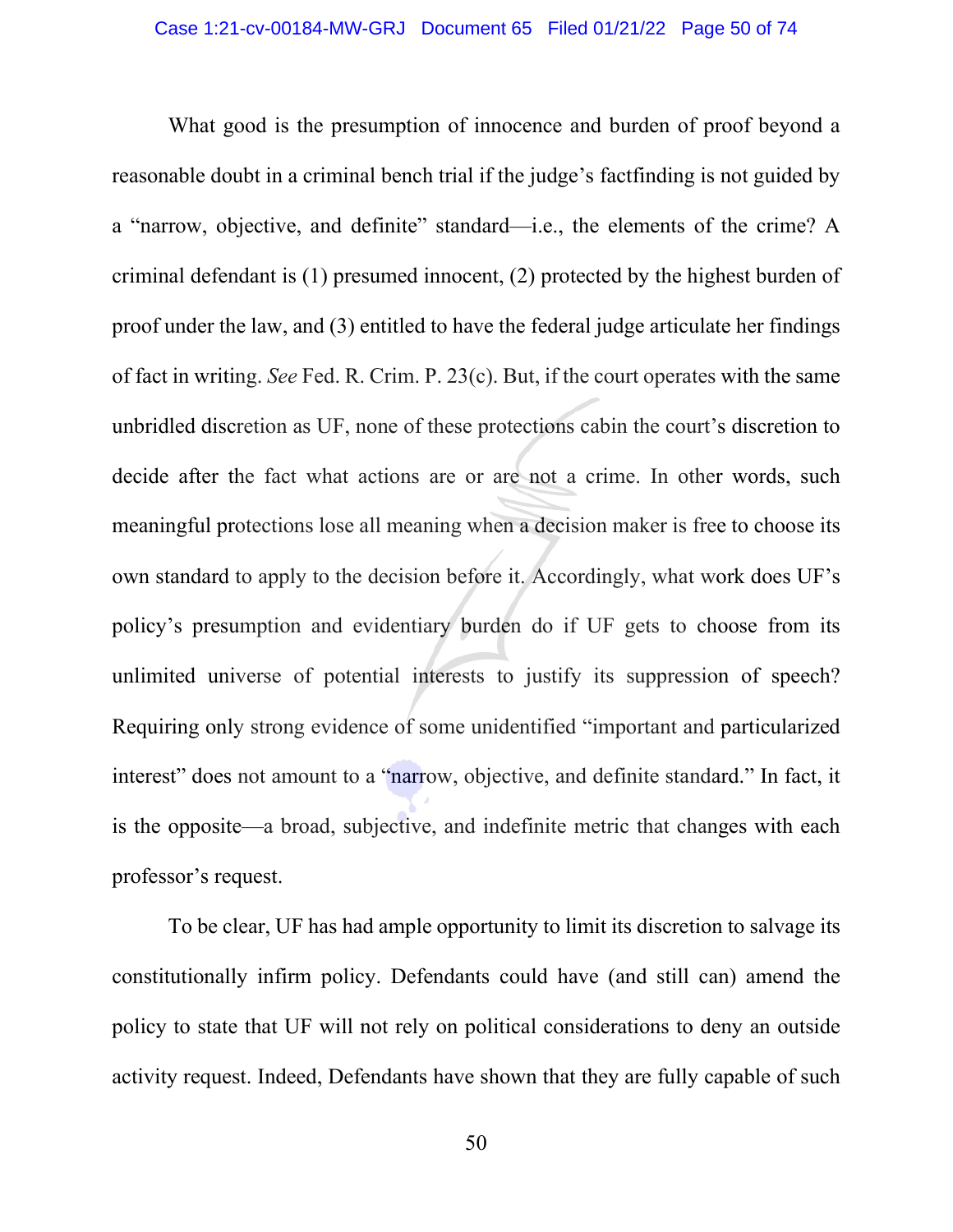## Case 1:21-cv-00184-MW-GRJ Document 65 Filed 01/21/22 Page 51 of 74

explicit clarification because they have done just that with their *amicus* brief policy. But Defendants have made no attempt to clarify that they will not consider political considerations or viewpoint in applying UF's conflict-of-interest policy to expert witness testimony and legal consulting in litigation involving the State. The procedural requirements Defendants cited at the hearing are merely a smokescreen to distract from what remains on the face of and baked into UF's policy. UF is no less unbridled in its choice of interests—including political blow-back or potentially offending the ruling party in Tallahassee—than it was before its task force convened.

b

Turning back to the policy, Plaintiffs also challenge its lack of a time limit for UF to grant or deny a professor's UFOLIO request. *City of Lakewood* addressed the same concern. There, the Supreme Court noted that the availability of judicial review offered cold comfort when review came only *after* the City's decision to deny a permit. 486 U.S. at 771. Noting that the ordinance at issue did not set a time limit to act on permit requests, the Supreme Court warned that "an application could languish indefinitely before the Council, with the Newspaper's only judicial remedy being a petition for mandamus." *Id*. Likewise, here, UF imposes on itself no requirement to act with "reasonable dispatch" on faculty or staff requests to testify as expert witnesses or otherwise offer legal consulting in cases involving the State of Florida. That UF has not dragged its heels in granting or denying past requests is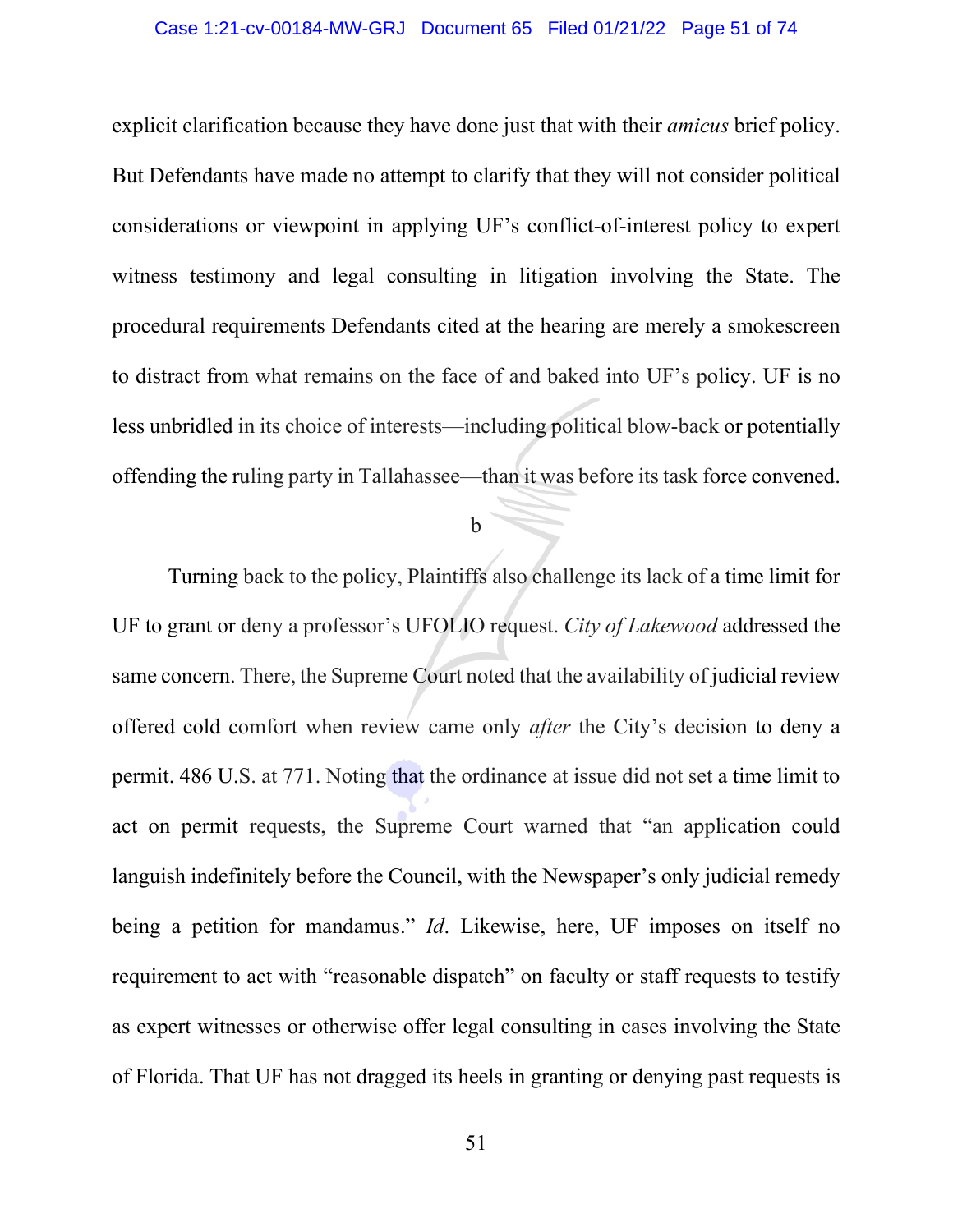#### Case 1:21-cv-00184-MW-GRJ Document 65 Filed 01/21/22 Page 52 of 74

no reason to assume that it will not run out the clock in the future. Indeed, the Supreme Court rejected a similar argument in *City of Lakewood*. *Id*. at 770 ("This presumes the mayor will act in good faith and *adhere to standards absent from the ordinance's face.* But this is the very presumption that the doctrine forbidding unbridled discretion disallows." (emphasis added)).

The Eleventh Circuit has emphasized that the lack of time limits is not *per se* unconstitutional if the permitting scheme is content-neutral. *See Granite State Outdoor Advert., Inc. v. City of St. Petersburg*, 348 F.3d 1278, 1281 (11th Cir. 2003). "The government's objective in regulating speech is the controlling consideration." *Id*. (citing *Ward v. Rock Against Racism*, 491 U.S. 781, 791 (1989)). In other words, "if the government's reasons for regulating speech have nothing to do with content, the regulation is content-neutral." *Id*. UF's objective in regulating expert testimony is to determine whether "such testimony would conflict with an important and particularized interest of the university." ECF No. 31-29. Rather than having nothing to do with content, UF's objective is rooted in the substance of what the requester wishes to testify about.

Moreover, UF is determined *not* to engage in only some "cursory examination" or mere peek at the content of the requester's speech when deciding whether it poses a conflict to UF's unidentified interests. *Cf. Tracy v. Fla. Atl. Univ. Bd. of Trs.*, 980 F.3d 799, 808 (11th Cir. 2020) ("That University officials must

52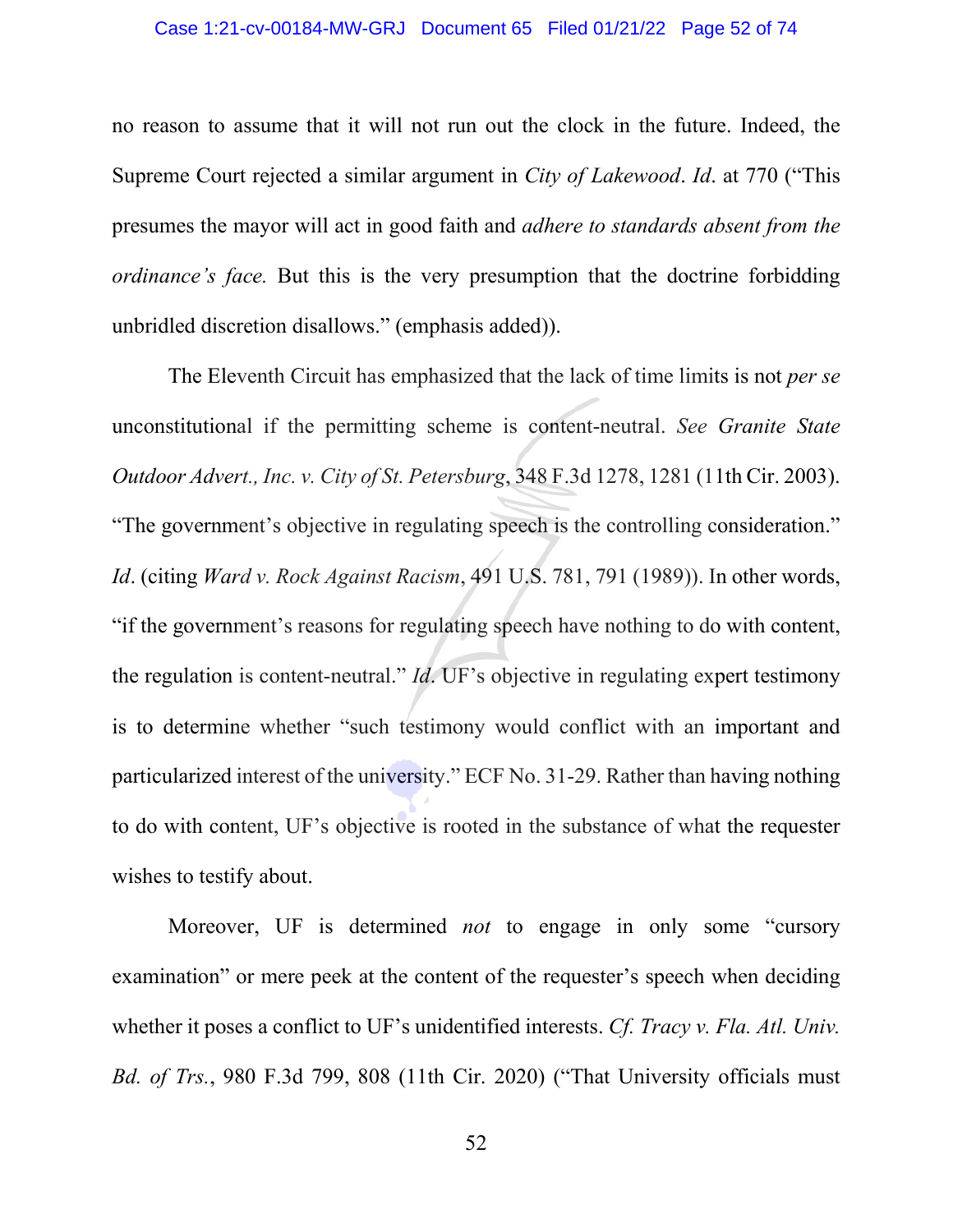#### Case 1:21-cv-00184-MW-GRJ Document 65 Filed 01/21/22 Page 53 of 74

perform a 'cursory examination' of a professor's speech content—which is at most what the Policy requires to assess whether an activity qualifies as a professional practice—does not transform the reporting requirement into a content-based regulation."). Instead, UF has imposed on itself a heavy burden to justify the suppression of speech, which can be overcome only by clear and convincing evidence and a written explanation of why exactly a requester's testimony would conflict with UF's unidentified interests. By its own terms, UF's analysis demands a detailed review of the content of such testimony to determine whether it conflicts with any number of unidentified interests in the vast universe of possibilities from which UF can choose.

In sum, there is no time limit in which UF must decide a professor's UFOLIO request and the policy does not preclude UF from inquiring into the content or viewpoint of the proposed testimony. Instead, implicit in the policy is content-based criteria which renders the lack of any time limit in deciding such requests unconstitutional. *See Barrett*, 872 F.3d at 1228–29. In short, UF's policy violates the First Amendment as a prior restraint that grants UF unbridled discretion to suppress protected speech.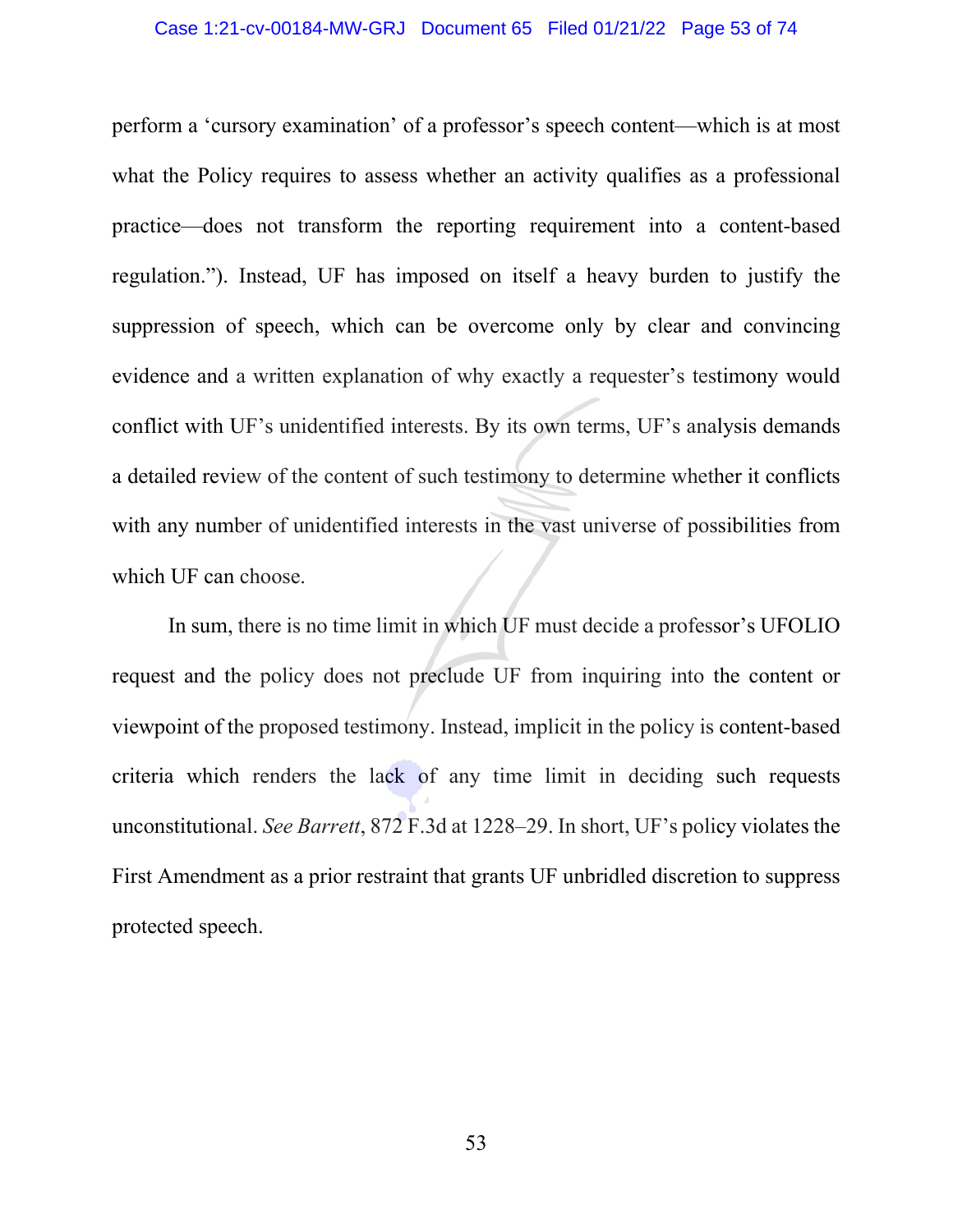c

Even if UF's policy could survive Plaintiffs' unbridled discretion challenge, it still violates the First Amendment because it allows UF to bar professors from speaking based on the viewpoint of their speech.

As noted above, UF's conflict-of-interest policy contains a presumption that faculty and staff can serve as expert witnesses in cases involving the State. ECF No. 23-1 at 221. That presumption applies "regardless of the viewpoint of the faculty or staff member's testimony ... [or whether the] faculty or staff member is compensated for such testimony." *Id.*

Of course, a "presumption" implies that in some cases UF *can* deny professors' requests to testify. *See Presumption*, BLACK'S LAW DICTIONARY (11th ed. 2019) ("A presumption shifts the burden of production or persuasion to the opposing party, who can attempt to overcome the presumption."). And here the policy allows UF to overcome the presumption favoring approval when "clear and convincing evidence establishes that [a professors'] testimony would conflict with an important and particularized interest of the university." ECF No. 23-1 at 221–22. Accordingly, the policy permits UF to base a denial on the proposed testimony's viewpoint if UF decides in its unlimited discretion that the testimony contravenes UF's interests.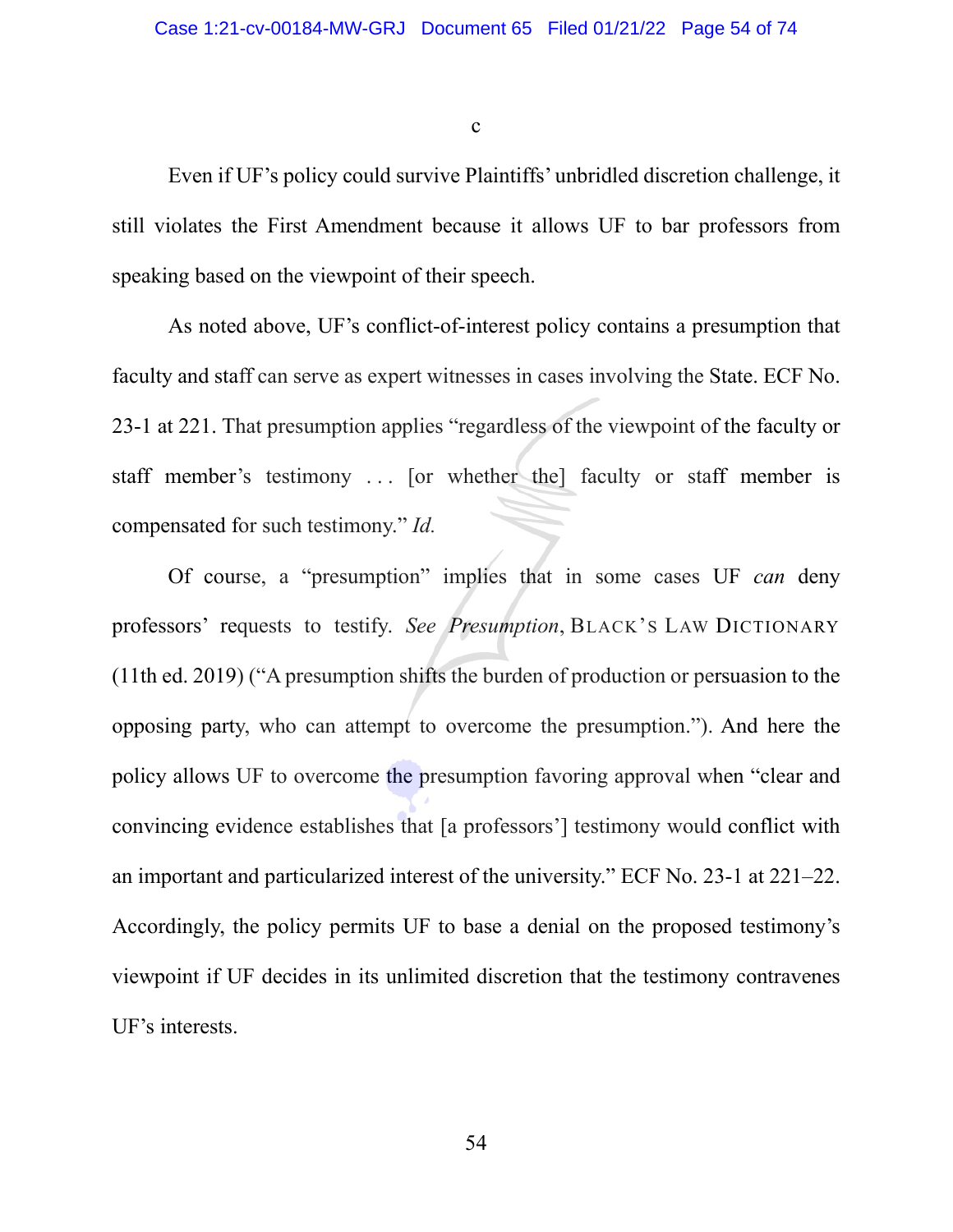To begin, it is beyond cavil that the State could not prohibit a private citizen from offering expert witness testimony in a case involving the State, whether based on the viewpoint of the testimony or not, under the theory that allowing the testimony harms the State's interests. But "a governmental employer may impose certain restraints on the speech of its employees, restraints that would be unconstitutional if applied to the general public." *City of San Diego v. Roe*, 543 U.S. 77, 80 (2004). The question then is whether there is something unique about the relationship between UF as an employer and its professors as employees that permits UF to restrict their speech in this way.

Public employees retain their First Amendment rights; "[a]fter all, public employees do not renounce their citizenship when they accept employment." *Franks*, 573 U.S. at 236. That said, the State, as an employer, has an interest in "controlling the operation of its workplaces." *Id.* To balance these countervailing interests, this Court must apply the test established in *Pickering v. Board of Education*, 391 U.S. 563 (1968), and its progeny.

Under *Pickering*, this Court asks two questions. First, did the employee (a) speak "as a citizen" (b) "on a matter of public concern"? *Garcetti v. Ceballos*, 547 U.S. 410, 418 (2006). Second, if answer to the first question is yes, did "the relevant government entity ha[ve] an adequate justification for treating the employee differently from any other member of the general public"? *Id.*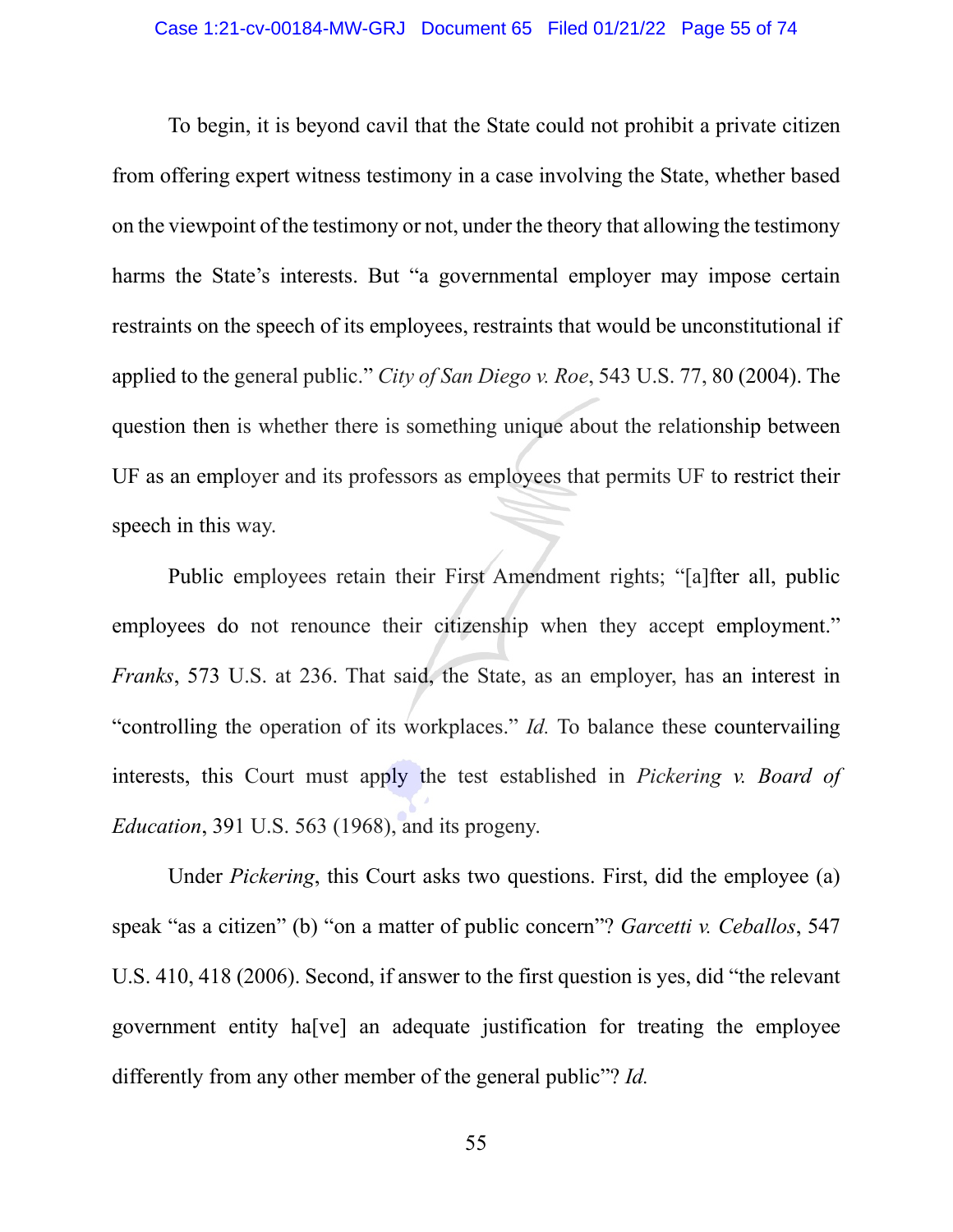#### Case 1:21-cv-00184-MW-GRJ Document 65 Filed 01/21/22 Page 56 of 74

Defendants all but concede that Plaintiffs speak as citizens on matters of public concern. Rather than make any argument to the contrary, Defendants say only—and truthfully—that "[t]he *Pickering* doctrine recognizes that some limits on a public employee's speech *as a private citizen on matters of public concern* are necessary, proper, and constitutional." ECF No. 58 at 7 (emphasis added). But even if Defendants did not concede the issue, Plaintiffs still speak as private citizens on matters of public concern.

To decide whether a public employee speaks as a citizen, courts ask whether the employee's speech "owes its existence to [the] employee's professional responsibilities." *Garcetti*, 547 U.S. at 421–22. In *Franks*, the Supreme Court explained that it does not matter whether an employee's speech "concerns information acquired by virtue of his public employment." 573 U.S. at 240. Instead, the "critical question . . . is whether the speech at issue is itself ordinarily within the scope of an employee's duties." *Id.* Relevant here, the Supreme Court has described "[s]worn testimony in judicial proceedings" as the "quintessential example of speech as a citizen." *Id.* at 238.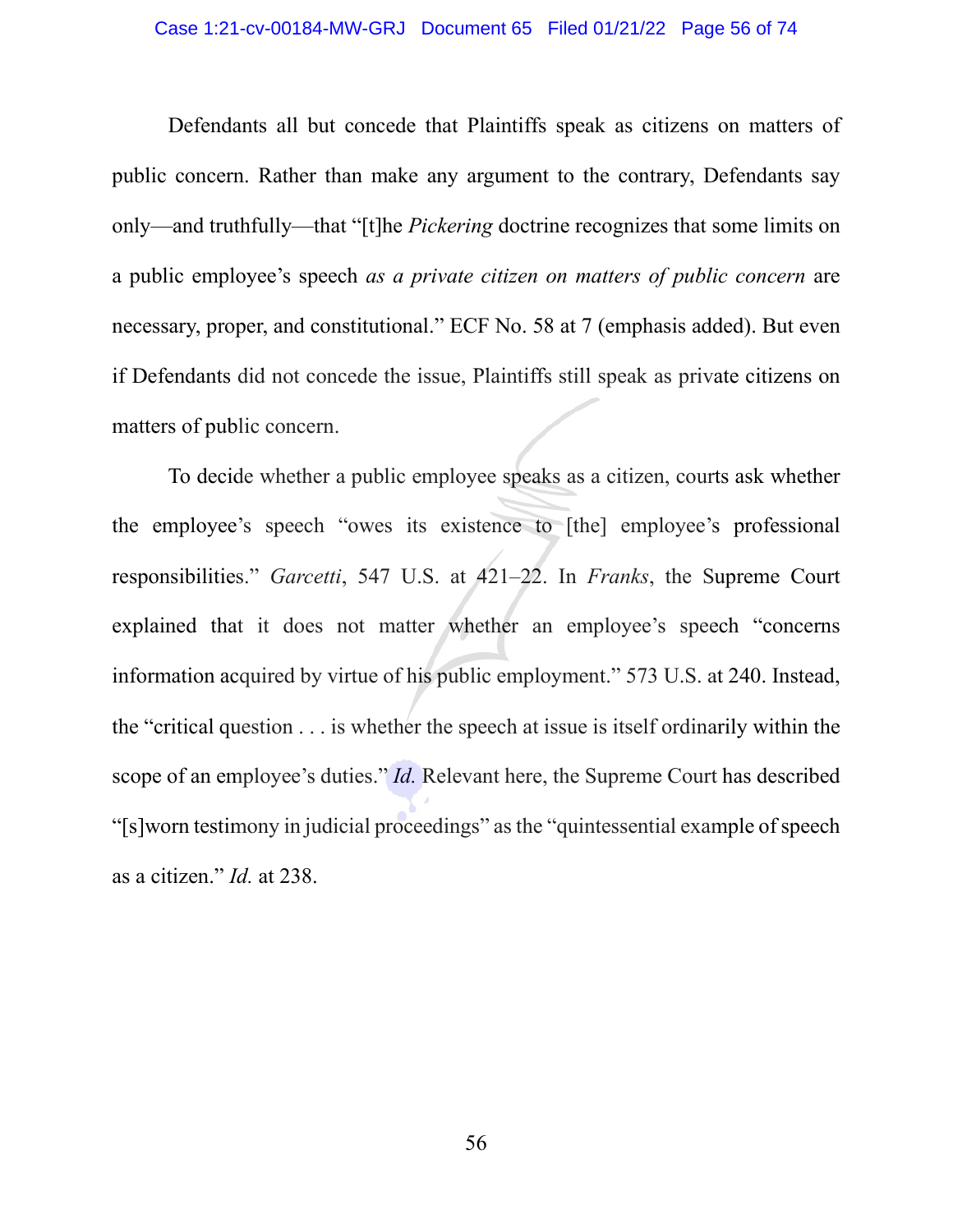In this case, Plaintiffs speak as private citizens. Indeed, UF's UFOLIO disclosure form *requires* Plaintiffs to attest that they are speaking as private citizens, as shown below.

# I affirm that the attorney with whom I will be working understands that my engagement in this activity is in my capacity as a private citizen and not as an employee of the University of Florida.  $\blacktriangledown$

ECF No. 31-12 (excerpt from Smith's UFOLIO disclosure).

Clearly then, UF has disclaimed any argument that Plaintiffs speak on behalf of UF as its employees when they serve as expert witnesses. But even if the disclosure's wording did not control, as noted above, because "[a]nyone who testifies in court bears an obligation, to the court and society at large, to tell the truth," in-court testimony is "quintessential" speech as a citizen. *Franks*, 573 U.S. at 238. And *Franks* forecloses the argument that, because expert testimony concerns the expertise that Plaintiffs have developed through their work at UF, their speech as expert witnesses is not their own. *Id.* at 228 ("[T]he mere fact that a citizen's speech concerns information acquired by virtue of his public employment does not transform that speech into employee—rather than citizen—speech."). In short, Plaintiffs' speech as expert witnesses is speech by private citizens.

As for whether Plaintiffs seek to speak on issues of public concern, this Court must ask whether their speech can "be fairly considered as relating to any matter of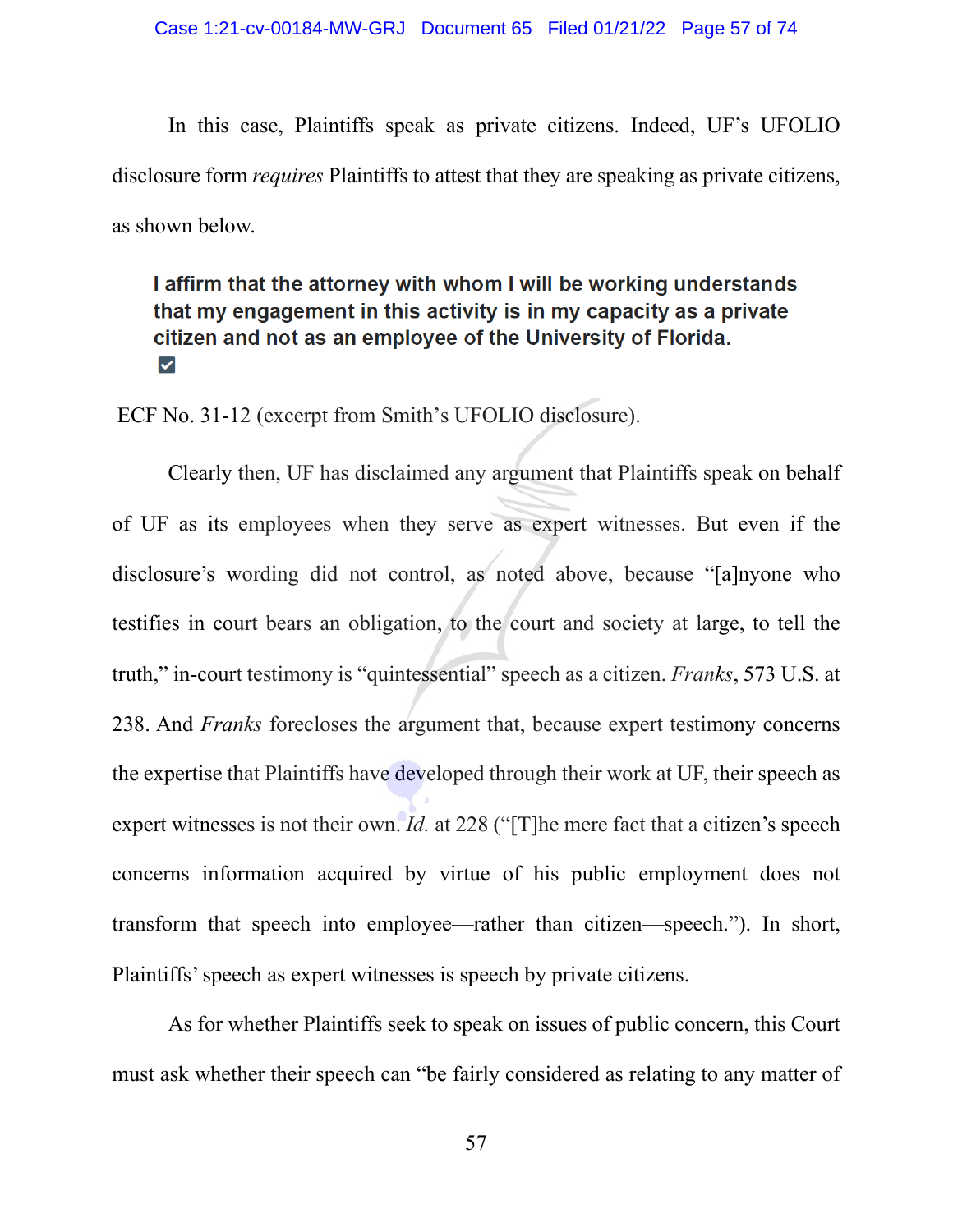## Case 1:21-cv-00184-MW-GRJ Document 65 Filed 01/21/22 Page 58 of 74

political, social, or other concern to the community, or . . . is a subject of legitimate news interest; that is, a subject of general interest and of value and concern to the public." *Snyder v. Phelps*, 562 U.S. 443, 453 (2011) (cleaned up). Sworn testimony is especially likely to be of public concern. *See Franks*, 573 U.S. at 241. On the other hand, speech is typically not of public concern when it involves a private employee grievance. *See Connick v. Myers*, 461 U.S. 138, 154 (1983) (stating that the First Amendment does not "constitutionalize . . . employee grievance[s]"). To distinguish between speech that interests the public and mere grievances, this Court must consider "the content, form, and context" of Plaintiffs' statements. *Id.* at 147–48.

Without question, Plaintiffs' speech touches on matters of public concern. First, "[t]he content of academic inquiry involves matters of political and social concern because 'academic freedom is of transcendent value to all of us and not merely to the teachers concerned.<sup>'</sup> " *Urofsky v. Gilmore*, 216 F.3d 401, 428 (4th Cir. 2000) (Wilkinson, J., concurring) (quoting *Keyishian v. Bd. of Regents*, 385 U.S. 589, 603 (1967)). Indeed, "[a]cademic inquiry is necessary to informed political debate." *Id.* at 428.

The context and form of Plaintiffs' speech also shows that Plaintiffs speak on matters of public concern. As this Court already noted, sworn testimony is usually of public concern. *See Franks*, 573 U.S. at 241 (explaining that "the form and context of . . . sworn testimony in a judicial proceeding . . . fortify th[e] conclusion" that the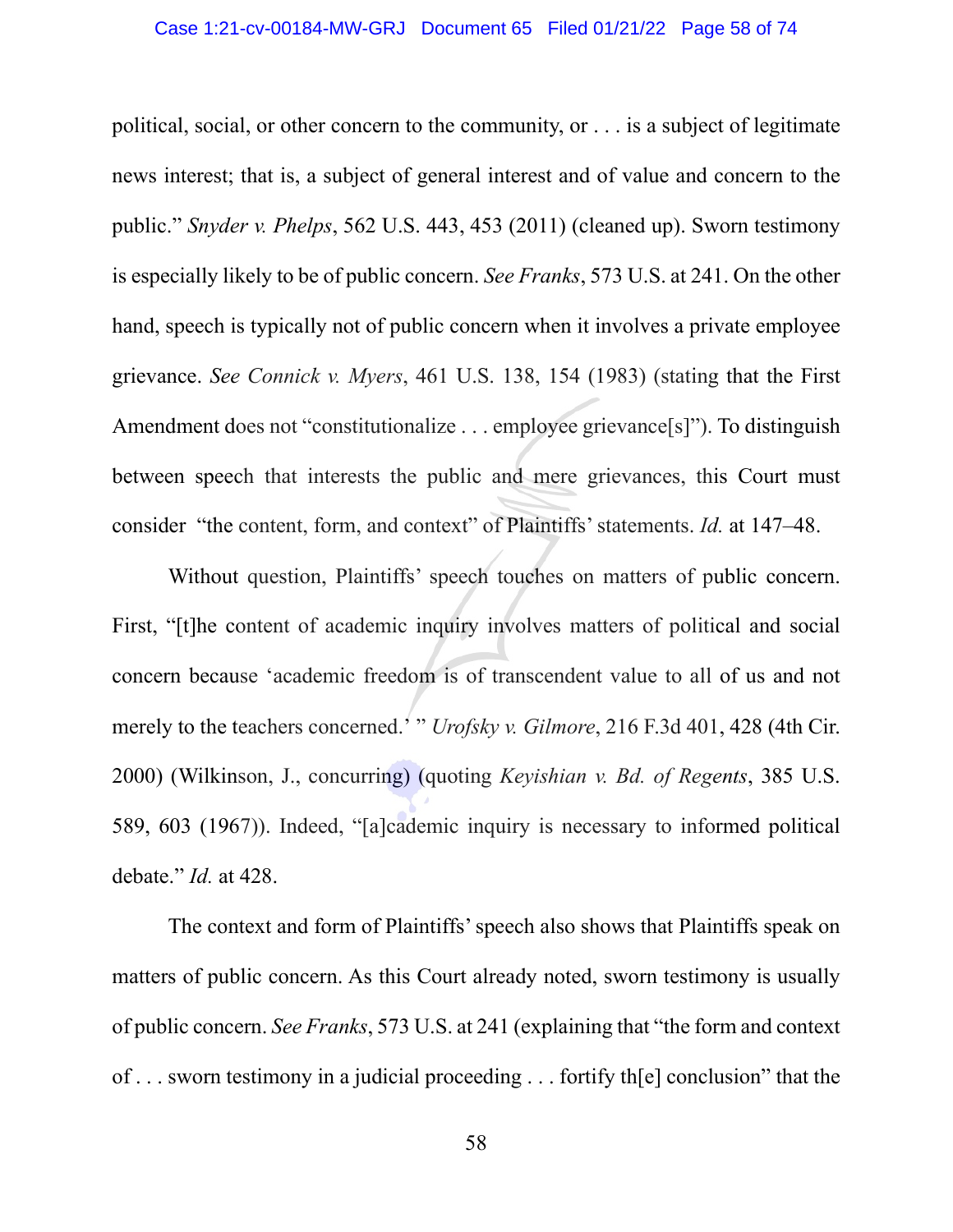#### Case 1:21-cv-00184-MW-GRJ Document 65 Filed 01/21/22 Page 59 of 74

speech at issue is of public concern); *see also Swartzwelder v. McNeilly*, 297 F.3d 228, 238 (3d Cir. 2002) (Alito, J.) ("[C]ourt testimony, whether compelled or voluntary, is always a matter of public concern.").

In short, Plaintiffs' research—touching on some of the most pressing political, social, and scientific questions of our day—is of public concern. And it becomes doubly so when that research is presented to the public in a judicial proceeding. Plaintiffs' testimony as expert witnesses is speech by private citizens on matters of public concern.

But that is not the end of the inquiry. "[I]f [the] employee speaks as a citizen on a matter of public concern, the next question is whether the government had 'an adequate justification for treating the employee differently from any other member of the public' based on the government's needs as an employer." *Franks*, 573 U.S. at 242 (quoting *Garcetti*, 547 U.S. at 418). Put another way, *Pickering* calls on this Court to balance Plaintiffs' interest in speaking, and the public's interest in hearing their speech, against UF's interest in subjecting Plaintiffs' speech to its conflicts policy.

Before this Court turns to that balancing, however, a brief aside about the nature of this Court's inquiry is necessary. In *United States v. National Treasury Employees Union*, the Supreme Court addressed a federal law that prohibited nearly all federal employees from taking many types of outside work. 513 U.S. 454 (1995)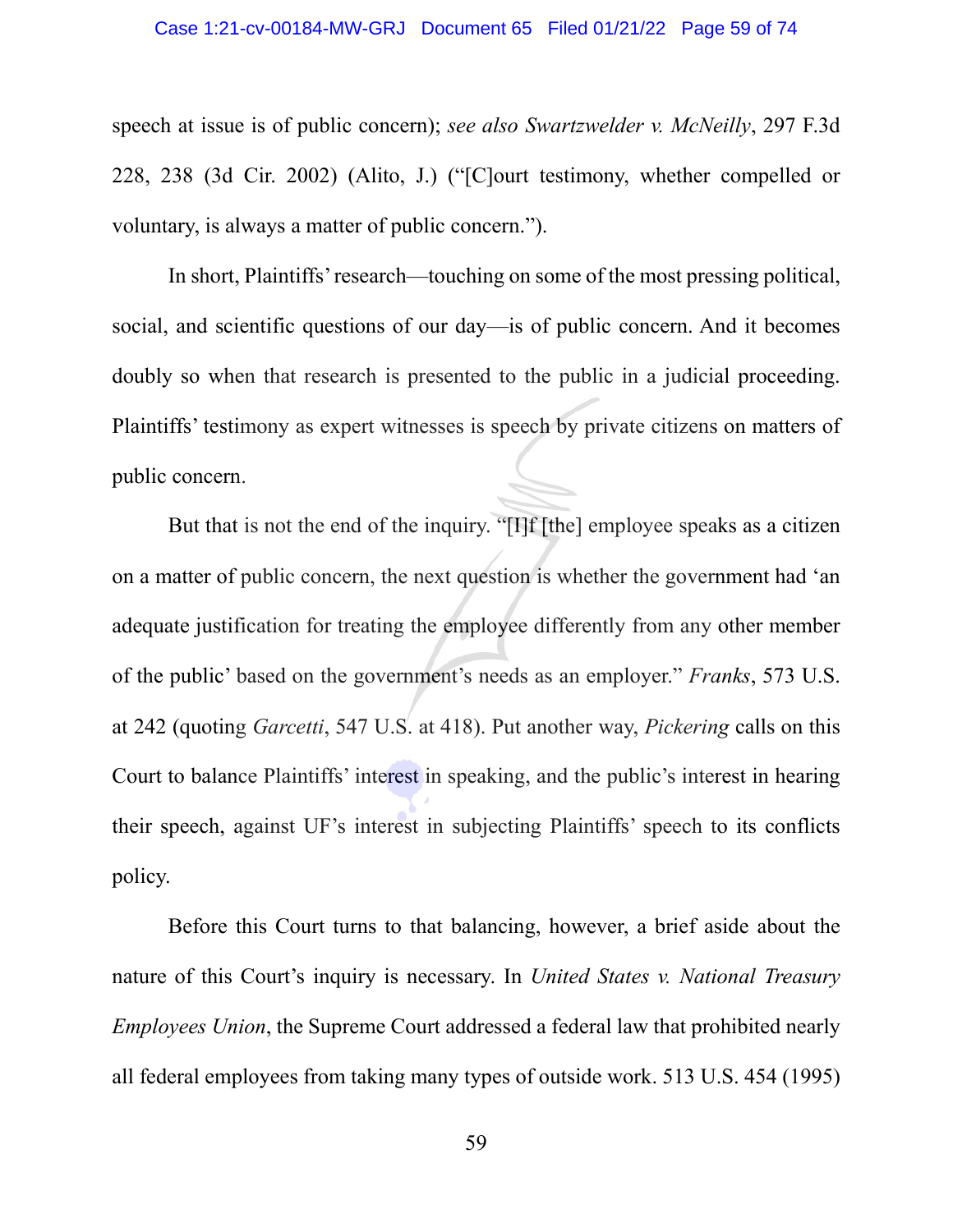("*NTEU* "). The Court reasoned that the case before it was different from the minerun *Pickering* case because, "[u]nlike *Pickering* and its progeny, th[e] case d[id] not involve a *post hoc* analysis of one employee's speech and its impact on that employee's public responsibilities." *Id.* at 466–67. So the Court stated that the government's "burden [was] greater . . . . The Government must show that the interests of both potential audiences and a vast group of present and future employees in a broad range of present and future expression are outweighed by that expression's 'necessary impact on the actual operation' of the Government." *Id.* at 468 (quoting *Pickering*, 391 U.S. at 571).

Most courts have read *NTEU* as setting out an alternative test to *Pickering* or, perhaps more accurately, a "modified *Pickering* analysis." *Amalgamated Transit Union v. Port Auth.*, 513 F. Supp. 3d 593, 611 (W.D. Pa. 2021); *see also, e.g.*, *Janus v. Am. Fed'n of State, Cnty., & Mun. Emps., Council 31*, 138 S. Ct. 2448, 2472 (2018) ("While we have sometimes looked to *Pickering* in considering general rules that affect broad categories of employees, we have acknowledged that the standard *Pickering* analysis requires modification [when addressing prior restraints]."); *Crue v. Aiken*, 370 F.3d 668, 678 (7th Cir. 2004); *McNeilly*, 297 F.3d at 237; *Latino Officers Ass'n, N.Y., Inc. v. City of New York*, 196 F.3d 458, 463–65 (2d Cir. 1999). These cases hold "that *Pickering* applies to speech which has already taken place, for which the public employer seeks to punish the speaker," while "*NTEU* applies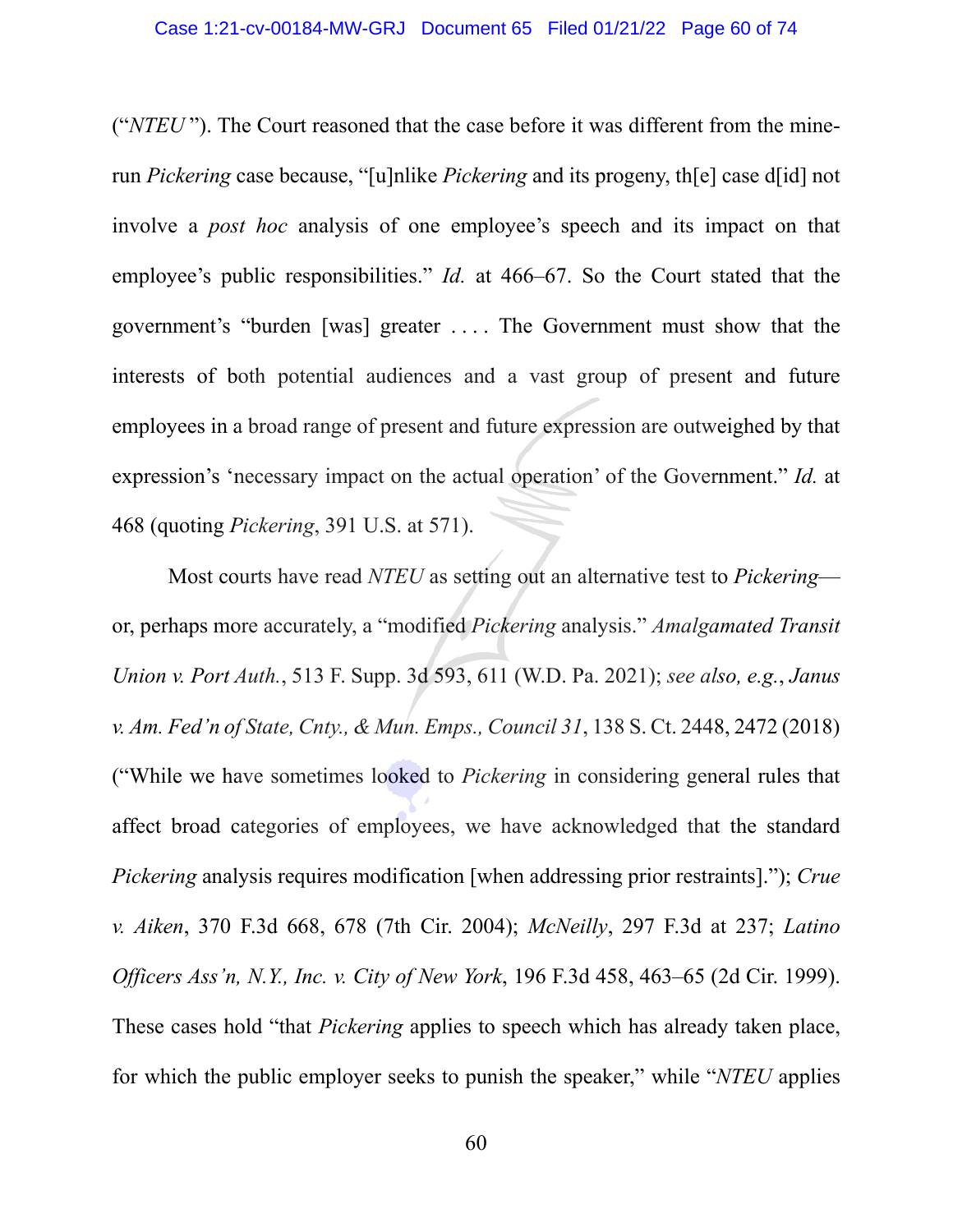when a prior restraint is placed on employee speech." *Crue*, 370 F.3d at 678*.* When *NTEU* applies, they say, "the government has a greater burden." *Id.*; [38](#page-60-0) *see also Janus*, 138 S. Ct. at 2472 ("[T]he government must shoulder a correspondingly heavier burden and is entitled to considerably less deference in its assessment that a predicted harm justifies a particular impingement on First Amendment rights." (cleaned up)).

Though the Eleventh Circuit has implied that *NTEU* applies to prior restraints, *see Davis v. Phenix City*, 296 F. App'x 759 (11th Cir. 2008), because Defendants cannot satisfy even the most lenient *Pickering* analysis, this Court need not decide which test applies here.<sup>[39](#page-60-1)</sup>

Turning to *Pickering*, this Court must consider whether UF's "interest in the effective and efficient fulfillment of its responsibilities to the public" outweigh

<span id="page-60-0"></span><sup>38</sup> Defendants suggest that *Pickering* does not apply because "*Pickering* cases most commonly arise in the context of an individual public employee who alleges that she has been discharged or otherwise suffered adverse employment action in retaliation for speech protected by the First Amendment." ECF No. 58 at 4. Of course, the alterative to *Pickering* is *NTEU*, which several courts have held applies in *ex ante* situations such as this. Are Defendants arguing that *NTEU*'s more stringent test applies here? *See Janus*, 138 S. Ct. at 2472 ("The end product of those adjustments is a test that more closely resembles exacting scrutiny than the traditional *Pickering*  analysis."). This Court cannot tell, although Plaintiffs squarely raised the issue and this Court discussed the matter at the hearing, Defendants—despite being given the chance to file additional briefing—do not even address it.

<span id="page-60-1"></span><sup>39</sup> It is also possible that *Pickering* and *NTEU* do not set out distinct tests. Rather, both are consistent applications of *Pickering*. Accepting that, under *Pickering*, the government's burden turns on how severely the government's activity restricts speech, *NTEU* and *Pickering* are consistent. For example, while any constitutional violation is serious, impinging on one employee's rights, as in *Pickering*, is less serious than impinging on the rights of almost every federal employee in the country, as in *NTEU*. Because the policy here fails under any standard, this Court need not reach this issue.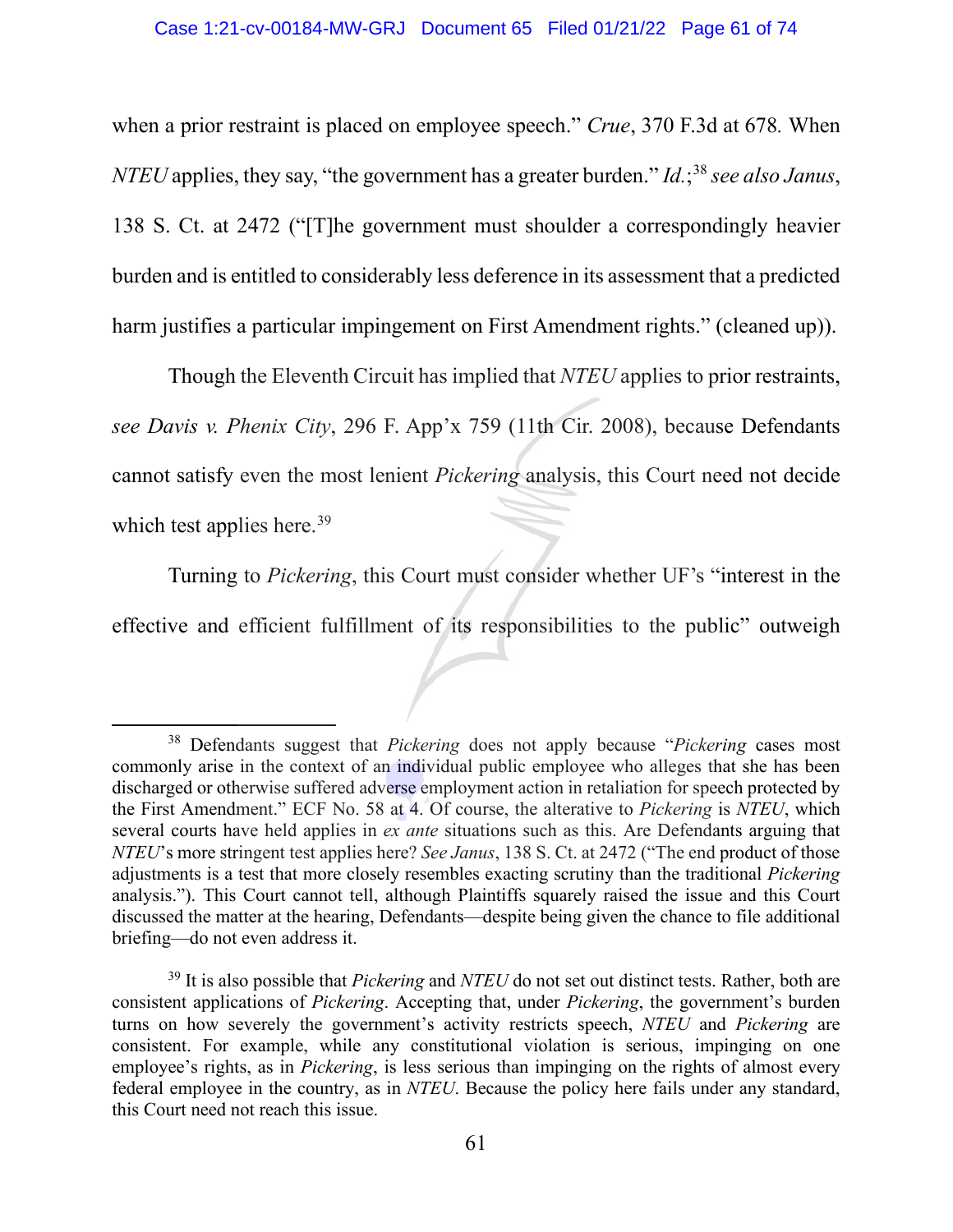Plaintiffs' interest in speaking. *Connick*, 461 U.S. at 150. In doing so, this Court may consider whether Plaintiffs' speech would "impair[] discipline by superiors or harmony among co-workers, ha<sup>[ve]</sup> a detrimental impact on close working relationships for which personal loyalty and confidence are necessary, or impede[] the performance of the speaker's duties or interfere[] with the regular operation of the enterprise." *Rankin*, 483 U.S. at 388. And this Court must also keep in mind that "a stronger showing of government interests may be necessary if the employee's speech more substantially involves matters of public concern." *Franks*, 573 U.S. at 242 (cleaned up) (quoting *Connick*, 461 U.S. at 152). Finally, this Court is mindful of Justice Alito's warning that "[n]othing in the *Pickering* line of cases requires us to uphold every speech restriction the government imposes as an employer." *Janus*, 138 S. Ct. at 2478.

Here, as in *Franks*, Defendants' "side of the *Pickering* scale is entirely empty." *Franks*, 573 U.S. at 242. To support their policy, Defendants merely regurgitate the case law recognizing the above interests as legitimate, and add that, without its conflicts policy, "UF will be left with no ability to regulate such activities, regardless of their effect on UF's mission as a public university." ECF No. 58 at 8.

It's worth pausing to note just how shocking Defendants' position is. Defendants all but recognize that Plaintiffs are speaking in their private capacity on

62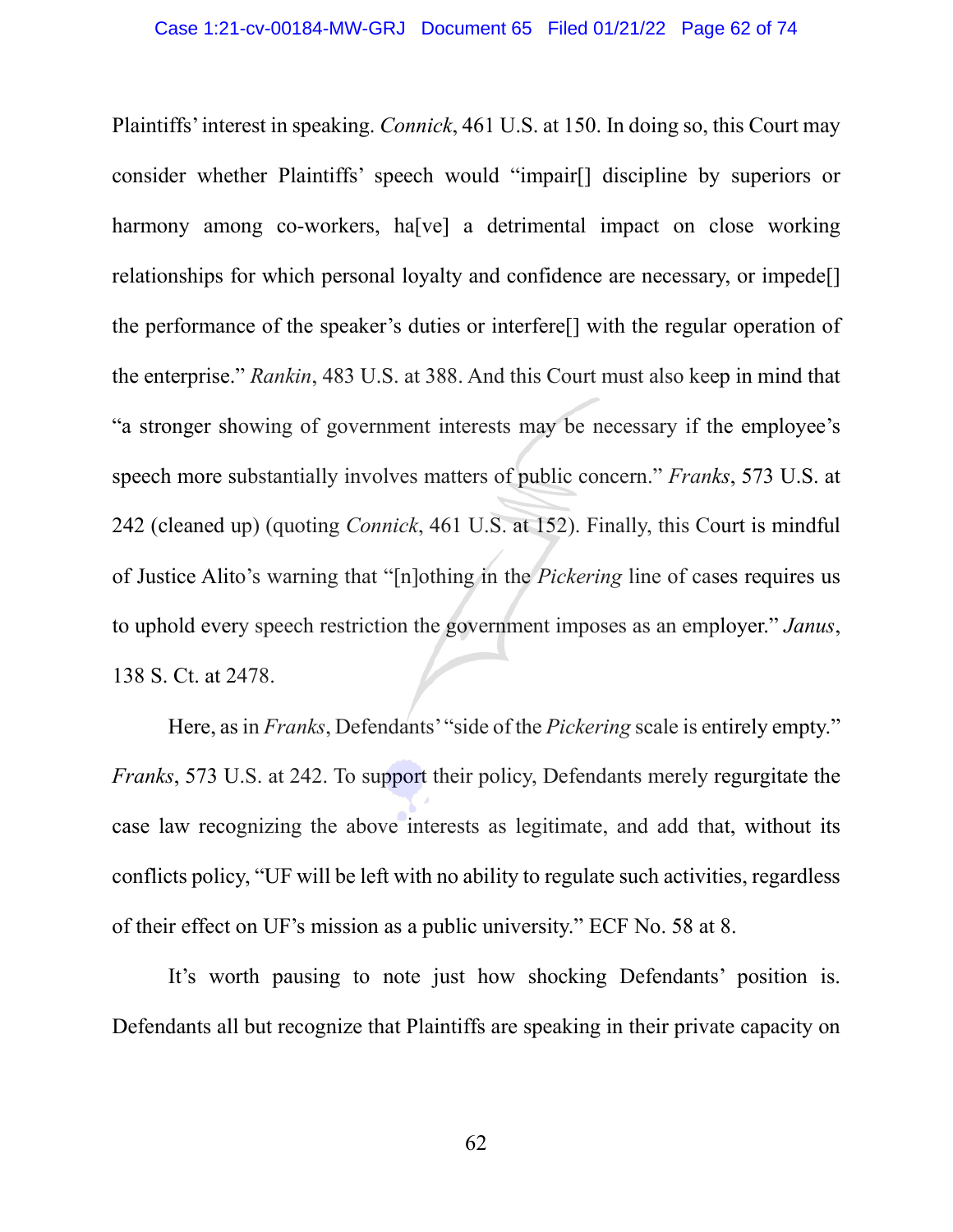matters of public concern.<sup>40</sup> Yet Defendants claim the right to restrict that speech if they determine—in their unlimited discretion—that the viewpoint expressed in Plaintiffs' speech would harm an ill-defined "interest" of the University. And what are UF's interests? Why must Defendants regulate Plaintiffs' speech? How does Plaintiffs' speech prevent the efficient delivery of government services, impair discipline, workplace harmony, or employer confidence? Despite being given not one, not two, but *four* chances to articulate either in writing or at oral argument how Plaintiffs' speech disrupts UF's mission, Defendants cannot or will not say.<sup>41</sup>

UF "cannot justify broad restrictions on First Amendment rights by supposition alone." *Harman v. City of New York*, 140 F.3d 111, 123 (2d Cir. 1998). Indeed, UF must "make a substantial showing that [Plaintiffs'] speech is, in fact, likely to be disruptive before it may be punished." *Waters v. Churchill*, 511 U.S. 661, 674 (1994). UF does not just fail to make that showing, it doesn't even try.

<span id="page-62-0"></span><sup>&</sup>lt;sup>40</sup> While Defendants bill the Task Force's added requirements as a positive, in truth, they make the policy *more* pernicious. What Defendants have effectively said is that Plaintiffs can speak unless their testimony is so controversial, or so offensive to the wrong people, that it could threaten UF's interests. What Defendants have done, then, is create an exception to the policy's "protections" that applies to speech situated in the First Amendment's heartland.

<span id="page-62-1"></span><sup>&</sup>lt;sup>41</sup> Defendants first had the chance to address the issue in their initial briefing. But they did not. Defendants then had the opportunity to address the issue at the first hearing. Instead, they claimed to not know that *Pickering* applied to this case. This Court then gave Defendants *another*  chance to brief the issue. But what Defendants submitted was hardly a brief. Sure, it had words, citations, etc.—all of the trappings of a brief. Yet it was utterly devoid of meaningful content. Finally, Defendants had a fourth chance to discuss the issue at the second hearing. Defendants, however, quickly announced that they had said everything they wanted to say about *Pickering* in their brief—i.e., nothing.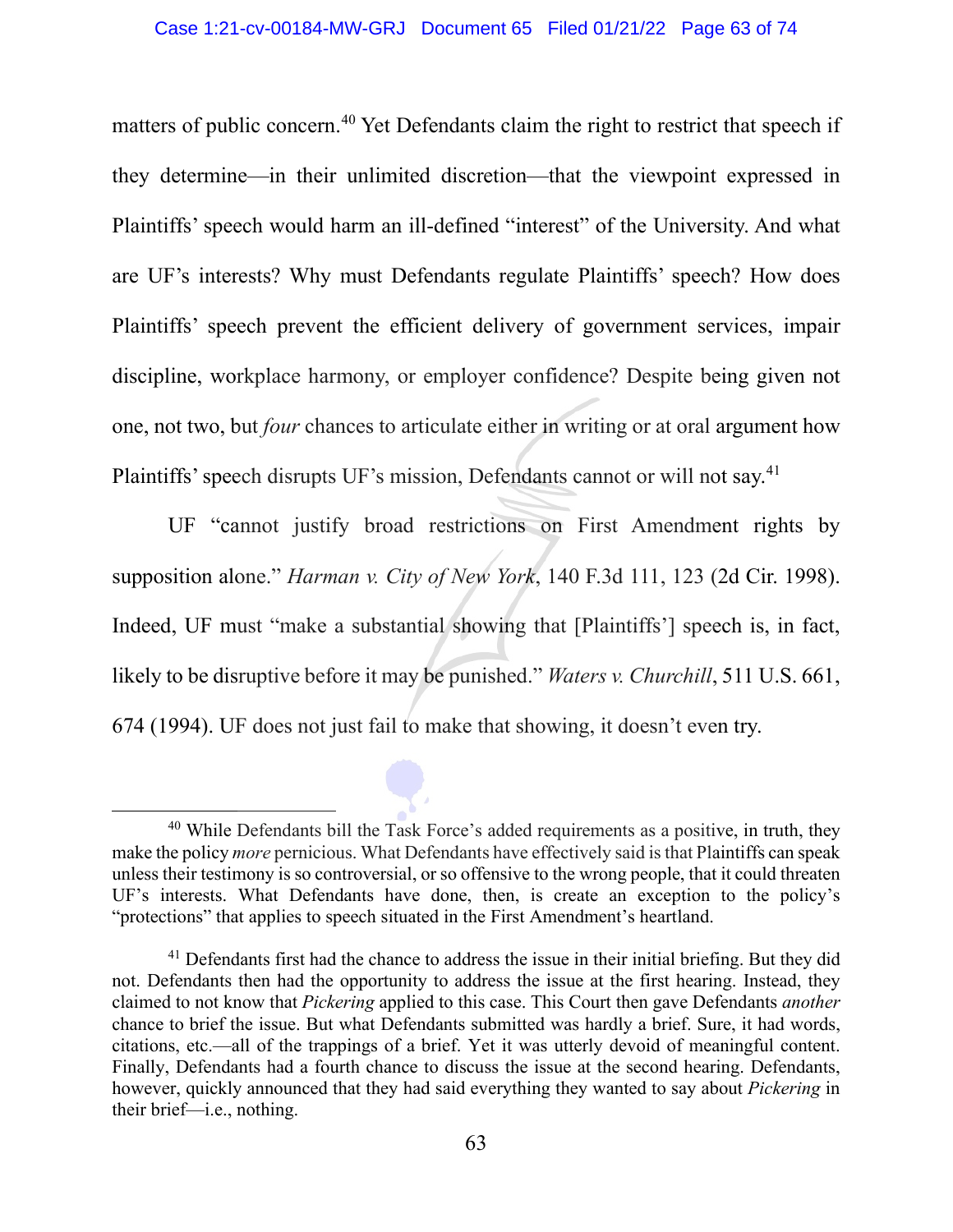#### Case 1:21-cv-00184-MW-GRJ Document 65 Filed 01/21/22 Page 64 of 74

On the other side of the scale, Plaintiffs' interest in speaking weighs heavy. First, Plaintiffs seek to speak on matters touching on the very heart of the First Amendment. As Justice Jackson famously wrote, "[i]f there is any fixed star in our constitutional constellation, it is that no official, high or petty, can prescribe what shall be orthodox in politics, nationalism, religion, or other matters of opinion." *W. Va. State Bd. of Educ. v. Barnette*, 319 U.S. 624, 642 (1943).

Plus, "[t]here is some argument that expression related to academic scholarship . . . implicates additional constitutional interests that are not fully accounted for by [the Supreme] Court's customary employee-speech jurisprudence." *Garcetti*, 547 U.S. at 425. In other words, Plaintiffs' speech, by its very nature, may merit additional judicial solicitude. Indeed, "[t]he essentiality of freedom in the community of American universities is almost self-evident." *Sweezy v. New Hampshire*, 354 U.S. 234, 250 (1957); *see also Keyishian*, 385 U.S. at 603  $([A]cademic freedom ... is ... is ... a special concern of the First Amendment, which$ does not tolerate laws that cast a pall of orthodoxy over the classroom.").

And lest we forget, "[t]he interest at stake is as much the public's interest in receiving informed opinion as it is the employee's own right to disseminate it." *Roe*, 543 U.S. at 82. Plaintiffs' speech, as experts in their respective fields, is of great importance to the public. *Urofsky*, 216 F.3d at 435 (Wilkinson, J., concurring) ("Those who have worked to acquire expertise within their given fields can aid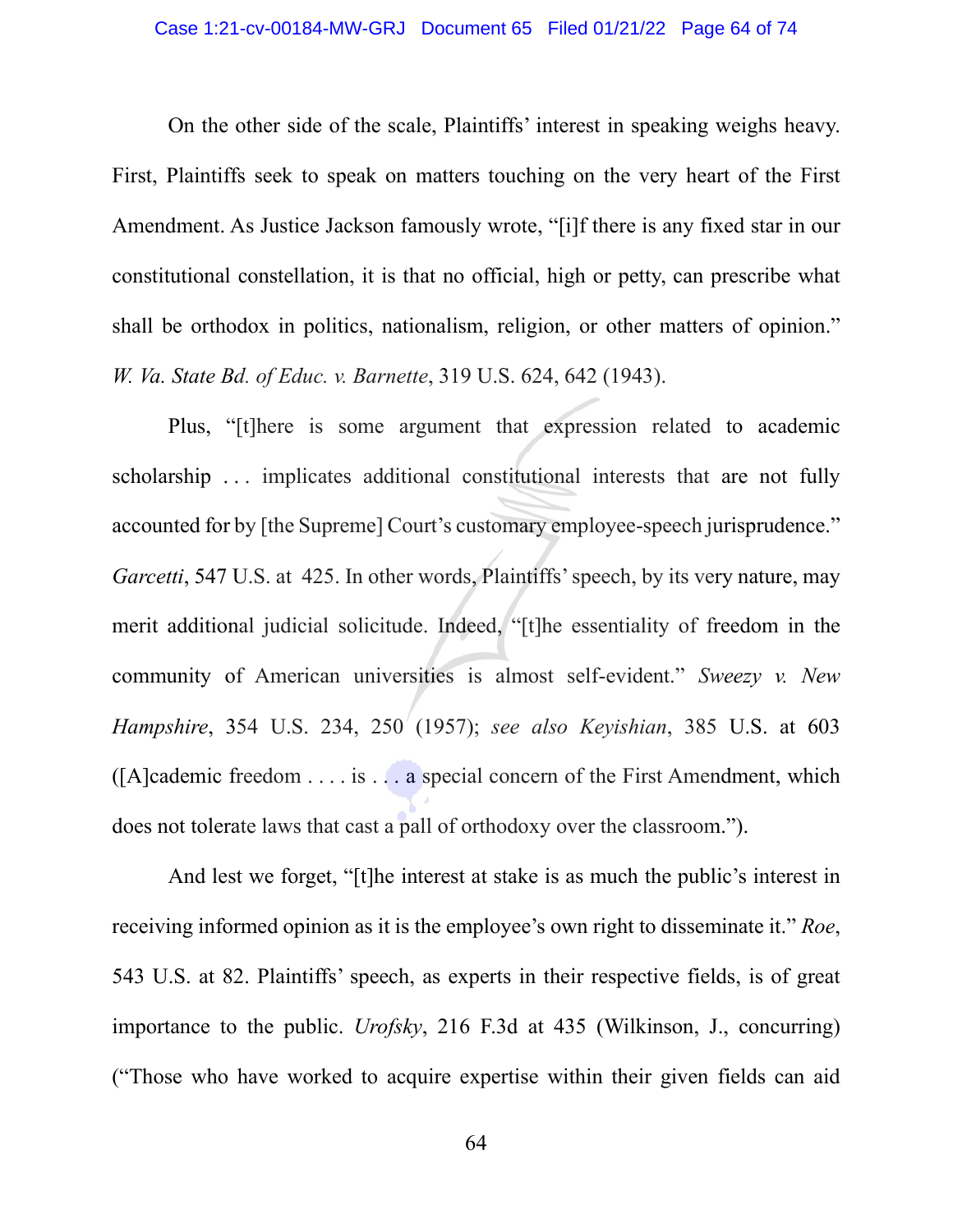#### Case 1:21-cv-00184-MW-GRJ Document 65 Filed 01/21/22 Page 65 of 74

popular representatives in reaching decisions and in shaping an informed response to rapid change."). Plaintiffs' speech informs public debate, policy, and popular culture. "Particularly in the social sciences," in which most Plaintiffs specialize, "[t]eachers and students must always remain free to inquire, to study and to evaluate, to gain new maturity and understanding; otherwise our civilization will stagnate and die." *Sweezy*, 354 U.S. at 250. That is especially so here, where Plaintiffs seek to offer their knowledge to aid the judicial system in resolving complex issues of great public importance. Our society would be immeasurably poorer without Plaintiffs' speech.

In sum, Defendants' side of the scale sits empty; Plaintiffs' overflows. Under *Pickering* and its progeny, Defendants' conflicts policy is unconstitutional.<sup>[42](#page-64-0)</sup>

#### 2

Plaintiffs also argue that the policy is unconstitutionally overbroad. Given the policy's myriad constitutional infirmities already discussed above, this Court need not reach this issue.

<span id="page-64-0"></span><sup>&</sup>lt;sup>42</sup> On top of violating Plaintiffs' right to speak, the policy may very well implicate Plaintiffs' right to associate. *See, e.g.*, *Roberts v. U.S. Jaycees*, 468 U.S. 609, 618 (1984) (explaining that "[t]he Constitution guarantees" the "right to associate for the purpose of engaging in those activities protected by the First Amendment"). But no party has addressed the issue, and so this Court does not reach it.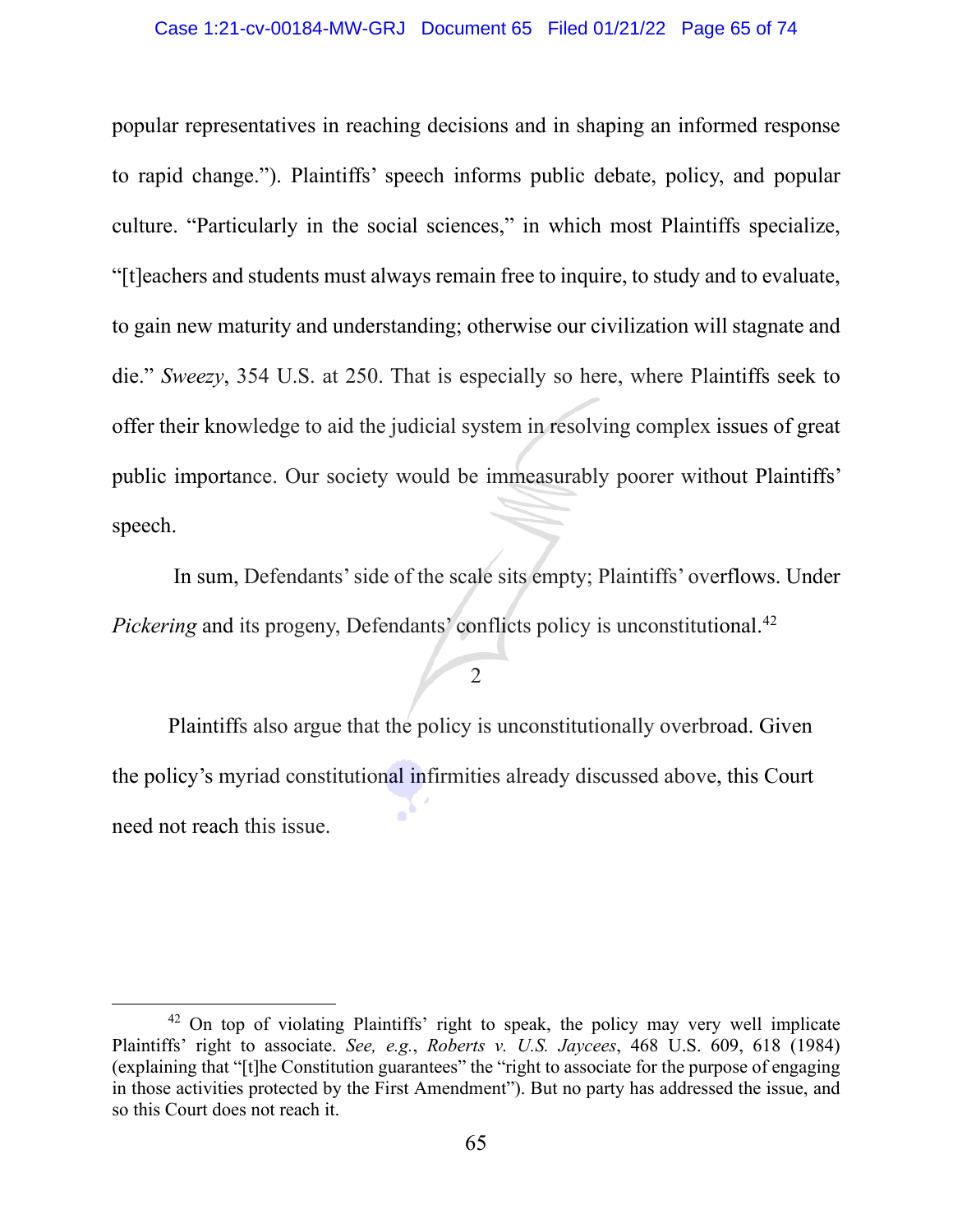B

The remaining preliminary injunction factors are thoroughly intertwined with considerations already discussed regarding the merits of Plaintiffs' claims. On balance, these factors warrant granting Plaintiffs' motion for preliminary injunction.

First, irreparable injury. This Court can only grant Plaintiffs' motion for injunctive relief if "irreparable injury will be suffered unless the injunction issues." *Siegel*, 234 F.3d at 1176. Further, because "the very idea of a preliminary injunction is premised on the need for speedy and urgent action to protect a plaintiff's rights," the injury must be "imminent." *Wreal, LLC v. Amazon.com, Inc.*, 840 F.3d 1244, 1248 (11th Cir. 2016).

Plaintiffs argue that they face an ongoing and irreparable injury to their First Amendment rights "from the continued existence of the Policy, which has already been applied to stifle their speech and testimony." ECF No. 30 at 32–33. In response, Defendants argue (1) that there is no ongoing injury because Plaintiffs' requests were ultimately approved, (2) that Plaintiffs have not shown an "imminent likelihood" that their First Amendment rights will be violated under the "significantly revised," "much relaxed" new policy, (3) that Plaintiffs' one-month delay between commencing this case and moving for a preliminary injunction reveals "that Plaintiffs are not facing irreparably injury," and (4) that Plaintiffs upend the purpose of a preliminary injunction in asking "this Court to change, not maintain, the status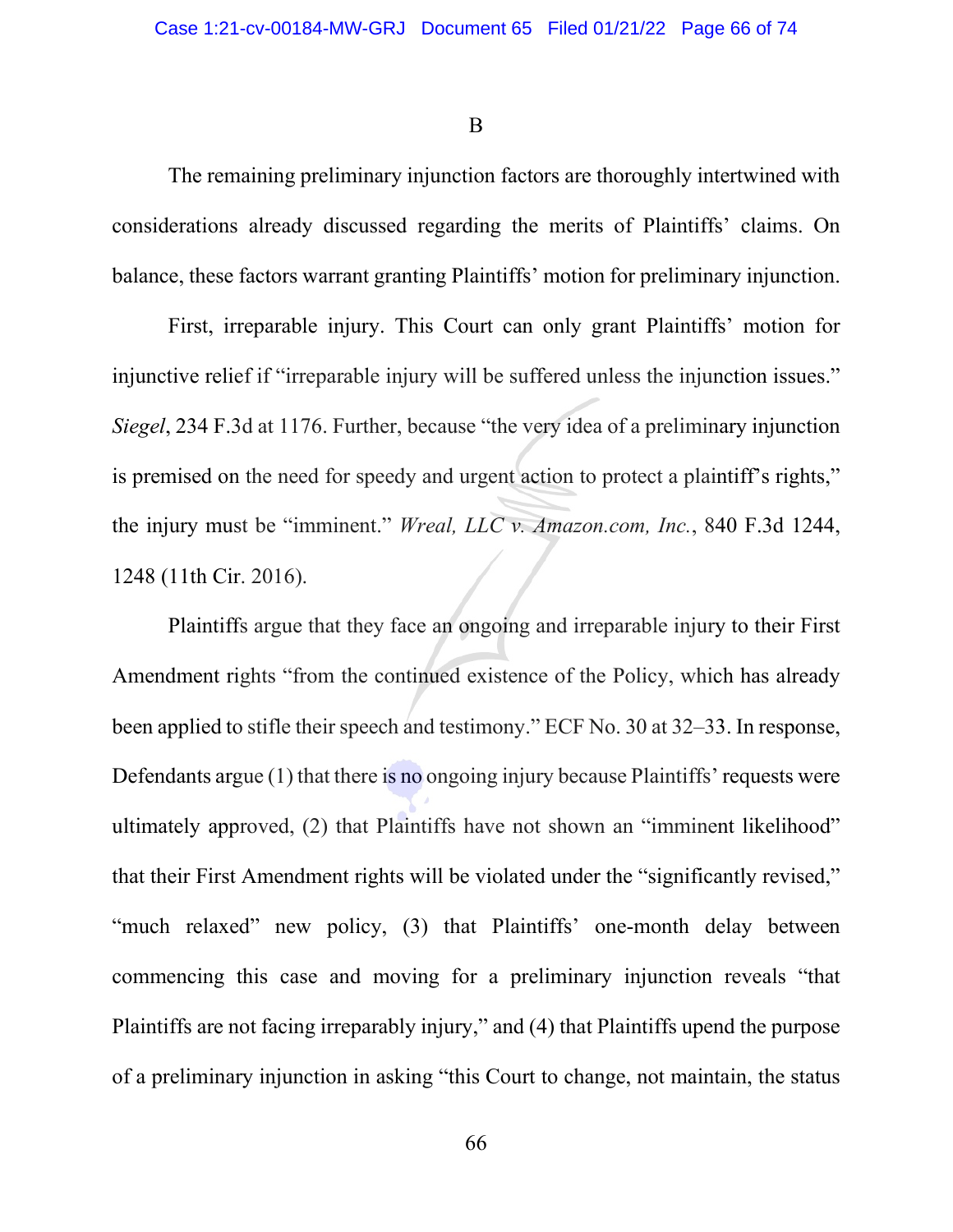quo by enjoining Defendants from enforcing the revised policy." ECF No. 43 at 7–13.

Defendants' first and second arguments can be dispensed with together. As discussed above, Plaintiffs have shown a First Amendment injury at the hands of Defendants' policy. Plaintiffs have shown that their speech is being chilled by the policy. That Defendants ultimately granted Plaintiffs' requests does not ameliorate the constitutional injury because Plaintiffs' injury is ongoing. Further, Defendants' cosmetic revisions fail to extinguish the policy's First Amendment infirmities. While the policy now codifies "a strong presumption in favor of permitting faculty members to work as paid experts against the State," ECF No. 43 at 8, it does not limit the University's discretion in reviewing requests or set time limits for such reviews. Thus, the revised policy retains the very features that Plaintiffs challenge and continues to chill Plaintiffs' speech just like the original policy before it got its facelift. The Eleventh Circuit has "repeatedly held that harms to speech rights 'for even minimal periods of time, unquestionably constitute[] irreparable injury' supporting preliminary relief." *Scott v. Roberts*, 612 F.3d 1279, 1295 (11th Cir. 2010) (alteration in original) (quoting *Fla. Businessmen for Free Enter. v. City of Hollywood*, 648 F.2d 956, 958 (5th Cir. Unit B June 1981)). Accordingly, this Court concludes that Plaintiffs are suffering an irreparably injury.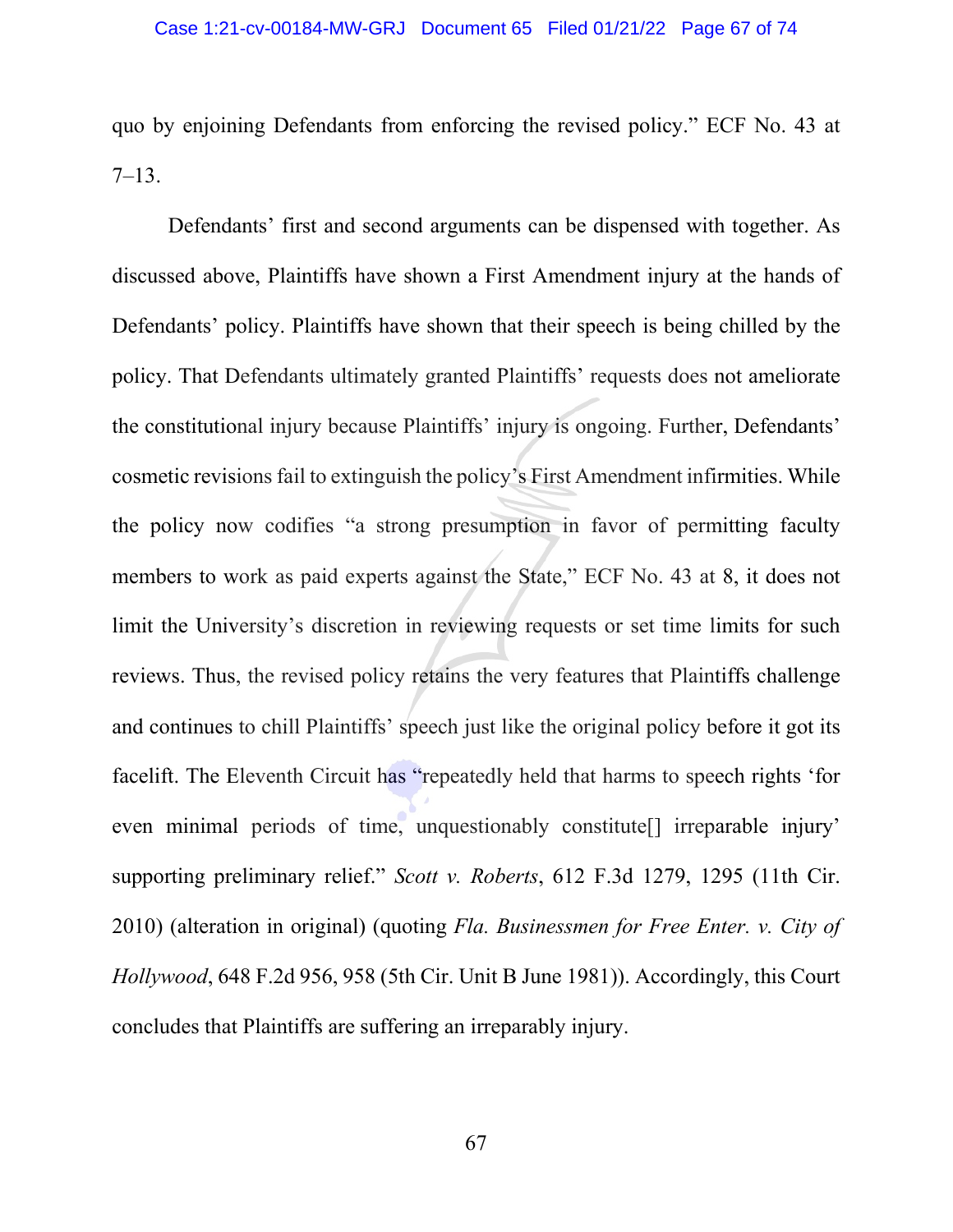Plaintiffs' alleged delay in moving for a preliminary injunction does not change this conclusion. Plaintiffs moved for a preliminary injunction only one month after suing—and ten days after Defendants revised their policy. ECF No. 30. "[T]he very idea of a *preliminary* injunction is premised on the need for speedy and urgent action to protect a plaintiff's rights before a case can be resolved on its merits," and "[a] delay in seeking a preliminary injunction of even only a few months . . . militates against a finding of irreparable harm." *Wreal*, 840 F.3d at 1248. A one-month delay, however, is akin to no delay. Indeed, against Defendants' suggestion, this Court does not find that Plaintiffs "dilly-dallied" at all. ECF No. 43 at 16. The day Plaintiffs sued, Defendants formed a task force to "study" the policy, thus signaling to Plaintiffs that the policy may change. ECF No. 51 at 13 n.7. Plaintiffs, understandably so, waited to move for a preliminary injunction until Defendants rendered a final decision on the policy. *Id.* And once the revisions were adopted, it took Plaintiffs less than two weeks to file their motion. Accordingly, this Court determines that Plaintiffs have not unduly delayed in seeking a preliminary injunction.

Finally, Defendants' status quo argument does not change this Court's conclusion that Plaintiffs have established an irreparable injury. Defendants argue that Plaintiffs' motion should be denied because they seek to "alter, not preserve, the status quo." ECF No. 43 at 12. True, as Defendants state, "[t]he chief function of a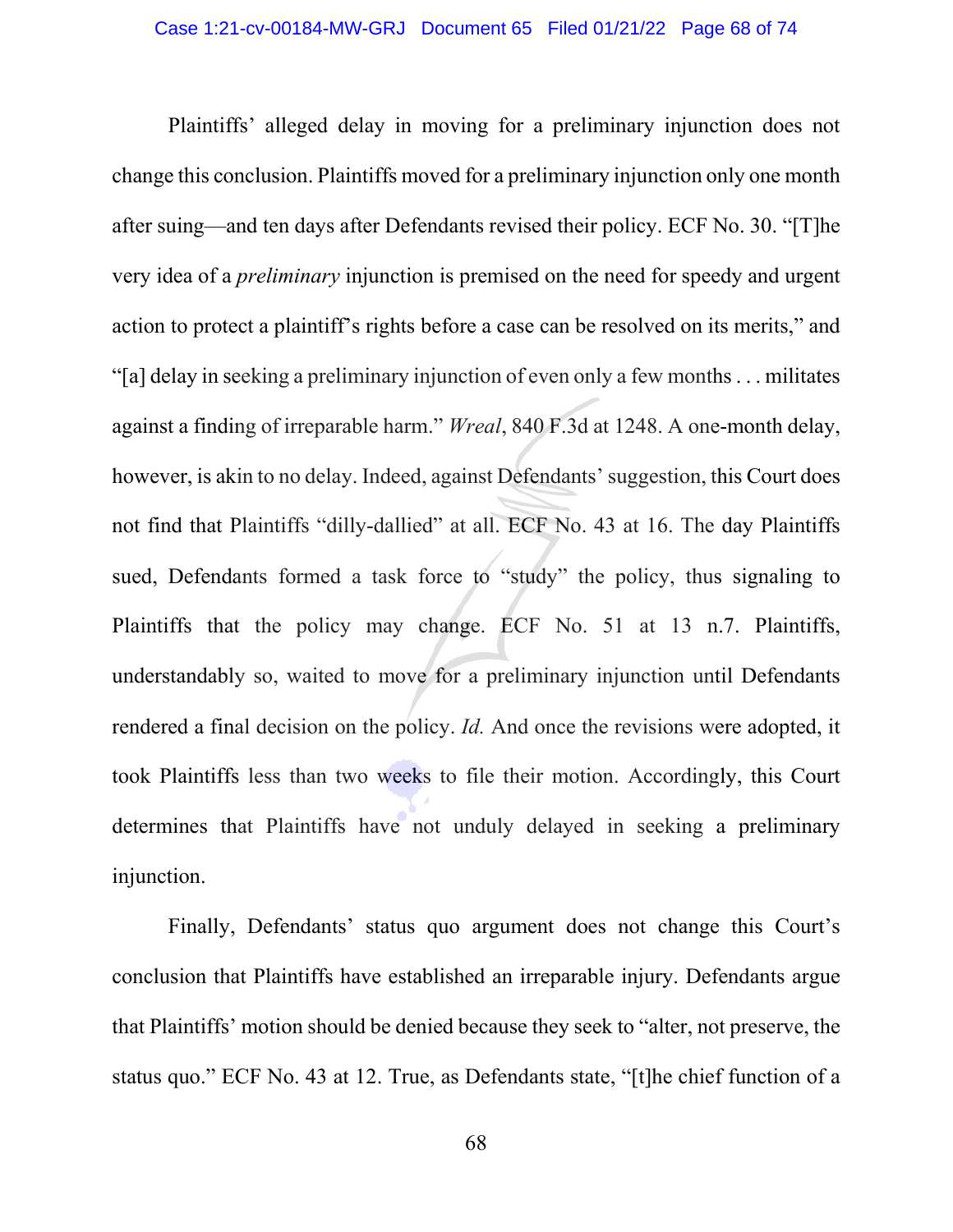preliminary injunction is to preserve the status quo until the merits of the controversy can be fully and fairly adjudicated." *Powers v. Sec'y, Fla. Dep't of Corr.*, 691 F. App'x 581, 583 (11th Cir. 2017) (quoting *Ne. Fla. Chapter of Ass'n of Gen. Contractors of Am. v. City of Jacksonville*, 896 F.2d 1283, 1284 (11th Cir. 1990)). But, "[i]f the currently existing status quo itself is causing one of the parties irreparable injury, it is necessary to alter the situation so as to prevent the injury." *Canal Auth. of Fla. v. Callaway*, 489 F.2d 567, 576 (5th Cir. 1974) (citations omitted). "The focus always must be on prevention of injury by a proper order, not merely on preservation of the status quo." *Id*.

Plaintiffs seek to restore the status quo that existed before Defendants implemented the subject policy. ECF No. 51 at 8 n.5. Thus, as the policy causes Plaintiffs irreparable injury, Plaintiffs move for a return "to the last uncontested status quo between the parties." *Canal Auth.*, 489 F.2d at 576. If this Court declined to restore the status quo, as Defendants suggest, Plaintiffs would suffer further irreparable harm. Accordingly, this Court concludes that Plaintiffs have established irreparable injury.

The final two factors for a preliminary injunction—damage to the opposing party and the public interest—are consolidated when the injunction is to be issued against the government. *See Otto v. City of Boca Raton*, 981 F.3d 854, 870 (11th Cir.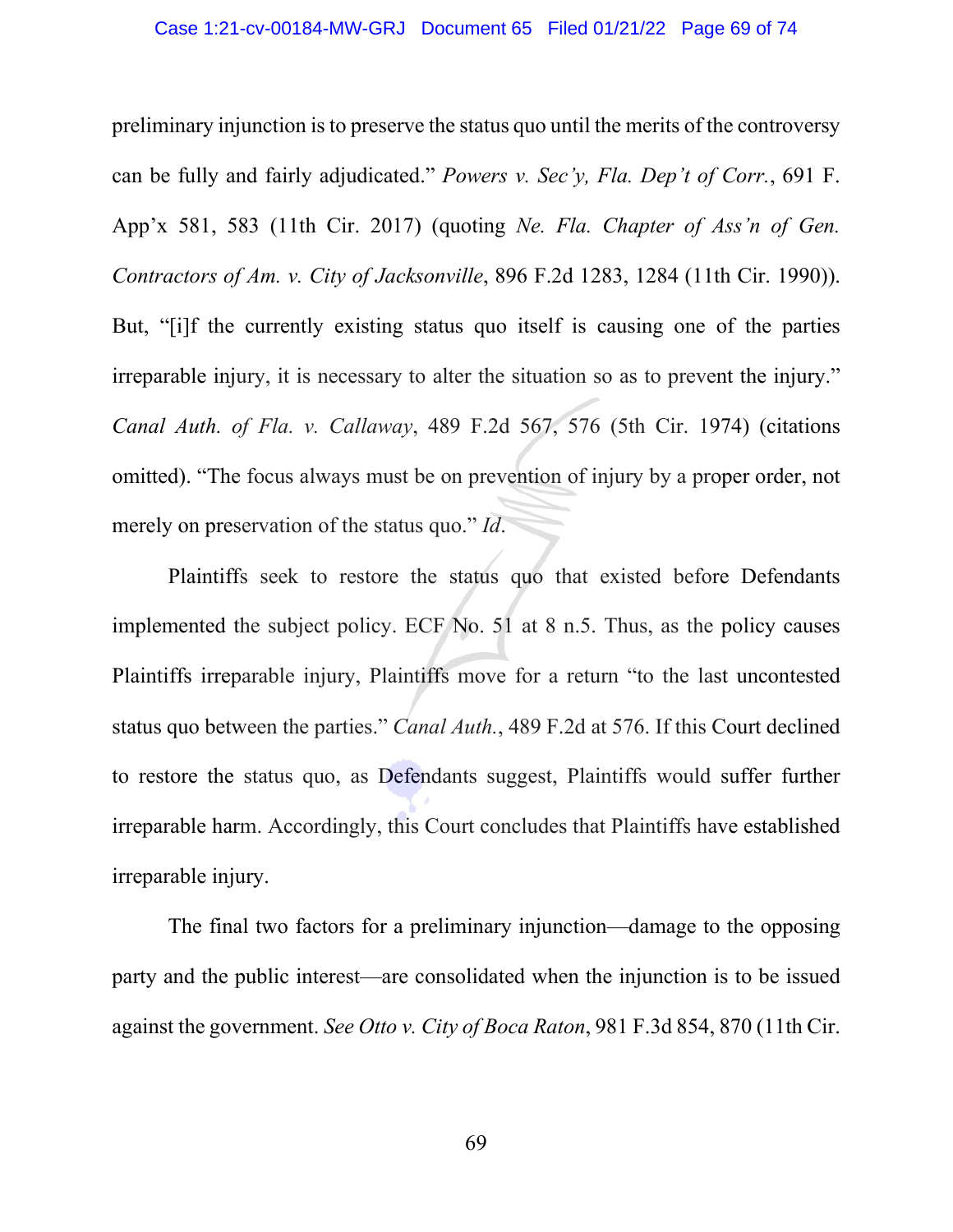2020); *Scott*, 612 F.3d at 1280 ("When the state is a party, the third and fourth [preliminary injunction] considerations are largely the same.").

Defendants fail to define "an important and particularized interest of the University," or articulate the mischief the conflict-of-interest policy is designed to avoid. ECF No. 55 at 62–63. Because Defendants cannot articulate the interest their policy serves, they cannot articulate what harm would befall UF should an injunction issue. And to the extent Defendants claim an interest in preventing faculty and staff from "moonlighting" and putting their obligations to UF on the backburner overextending themselves with outside employment—the conflicts of commitment policy remains in place to prevent such harm.

Furthermore, the public and the State have no interest in enforcing a likely unconstitutional policy. *Odebrecht Const., Inc. v. Sec'y, Fla. Dep't of Transp.*, 715 F.3d 1268, 1290 (11th Cir. 2013) ("[T]he public has no interest in the enforcement of what is very likely an unconstitutional statute."); *KH Outdoor, LLC v. City of Trussville*, 458 F.3d 1261, 1272 (11th Cir. 2006) ("As noted, even a temporary infringement of First Amendment rights constitutes a serious and substantial injury, and the city has no legitimate interest in enforcing an unconstitutional ordinance. For similar reasons, the injunction plainly is not adverse to the public interest. The public has no interest in enforcing an unconstitutional ordinance.").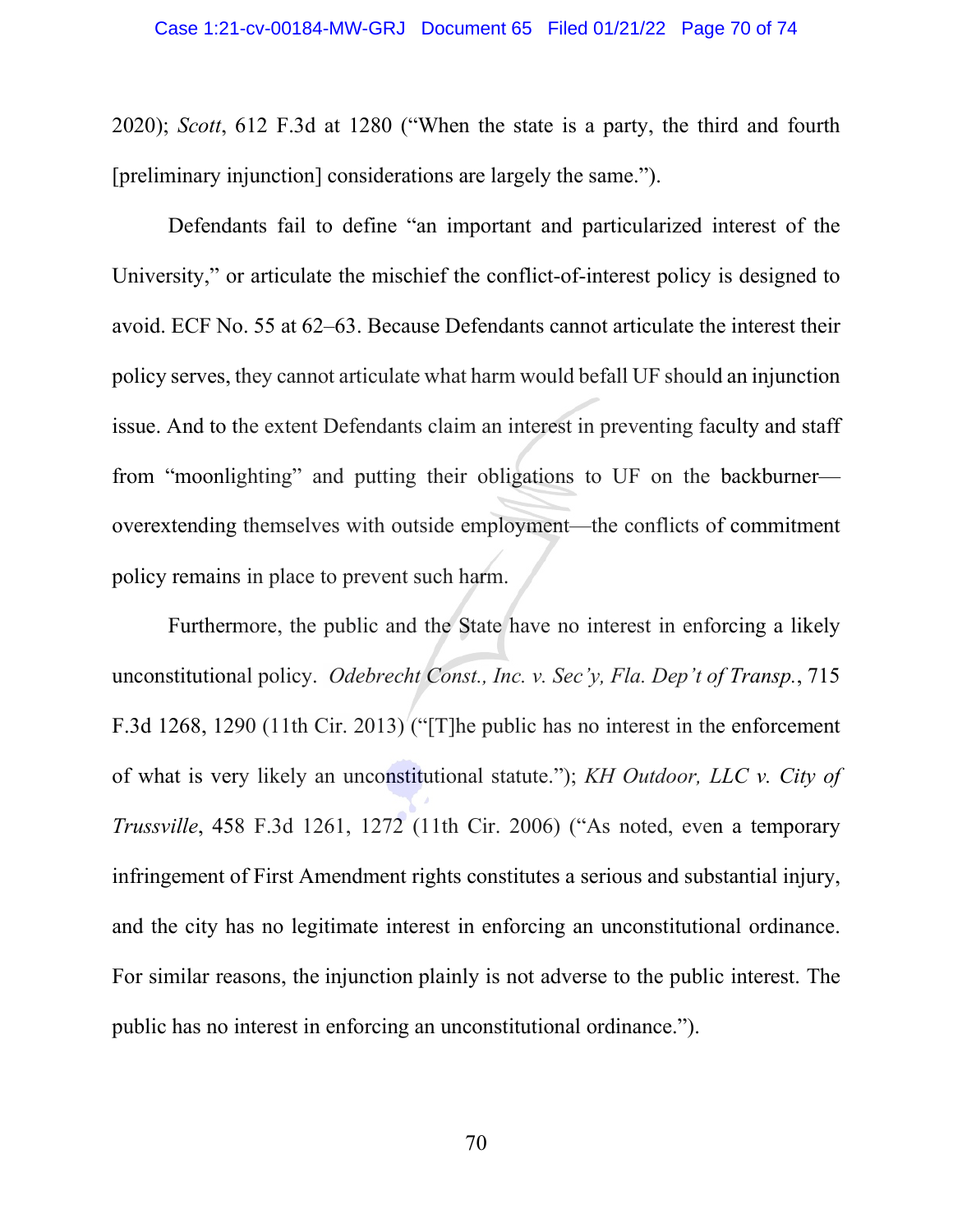## Case 1:21-cv-00184-MW-GRJ Document 65 Filed 01/21/22 Page 71 of 74

Considering that Defendants do not articulate any harm resulting from an injunction, and the State and public's lack of interest in enforcing a policy that is likely unconstitutional, this Court concludes that the final two factors weigh in favor of granting a preliminary injunction.

## V

Having determined a preliminary injunction is warranted, this Court next addresses whether it will stay that injunction pending appeal. Stays pending appeal are governed by a four-part test: "(1) whether the stay applicant has made a strong showing that he is likely to succeed on the merits; (2) whether the applicant will be irreparably injured absent a stay; (3) whether issuance of the stay will substantially injure the other parties interested in the proceeding; and (4) where the public interest lies." *Hilton v. Braunskill*, 481 U.S. 770, 776 (1987); *see also Venues Lines Agency v. CVG Industria Venezolana De Aluminio, C.A.*, 210 F.3d 1309, 1313 (11th Cir. 2000) (applying the same test). Considering that this test closely tracks that for a preliminary injunction, courts rarely stay a preliminary injunction pending appeal. That rings true here. Because no exceptional circumstances justify staying this Order pending appeal, *see Brenner v. Scott*, 999 F. Supp. 2d 1278, 1292 (N.D. Fla. 2014) (Hinkle, J.) (issuing a rare stay of a preliminary injunction given the public interest in stable marriage laws across the country), this Court refuses to do so. Defendants have every right to appeal, and this Court sees no reason to delay Defendants in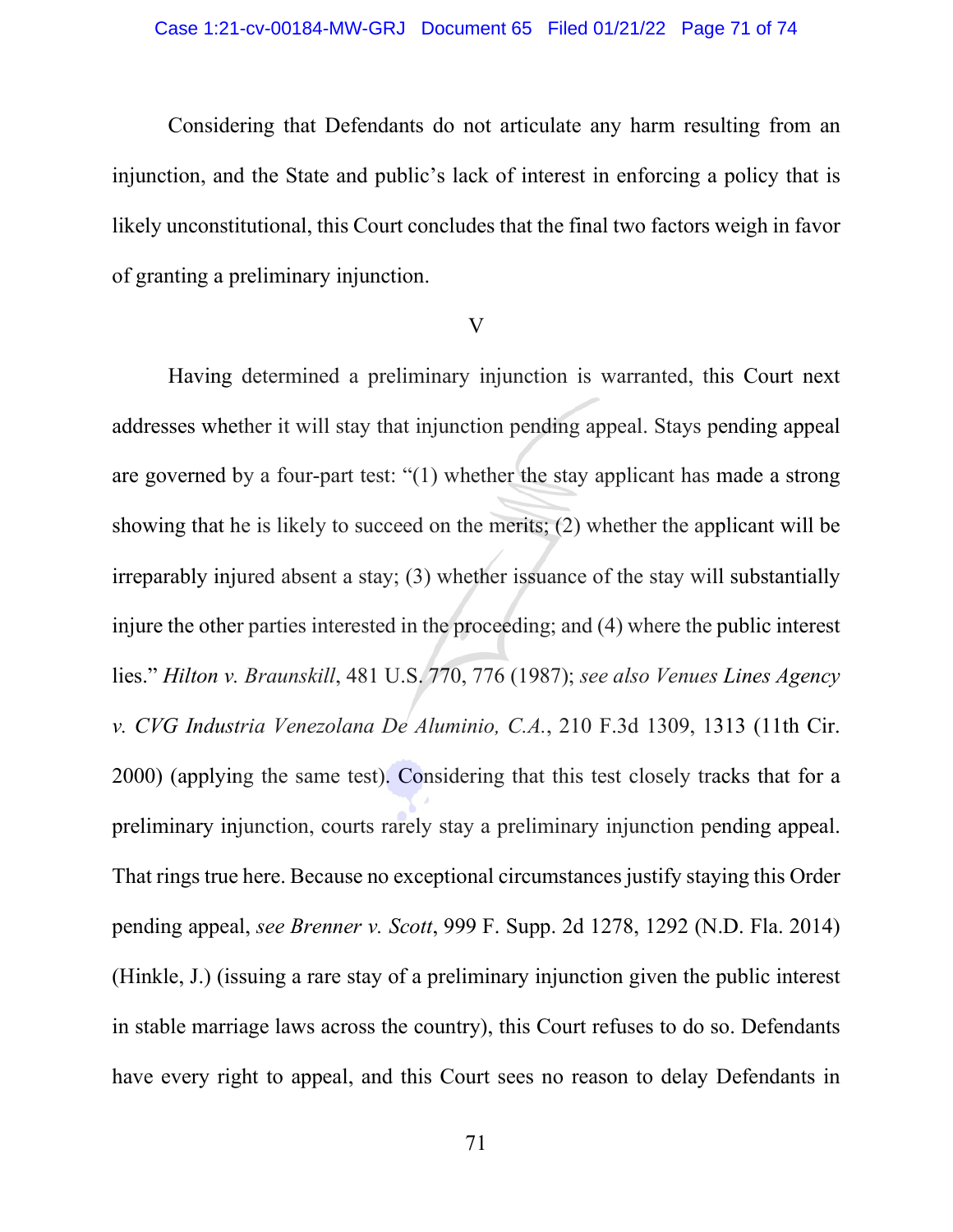seeking an appeal by requiring them to file a motion to stay with this Court. *See* Fed. R. Civ. P. 62(d).

## VI

The Supreme Court of the United States has long regarded teachers, from the primary grades to the university level, as critical to a healthy democracy. Indeed, Justice Frankfurter referred to our teachers as "the priests of our democracy." *Wieman v. Updegraf*, 344 U.S. 183, 196 (1957) (Frankfurter, J., concurring). As noted above, Plaintiffs' academic inquiry "is necessary to informed political debate" and "is of transcendent value to all of us and not merely to the teachers concerned." *Urofsky*, 216 F.3d at 428 (Wilkinson, J., concurring). When such critical inquiry is stifled, democracy suffers.

To illustrate this point, this Court turns to the delightful Danish folktale about the Emperor and his new clothes, a suit created by thieving weavers that would be invisible to those who were unfit for the job they held. The Emperor's lords—fearing the loss of their jobs and the Emperor's good graces—enabled the charade by praising the Emperor's fine suit and "assisting" their lord in lifting his invisible train. This fear of appearing unfit for one's position spread to all within the Emperor's sphere—stifling the sense of "open-mindedness and critical inquiry" that makes for responsible citizens—until the day a young boy spoke truthfully of that which everyone else pretended not to see.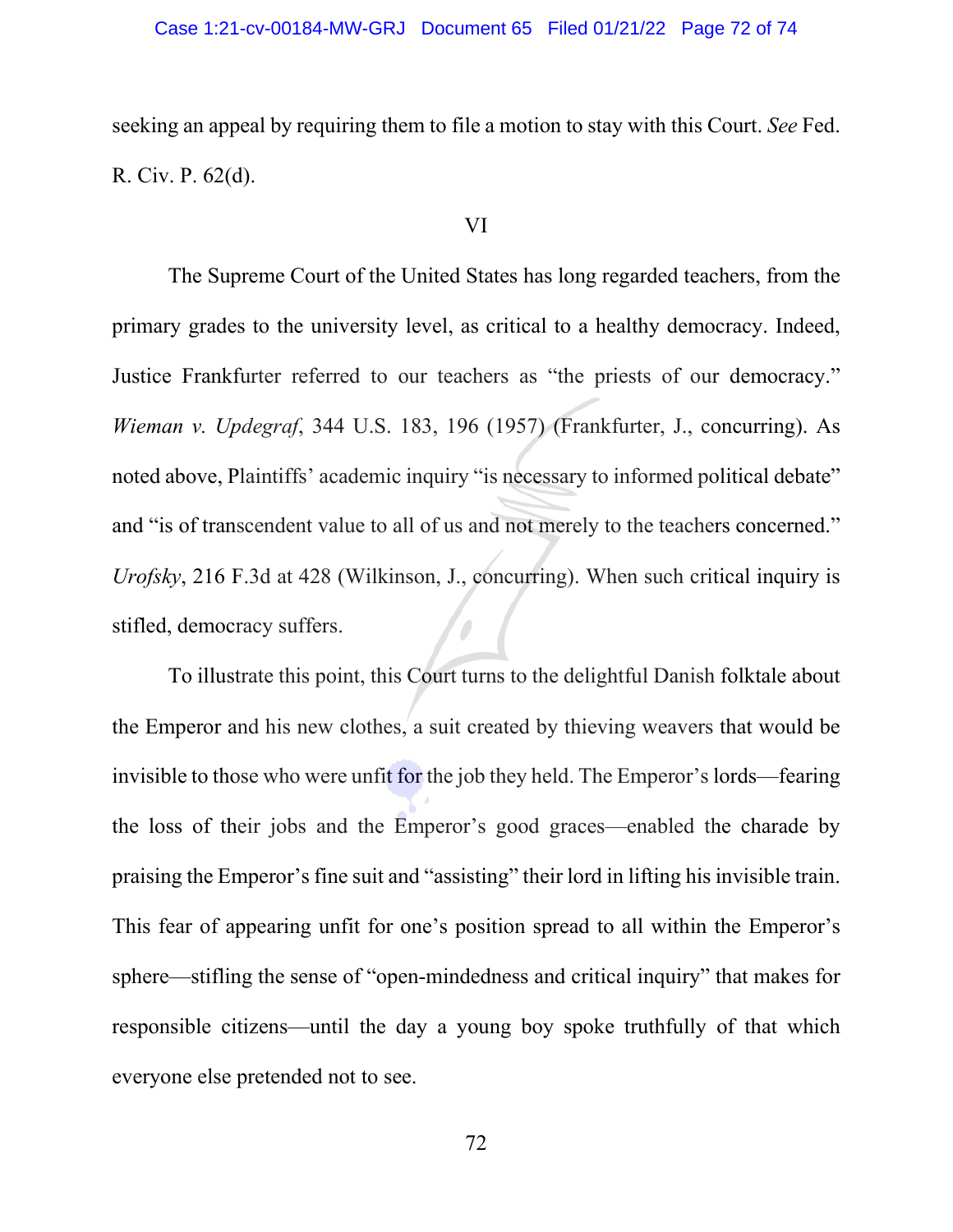Here, fortunately, democracy does not depend upon a lone child to challenge the "emperors" of our time. Instead, this nation's "priests of democracy,"—its learned professors—guide us in our pursuit of truth and informed citizenship. Yet, when several UF professors were called to speak truthfully on topics related to their expertise in cases challenging the State, their requests to speak truthfully and critically in courts of law were denied in an all-too-familiar display of anticipatory obedience.[43](#page-72-0) It was not until the wider world caught on to what was happening that the muzzle was lifted. Now Plaintiffs challenge the policy that would permit UF to continue silencing its faculty and staff.

Because the First Amendment protects those who wish to speak truthfully and critically of that which others pretend not to see,

## **IT IS ORDERED:**

1. Plaintiffs' motion for preliminary injunction, ECF No. 30, is **GRANTED in part** and **DENIED in part**. The motion is **DENIED** with respect to Plaintiffs' challenge to the *amicus* brief policy. The motion is **GRANTED** with respect

<span id="page-72-0"></span> $43$  This Court is not making any credibility determinations as it relates to the evidence that Plaintiffs Austin, Smith, and McDonald provided in the related election case. That case is set for a bench trial in less than two weeks, and it is during that proceeding when this Court will be tasked with making such determinations. Instead, this Court notes that nowhere in this record have Defendants asserted that the substance of Plaintiffs expert witness testimony has ever been or would be anything but truthful. Instead, Defendants have made the separate and patently false claim that Plaintiffs attempted to mislead this Court about the underlying facts giving rise to this case. As discussed above, this Court rejects the argument based on the record before it.